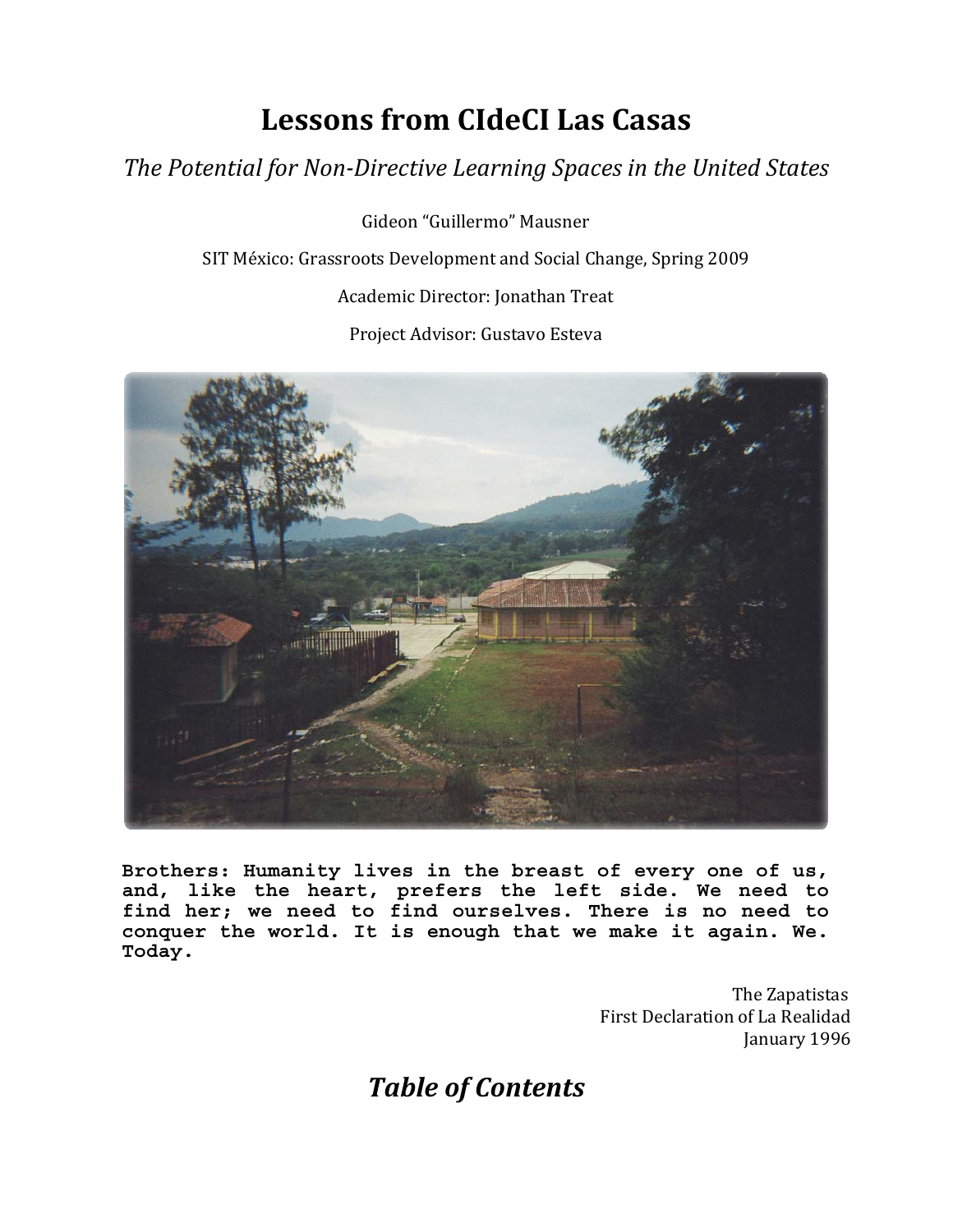**Acknowledgements…3** 

**Contacts…3** 

**Photo Guide…3** 

**Abstract (English)…4** 

**Resumen (Español)…4** 

**Introduction and Methodology…5** 

**Part 1 – What is Education?…6** 

**Part 2 – What is CIdeCI Las Casas?…11** 

**Part 3 – My Experiences at CIdeCI: Learning on the Road to a Localized Praxis…20** 

**Part 4 – The Predicament of Modern Schooling in America…31** 

**Conclusion – The Potential for Non-Directive Learning Spaces in America…39** 

**Bibliography…42** 

**Endnotes…43** 

*Acknowledgements*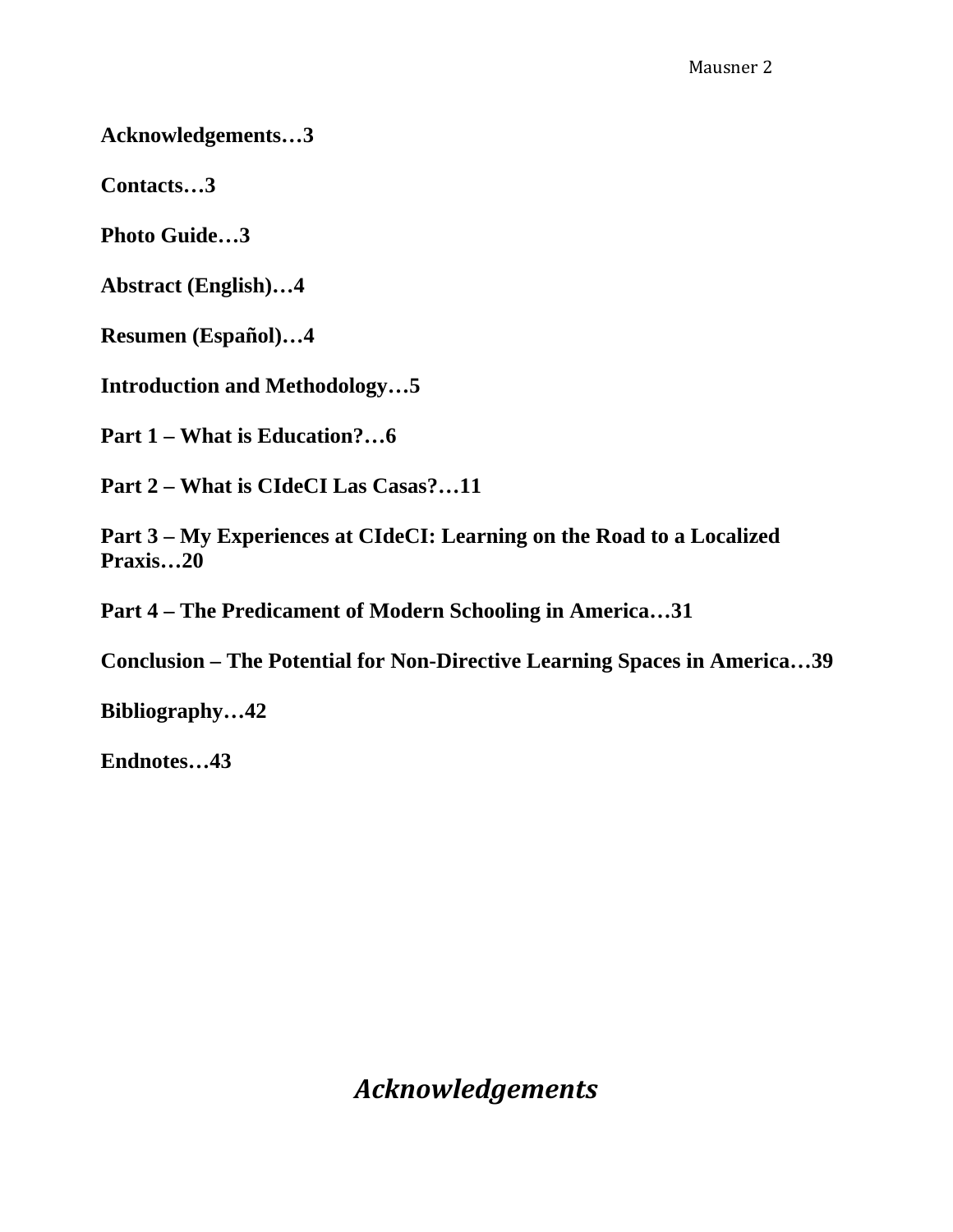The essay that follows would not have been possible without the advice, book recommendations and support of my advisor, Gustavo Esteva. To Gustavo, thank you so much for guiding me on this path despite my swine-flu-instigated setback. I would also like to thank Dr. Raymundo, general coordinator of CIdeCI, for allowing me the incredible opportunity to learn at CIdeCI, mirroring the path and footsteps of its students. I extend my utmost gratitude to maestros Manuelito, Fidel, Jesús, and Rafael for warmly accepting me into their midst and sharing their wisdom; to students Juan, Antolín and Eliezer for their kind words and thoughtful guidance; to Ryan Roseman and Mariel Villareal for their support and friendship as we took our first cautious and unsure steps together on CIdeCI's path; and lastly to Jonathan Treat, the director of SIT Mexico, for his guidance, advice and support at every step on my learning path this semester and also for agreeing to read this document despite being double the required length.

# *Contacts*

**Gustavo Esteva**, Intellectual and activist. Affiliated with Unitierra Oaxaca and CEDI Email: [GustavoEsteva@Gmail.com](mailto:GustavoEsteva@Gmail.com) Cell Phone Number: 951-199-7970

**Dr. Raymundo Sanchez Barraza**, C oord[in](mailto:sistemaii_cideci@prodigy.net.mx)ador General, CIDECI Las Casas Email: sistemaii cideci@prodigy.net.mx, unitierra chiapas@prodigy.net.mx Cell Phone Number: 967‐102‐0452

# *Photo Guide*

**Cover page: Vista from outside my room at CIdeCI** 

**Page 11: Old Road to Chamula with entrance gate to CIdeCI in the distance** 

**Page 30: The path to the Unitierra building on CIdeCI's compound** 

**Page 41: Ryan and Mariel walking away from CIdeCI into La Colonia Nueva Maravilla** 

# *Abstract (English)*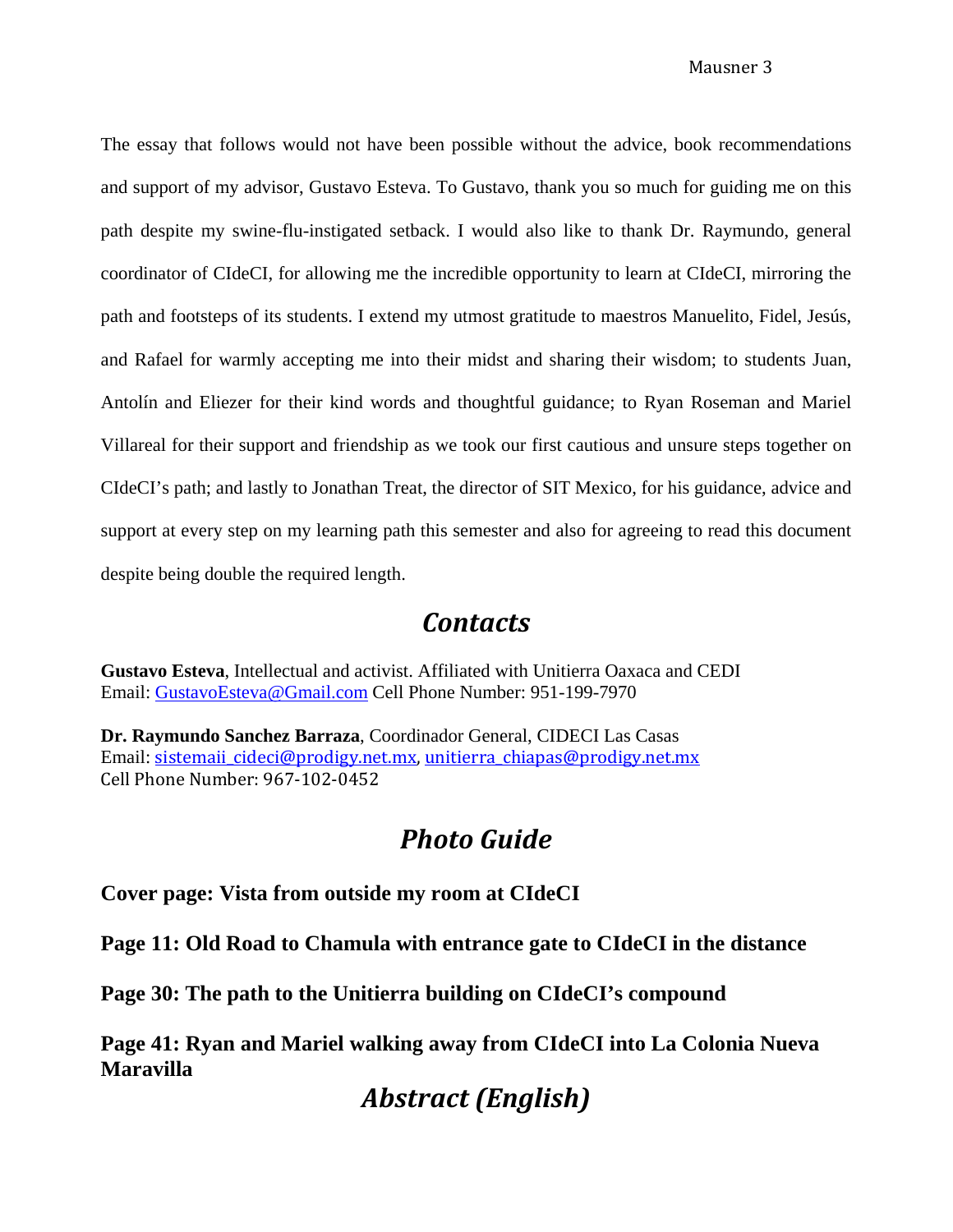The purpose of my project was to observe the informal, non-directive and communal learning space of CIdeCI Las Casas in San Cristobal, Chiapas and consider its potential applications in the United States of America. The following paper presents the results of this project in five sections. In the first section I examine the meaning of modern education and its primary vessel, the school. In the second section I give a detailed background of CIdeCI: its history and purpose and its place within the cultural and political realities of Chiapas. In the third section I share my experiences and observations from CIdeCI, showing how its communal format, the skill training it provides and its pedagogical methods all contribute to a localized praxis. In the fourth section I detail the current predicament of compulsory schooling in America, give a brief history of the development of this system, and mention the existing alternatives to it. Finally, in the concluding section, I discuss the potential for non-directive learning and CIdeCI-like spaces in the US of A.

# *Resumen (Espanol)*

El propósito de mi proyecto era a observar el espacio de aprendizaje informal, non-directivo y comunal que es CIdeCI Las Casas – localizada en San Cristóbal Chiapas – y considerar su aplicaciones potenciales en los EEUU. El papel que sigue presenta los resultados de este proyecto en cinco partes. En el primer parte examino el significado de educación moderna y su vasija principal, la escuela. En el segundo parte doy un fondo de CIdeCI: su historia y propósito y su lugar en las realidades culturales y políticas de Chiapas. En el tercer parte comparto mis experiencias y observaciones desde CIdeCI, mostrando como su formato comunal, la capacitación proporciona y sus métodos pedagógicos contribuyen a un praxis localizada. En el cuarto parte expongo el predicamento actual de enseñanza obligatoria en los EEUU, doy una historia breve del desarrollo de este sistema, y trato sus alternativas existentes. Finalmente, en el parte concluyente, hablo del potencial para espacios de aprendizaje non-directivo y espacios parecido de CIdeCI en los EE UU.

# *Introduction and Methodology*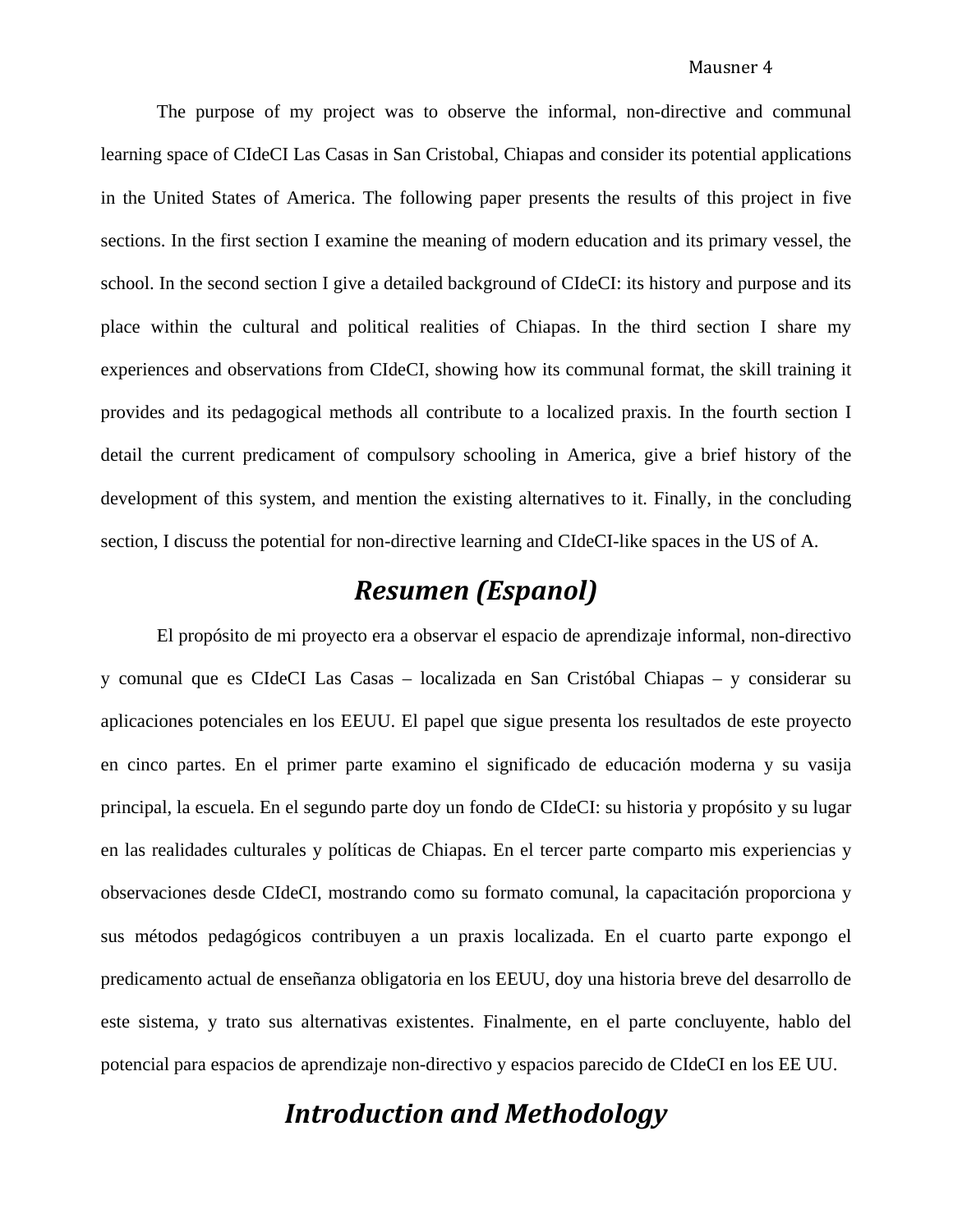I arrived in southern Mexico distraught with the path being set for the world by the process of globalization and neoliberal political economy, and uninspired by the political and economic alternatives being thrown around by the American left. Over the first part of the semester I became increasingly interested in the radically different alternative represented by the APPO $<sup>1</sup>$  $<sup>1</sup>$  $<sup>1</sup>$  movement of</sup> Oaxaca, the Zapatista movement of Chiapas, and all their sympathizers and co-travelers. I learned that in their daily acts of living these people are making their world anew, protecting their past so that they may have a future.<sup>[i](#page-43-0)</sup> Confused as to exactly what this might mean yet intrigued by what I could learn from it, I decided that I ought to get a glimpse of this world.

radical critiques of education. It is important to make clear that I did not enter CIdeCI as a And so on May  $20^{th}$  2009 I made my way to CIdeCI (The Indigenous Center for Integral Training<sup>[2](#page-4-1)</sup>) Las Casas A.C., an indigenous living and learning community affiliated with the Zapatista movement, located in the outskirts of San Cristobal Las Casas, Chiapas. Along with two fellow SIT students I enrolled in CIdeCI as a learner, signing up for workshops in vegetable farming, carpentry, guitar and shoe-making. Through being a student in these classes and living in the community, I hoped to observe how the functioning of CIdeCI fosters localized praxis and fortifies autonomous ways of living. I also hoped to find ways in which CIdeCI's example might be applicable in the socio-cultural world of the United States. Unfortunately, my time at CIdeCI was cut short due to the swine flu evacuation, but my one short week still led me to some valuable insights about the functioning of CIdeCI and its power as an alternative to the modern institution of schooling. Nevertheless, the evacuation changed my research methodology, supplementing the week of primary "research" as a participant observer with two weeks of secondary research reading

÷,

<span id="page-4-0"></span><sup>1</sup> An acronym for La Asemblea Popular de los Pueblos de Oaxaca, or the Popular Assembly of the Peoples of Oaxaca

<span id="page-4-1"></span><sup>2</sup> El Centro Indigena de Capacitación Integral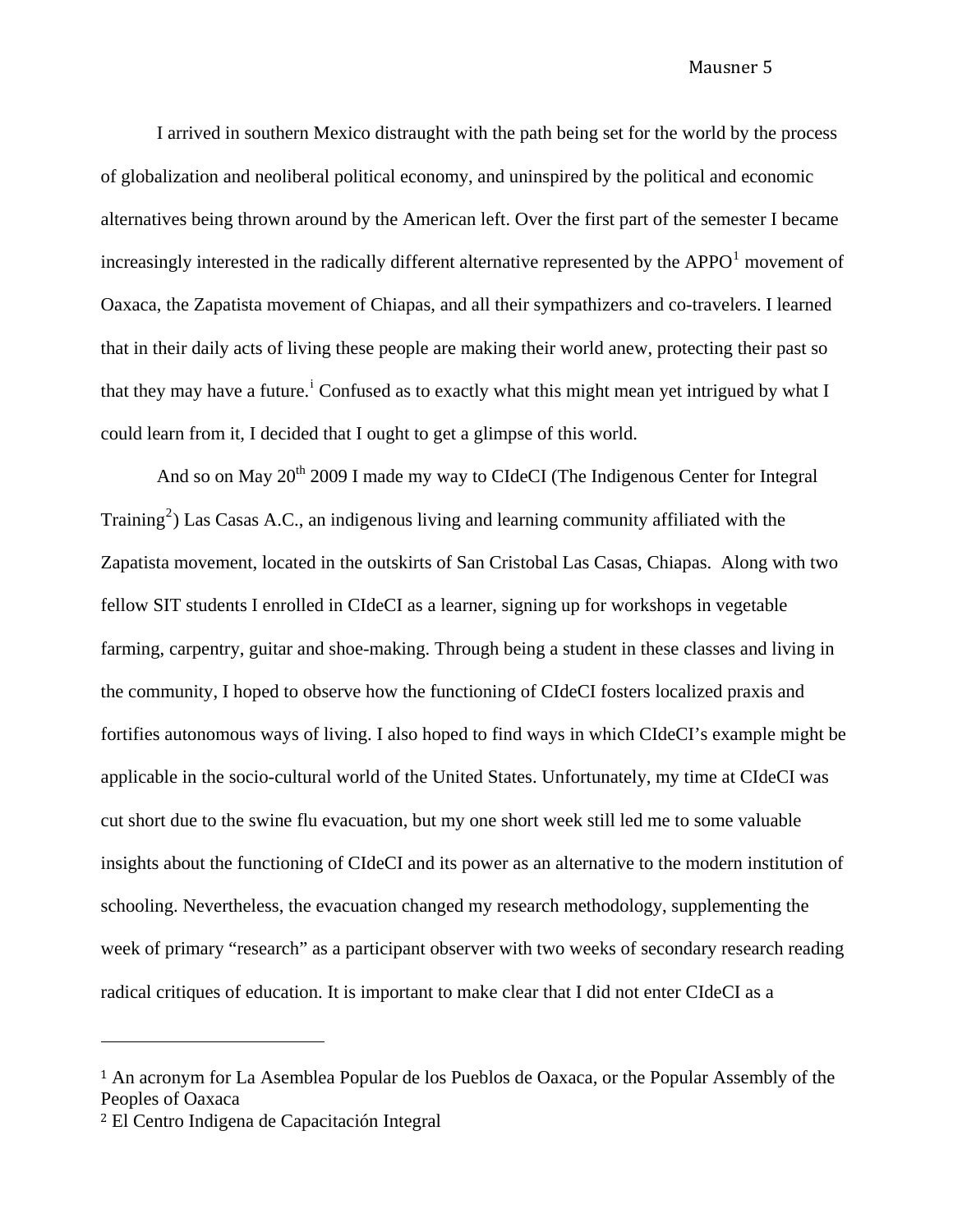researcher, but as a learner. My sole goal was to learn from *my* experiences at CIdeCI, therefore: I did not interview anyone at CIdeCI or in a government school to find out what people think of the place, nor did I attempt to critique CIdeCI or study its outcomes.

# *Part 1 – What is Education?*

 In the modern world, education has come to be seen as a universal good. For the social majorities, the 1/3 of the modern world's population that is "developed", the process of education is ubiquitous, supposedly imparted on everyone through compulsory schooling. For the social minorities, the 2/3 of the world's population labeled "undeveloped", increasing education in the form of schooling is prescribed as the "universal formula for salvation." But what exactly *is* this schooling that imparts education? And is the passive reception of education actually synonymous with the active process of learning?

## *Schooling and Society*

 Schooling is a modern ritual, a rite of passage into acceptable adulthood. According to Ivan Illich, education is the "justification in the sight of society" that is necessary to escape "original stupidity." <sup>[ii](#page-43-1)</sup> Without this justification one is condemned as uneducated, barred from positions of respect and authority in society and discounted on issues of importance. As such, "Schooling and education are related to each other like Church and religion, or in more general terms, like ritual and myth."<sup>[iii](#page-43-1)</sup> Church is the cure for original sin, and schooling for original stupidity. The *myth* of education is encapsulated in the belief that children must be removed from society through the *ritual* of compulsory schooling, in order to learn and be socialized. The reality behind the myth is that compulsory schooling actually serves to impart on children an institutionalized and commodified set of values, perpetuating the creation of *homo oeconomicus* and *homo educandus* out of *homo sapiens*.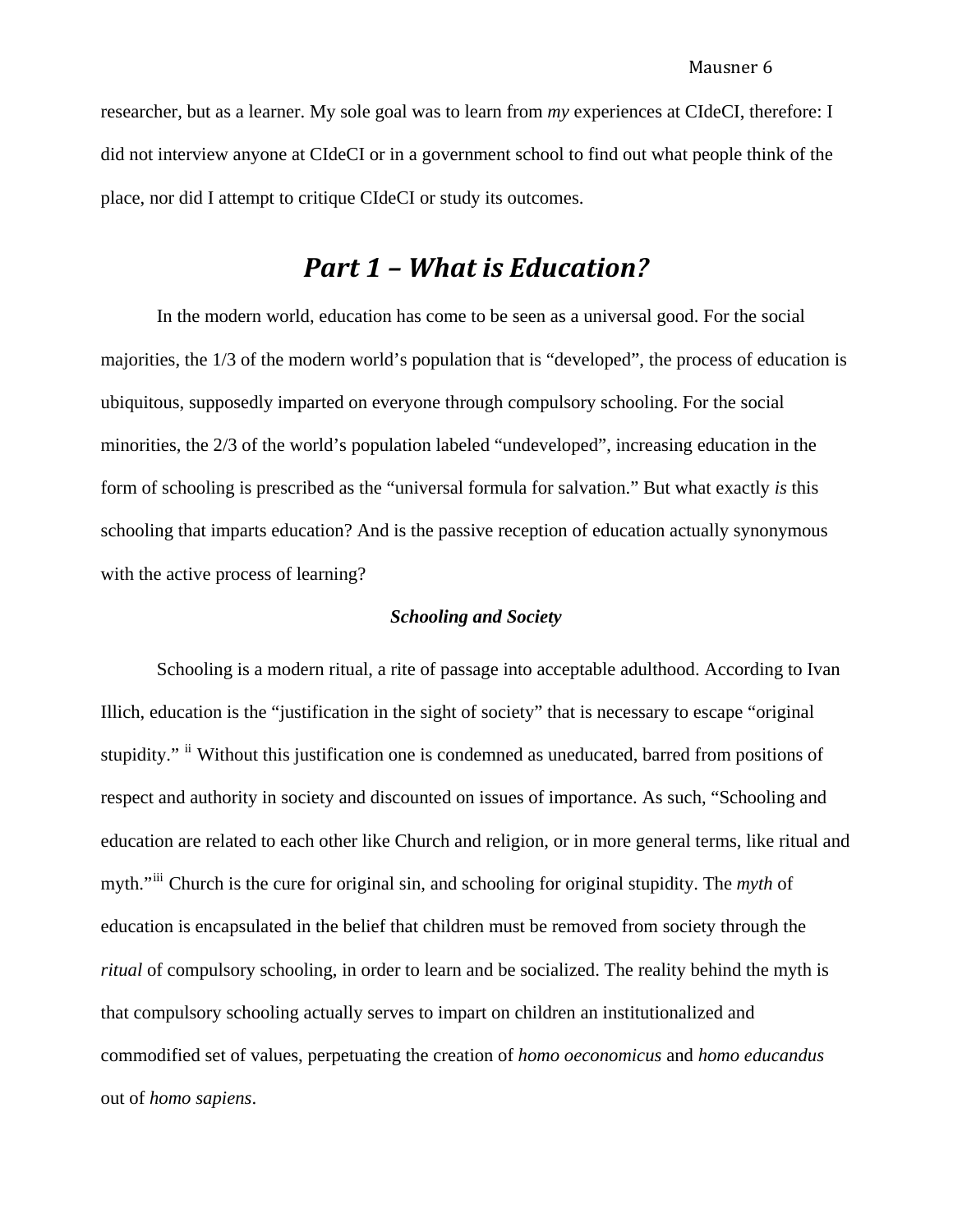*Homo oeconomicus*, or needy man, is a person imbedded in the global culture of modernity that emanated from the West, in which the basic assumptions of economics have become the faith that underlies social interaction. The most central of these assumptions is the "Law" of scarcity, which defines human wants as unlimited and the means to achieve these wants as limited but improvable. Economists postulate that the law of scarcity has existed since the dawn of time, but although true scarcity has (in the sense of shortage, insufficiency, rarity), the law of scarcity is a myth that was created to describe and justify the commodification of the commons and the separation of the economic realm from the rest of social interaction.<sup>[iv](#page-43-1)</sup> Capitalism and socialism, with all their seeming differences, are nothing more than alternative allocative systems for "solving" the problem of scarcity. However, in many cultures, the law of scarcity does not exist, since wanting more than you have is considered immoral or foolish. Within the spaces of these cultures only the arrival of "needy man" transformed the natural world into natural resources and the people who inhabit it into laborers and consumers, *creating* economic scarcity.<sup>[v](#page-43-1)</sup>

This process, which began in the West with the industrial revolution, spread to cover the entire world through colonialism and 'development' and now continues with globalization. The shaping of economic scarcity out of former commons resulted in the creation of *homo oeconomicus*, a person whose life is an attempt to maximize utility in the face of the law of scarcity, out of those who formerly dwelt in the commons. For *homo oeconomicus* the "good life" has become an increasingly larger compilation of economic goods, as living well is linked to an accelerating mimicry of desires, and production of demands equals or even outstrips production of goods.<sup>[vi](#page-43-1)</sup> The logic of scarcity also spread to non-material things: non-economic actions of wo/men, ingrained and self-satisfied in their daily lives within their commons, were transformed into commodified "needs". The solution to the scarcity of these new non-material commodities was their provision as services through institutions. As a result, for *homo oeconomicus*, the institutionally provided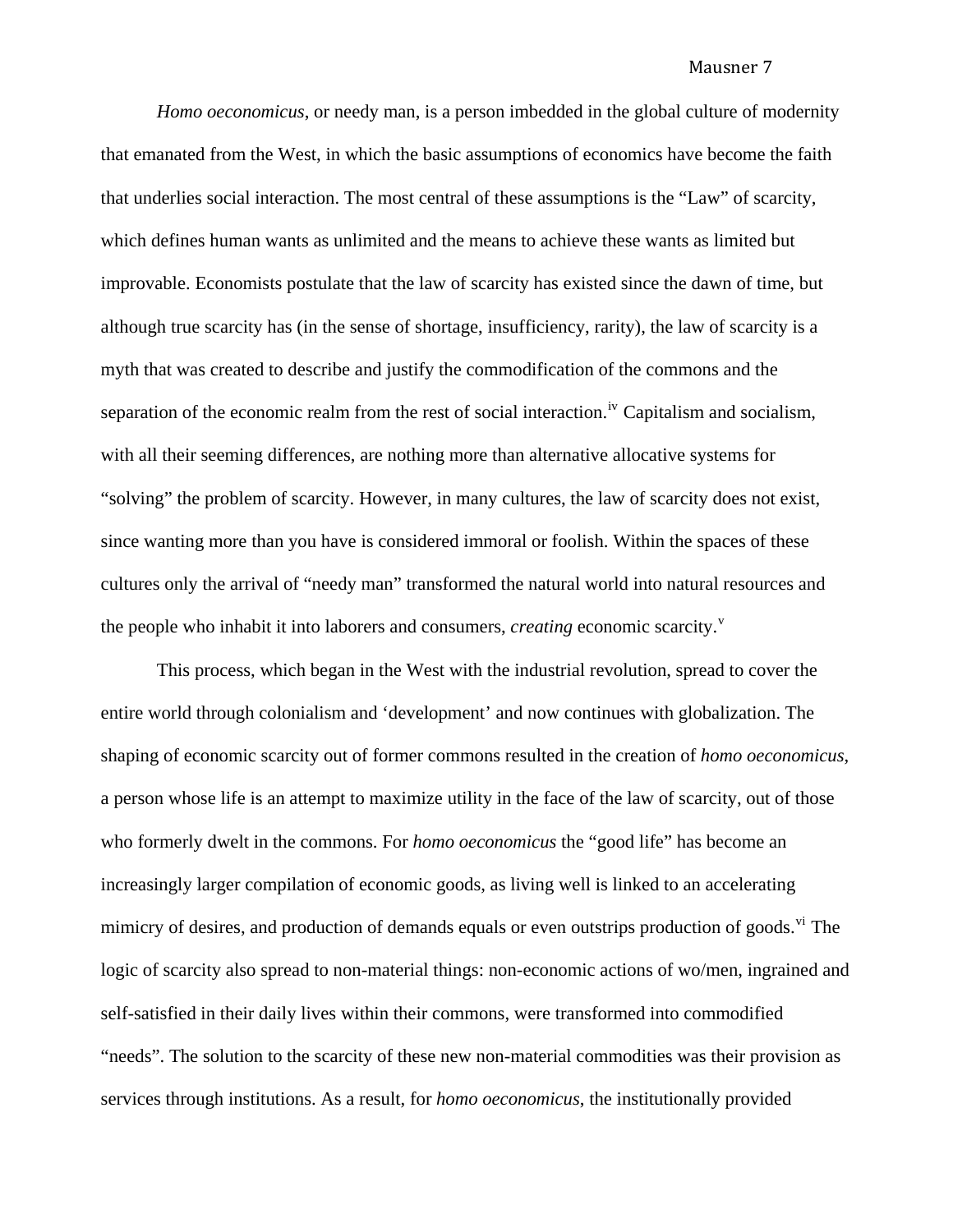services of schooling, healthcare, transportation, and policing are believed to satisfy the needs for education, health, mobility, and public safety that had replaced the self-satisfying actions of learning, healing, moving, and security.

However, even within fully "developed" societies, *homo oeconomicus* cannot be born, only created. School is one of the primary loci of this process, a place where neediness is perpetuated and a belief in scarcity is inculcated. The process of schooling teaches children that they need schooling; that they can only learn through the consumption of this institutional service. In a world where learning is valued only in the certification awarded by degrees and licenses, children are taught to confuse process and substance, to believe that the escalation of an institutional service (process) always leads to greater results (substance).<sup>[vii](#page-43-1)</sup> Once they have succumbed to this belief in the context of schools, "all activities tend to take the shape of client relationships to other specialized institutions."<sup>[viii](#page-43-1)</sup> In this institutional cosmovision, the only way forward is progressive consumption, an endless expansion and escalation of institutional services. As such, for *homo oeconomicus*  progress becomes ritualized and sanctified, as the holy grail of human salvation.<sup>[ix](#page-43-1)</sup> In this way, we can see that *homo oeconomicus* and *homo educandus* are one and the same. To be educated is to be subsumed in the logic of scarcity, where wants are unlimited and values are institutionalized and commodified.

## *Education = Learning?*

Now you might ask, what about learning? Isn't school all about learning? Unfortunately, the greatest tragedy of the institutionalization of values lies in the massive gap that exists between the process and the substance that it has come to signify. In reality school does not necessarily correlate with learning; on the contrary, school's separation from the rest of life and its compulsive, coercive and competitive nature make it a place largely unequipped for learning. In the first place, demarcating learning into a separate realm of society and placing it under instruction is usually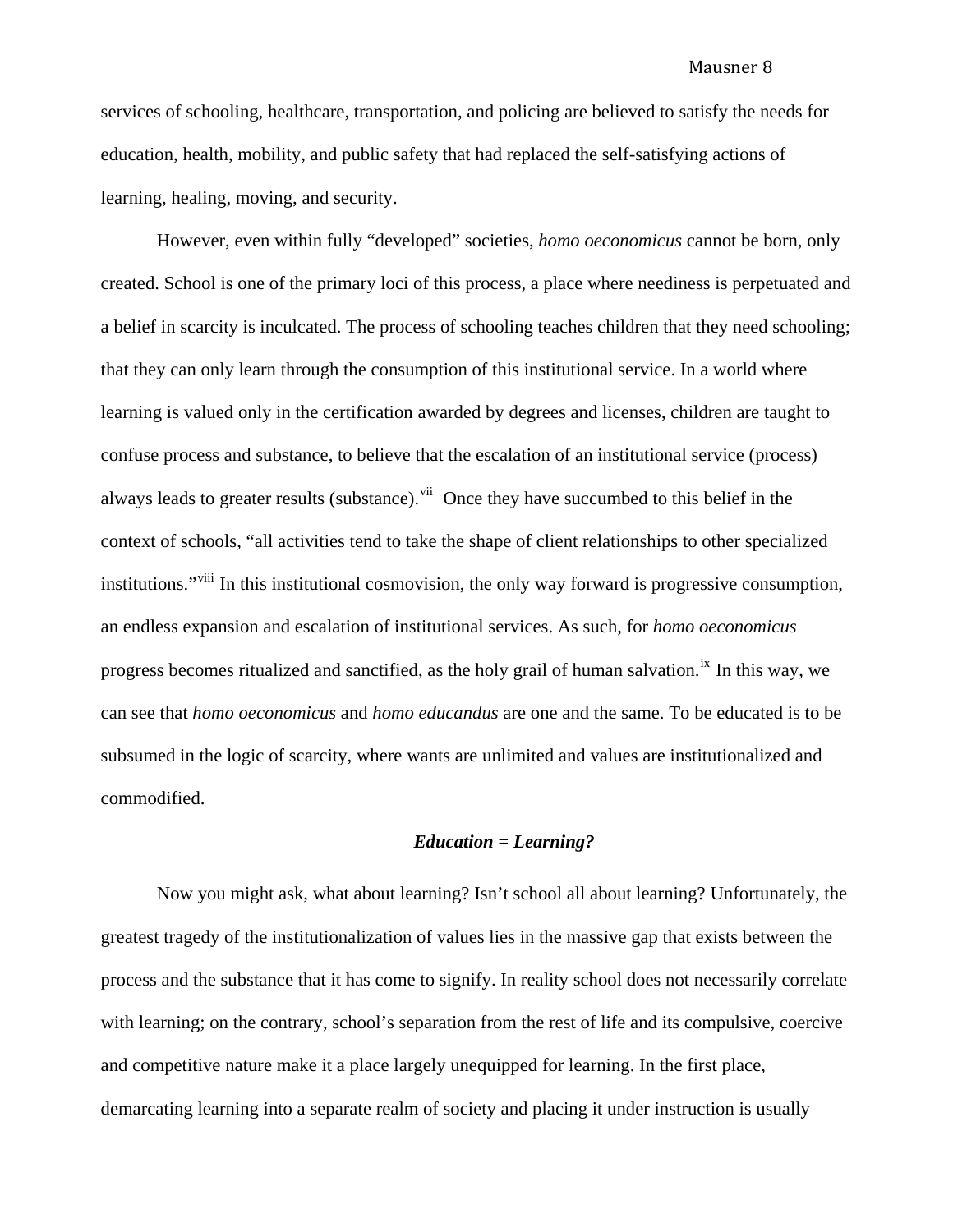detrimental to its successful achievement. According to Illich, "Most learning is not the result of instruction. It is rather the result of unhampered participation in a meaningful setting."<sup>[x](#page-43-1)</sup> People learn about things and how to do things from observing people doing them and participating in them – in real life settings. Yet the institution of schooling, instead of providing such opportunities, does the opposite, removing the process of learning from the doing of the act, and instead creating an elaborate and manipulative plan for teaching it piece by piece. If the counter-intuitiveness of this process isn't immediately evident, take a second to think about the two major acts of learning accomplished in early childhood, speaking and walking. Children learn to speak and walk in the presence of adults who constantly speak and walk. It would seem quite counter-productive to remove babies from the presence of speakers and walkers and instead prepare an elaborate method for teaching each verbal sound involved in speaking and each muscle movement involved in walking. Yet this is precisely what schooling does for the learning process.

Compulsory attendance, coercive curriculum and competitive role assignment are three other constitutive aspects of modern schooling that help make it incompatible with learning. According to John Holt, learning only occurs well in scenarios in which learners have chosen to put themselves.<sup>[xi](#page-43-1)</sup> Good learning occurs through joyful and engaging experiences, which do not materialize in a place in which children are forced to be when they would rather be somewhere else. One also only learns well that which s/he is interested in learning. Therefore a forced curriculum dictating what everyone should learn and forcing them to do so through a system of carrots and sticks is not conducive to the natural learning process.<sup>[xii](#page-43-1)</sup> Instead of supporting children in their own learning pursuits, school typically teaches children to accept that which they are told and obediently follow what other people want them to do. Lastly, schools, because of their social function of ranking and certifying, are inherently competitive. They have to create "losers" in order to create "winners," because no one can be gifted and talented or above-average unless others are not. For the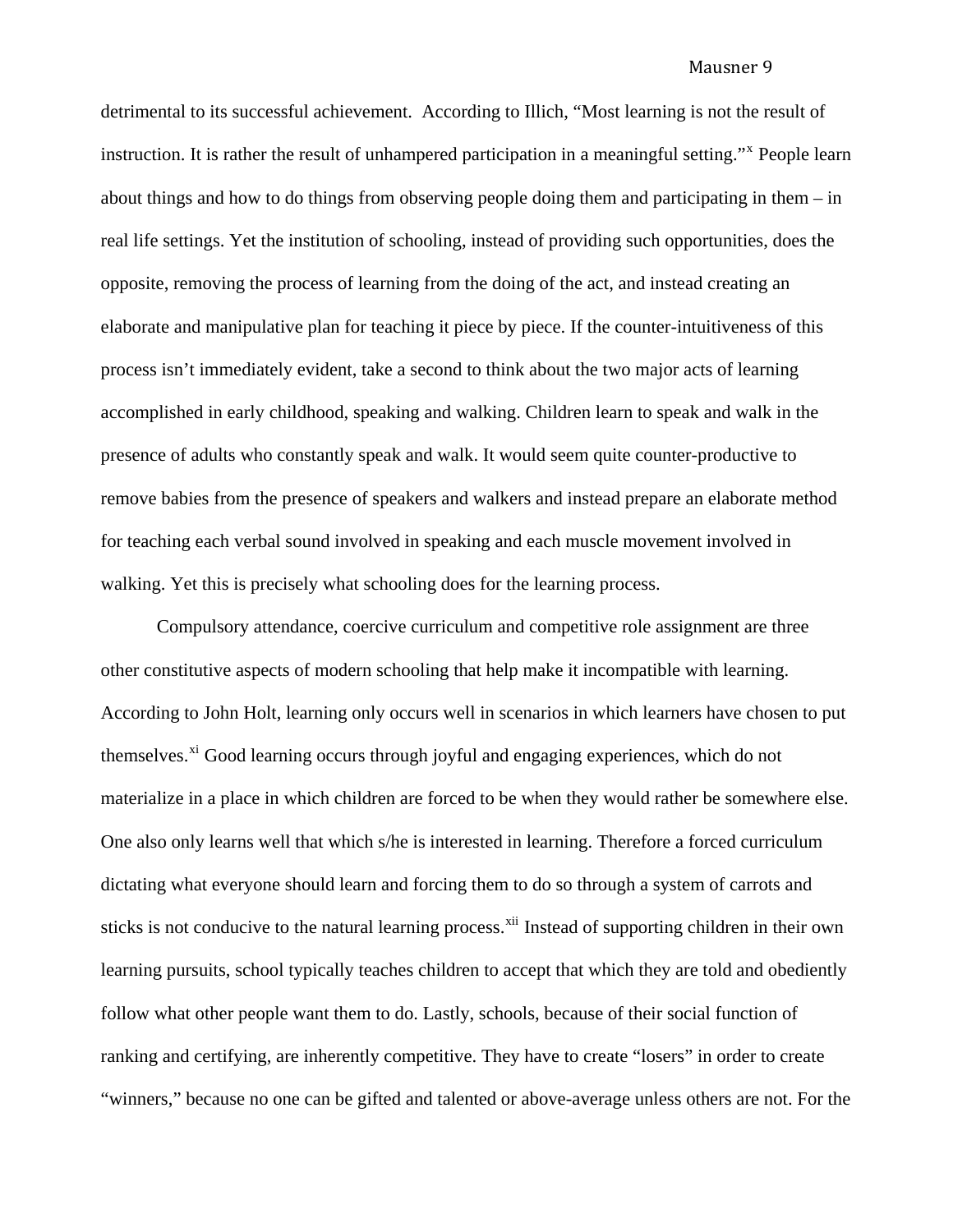great majority who are not labeled or tracked to be winners this process is detrimental to learning because it creates fear and destroys self-confidence.<sup>[xiii](#page-43-1)</sup> For all three of these reasons modern schooling is not a particularly good way to learn.

## *World Outlook*

Compulsory modern school systems have not yet expanded to cover the entire planet, an imperfection which development experts, human rights activists and state bureaucrats all around the world are attempting to correct. Despite the gospel preached by these experts, for the social majorities at the fringes of the global system, the advent of schooling only formalizes the status of "uneducated."  $60\%$  of 1<sup>st</sup> graders starting school this year will not finish high school. For those who do manage to become high school "educated," the competition and scarcity inherent in the system leaves social privilege to determine access to higher education and the professions stemming from it. Even for those who do manage to receive a college degree, opportunities to use it are few and far between. In Mexico, less than 20% of current college graduates will work in the field in which they studied.

So if schooling does not provide greater "opportunities" for the social majorities, what does it provide? According to Gustavo Esteva, schooling teaches the children of the social majorities to turn their backs on their communities. In the first place, just as it does in the world of the social minorities, education inculcates institutionalized and commodified values. For indigenous children in Mexico this entails a radical break from the past. Whereas their elders teach connection to place and community, school teaches them to "aspire for and approach the centers of power" in order to overcome their "marginalization."<sup>[xiv](#page-43-1)</sup> Whereas their communities teach respect for elders and the centrality of local and home economies, schooling teaches a dependence on professional expertise and the centrality of national and international economies.<sup> $x<sub>v</sub>$ </sup> Whereas their elders teach continuity of language and tradition and a communal cosmovision, school leads the way towards a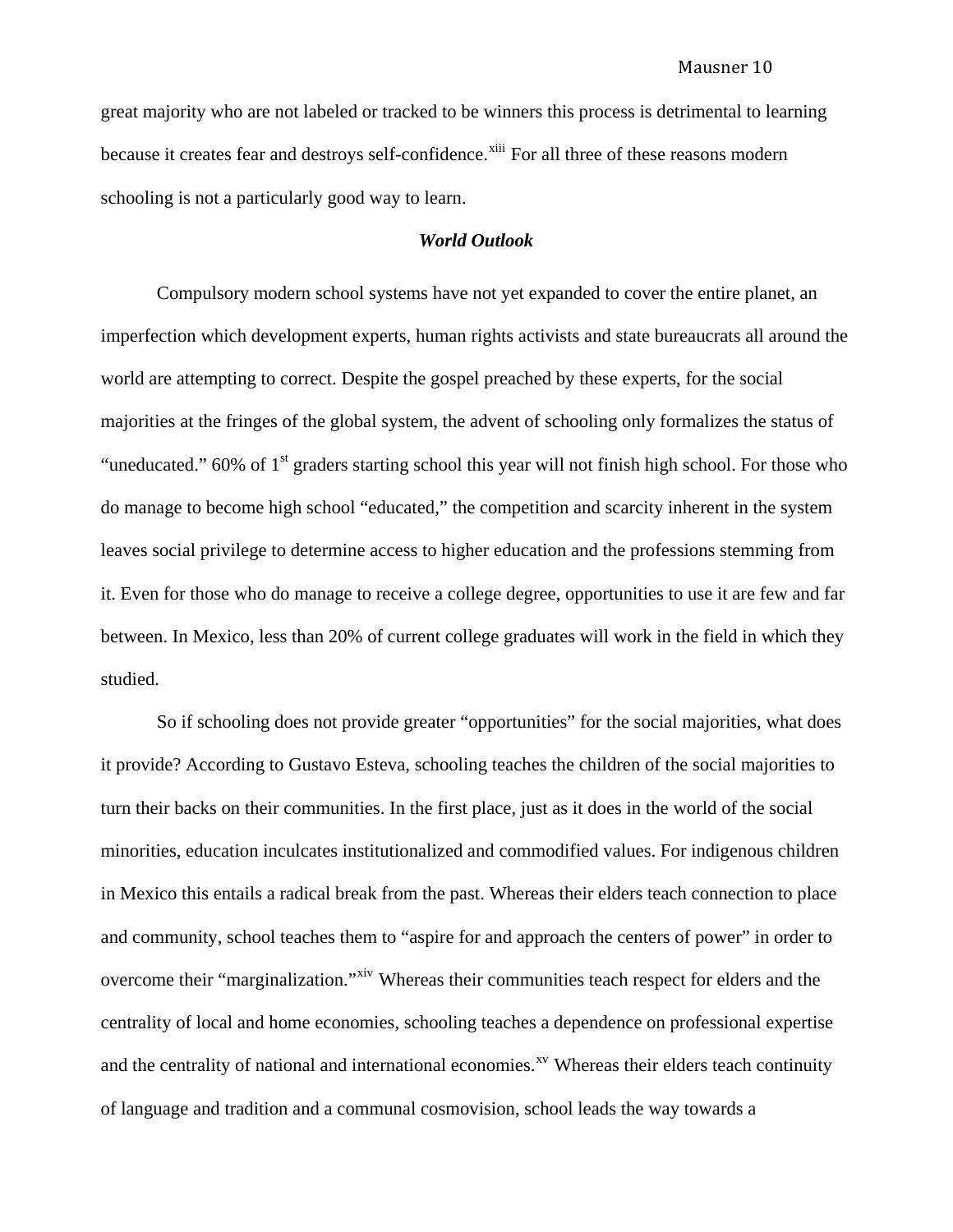homogenized, individualized culture of consumption while teaching contempt for "illiterate" elders and ignorance of traditional language and custom.<sup>[xvi](#page-43-1)</sup> Therefore it is no surprise that in Oaxaca Mexico in 1997 a forum of indigenous peoples named the schools as the major tool of modern imperialism and even called the indigenous teachers union, which works for multicultural change within the system, a tool of the imperialist state.<sup>[xvii](#page-43-1)</sup> It is from a similar repudiation of the modern institution of schooling that CIdeCI Las Casas came into being.



*Part 2 – What is CIdeCI Las Casas?*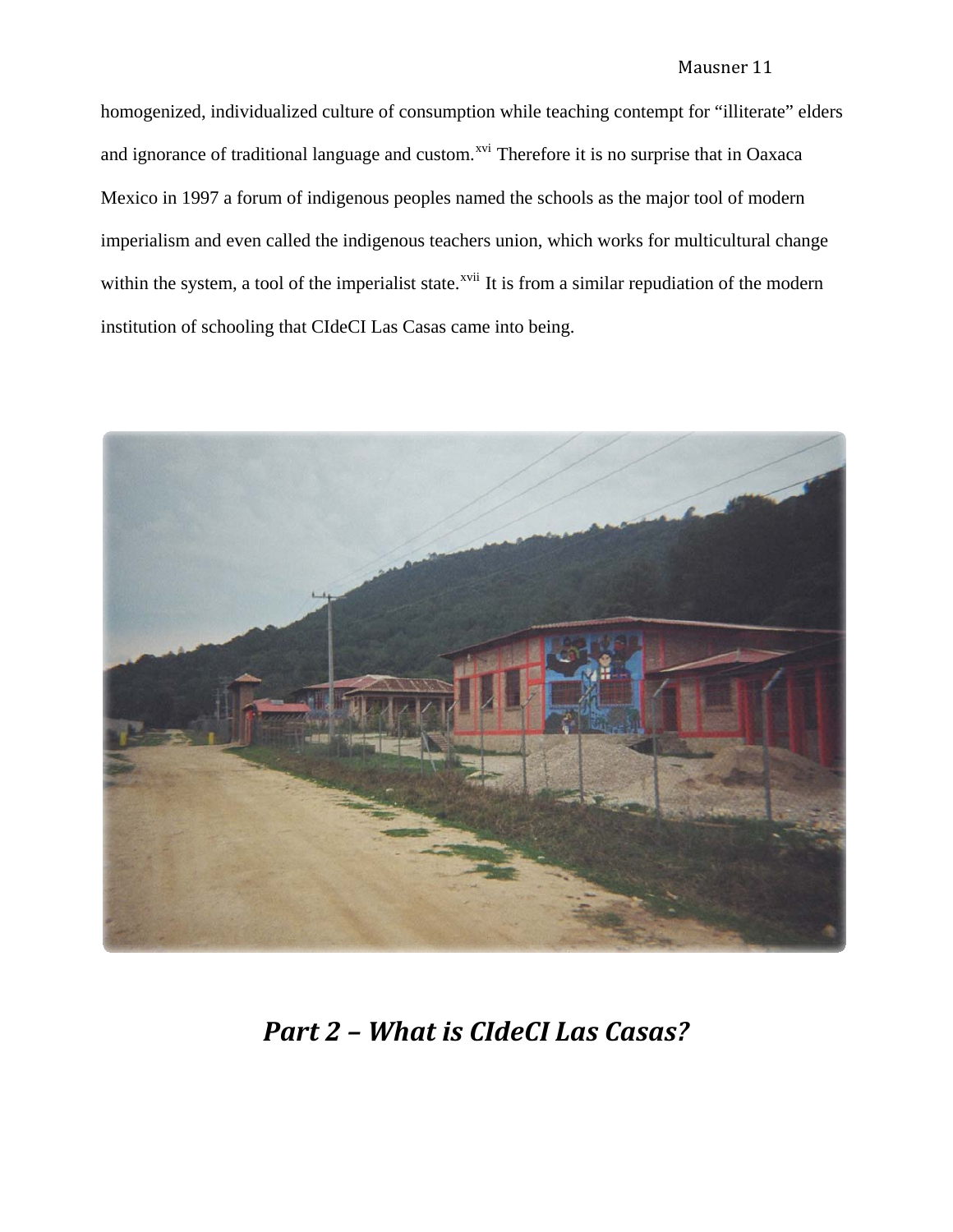In the early 1980's, Dr. Raymundo Sanchez Barraza arrived in San Cristobal de Las Casas, Chiapas to take up an administrative position in the division of the state educational apparatus focused on indigenous peoples. Himself a mestizo, Dr. Raymundo busied himself visiting indigenous communities to find out about their functioning and their educational needs. He quickly discovered that what the communities desired was a place where they could send their children to learn valuable skills and knowledge that they could bring back to their communities. So Dr. Raymundo, now joined by Maestro<sup>[3](#page-11-0)</sup> David Gomez Diaz, an indigenous Tzeltal interested in ecological agriculture, began La Barrada in the center of San Cristobal to accomplish these goals with government money. Unfortunately, in 1989 the government stopped the program and pushed Dr. Raymundo and Maestro David out, because, according to Maestro David, they didn't like the concept of indigenous people learning.<sup>[xviii](#page-43-1)</sup>

 In that same year, with help from the then Bishop of San Cristobal, Samuel Ruiz, among others, Dr. Raymundo (who is now general coordinator) and Maestro David (who is now director of the integrated farm) founded CIdeCI Las Casas to continue the work of La Barrada. However, this time it would exist outside the auspices of government and with the explicit intent of being "an indigenous center in its operation, its definition, in its mode of work, in its components, in those who participate."<sup>[xix](#page-43-1)</sup> The organization, based at another spot in the center of San Cristobal, set out to develop a network of regional centers for eco-development. The goal of this network was to train people (with a primary but not exclusive focus on indigenous people) in skills they desired to learn, and then assist them in implementing micro-projects with their newly acquired skills. $^{xx}$  $^{xx}$  $^{xx}$  In 2003, after 14 years located on the land of a religious organization in San Cristobal, they were asked to leave because of space constraints. So they found and bought their own piece of land on the

<span id="page-11-0"></span><sup>3</sup> Teacher in Spanish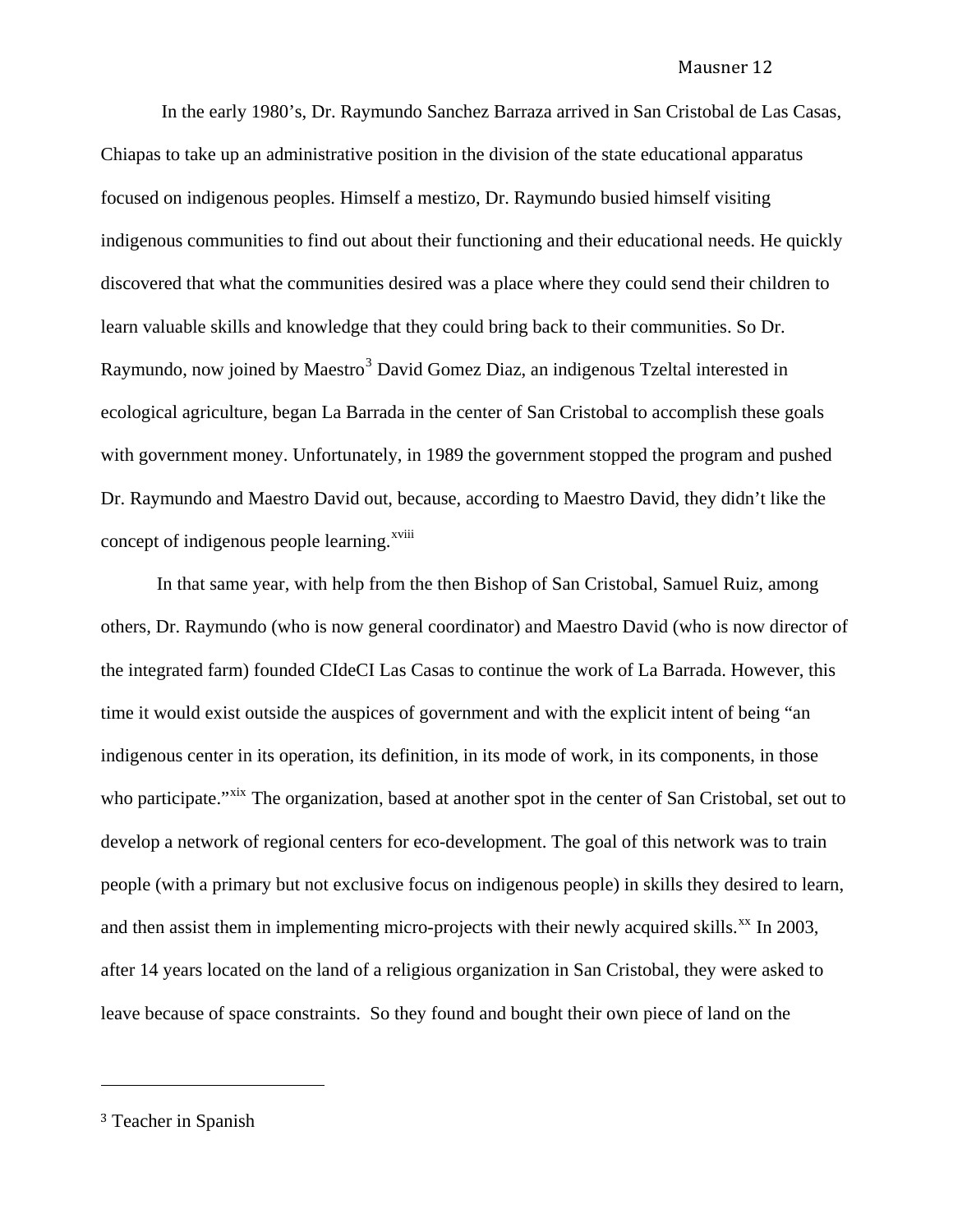outskirts of the city and the students and maestros began to build the current complex. A year later they moved into the new complex and is has been in operation ever since.<sup>[xxi](#page-43-1)</sup>

The current manifestation of CIdeCI is a partially self-sufficient living and learning community. The majority of the students are indigenous Tzeltal and Tzotzil of both genders, however there are also usually a sprinkling of indigenous Chol and Tojolabal as well as mestizos and extranjeros<sup>[4](#page-12-0)</sup> at any given time. Anybody is welcome to attend CIdeCI: there are no qualifications (diplomas, certificates, etc.) or prerequisites, not even the ability to read, write or speak Spanish. Some students and most of the maestros live in and commute from other parts of San Cristobal. However, the majority of the students come from communities much farther away, and so they live on the CIdeCI compound. For CIdeCI students, the weekday schedule is as follows, with each session open for the students' choice of workshop or class:

| <b>Breakfast</b> | $8-9$    |
|------------------|----------|
| Session 1        | $9 - 12$ |
| Session 2        | $12 - 2$ |
| Lunch            | $2 - 4$  |
| Session 3        | 4-7      |
| Dinner           | 7-8      |
| Session 4        | $8-9$    |

All of CIdeCI's services are entirely free, and the residential students also receive free room, board and health/healing. In return, CIdeCI asks the students to attend to chores and upkeep during the week on a rotating schedule and participate in a communal work period on Saturday mornings. The residential students have limited access to the city due to time and safety concerns, but on Sunday mornings they are encouraged to go for a paseo<sup>[5](#page-12-1)</sup> in the center. They are also free to come and go

<span id="page-12-0"></span><sup>4</sup> Spanish for foreigner

<span id="page-12-1"></span><sup>5</sup> Spanish for stroll or outing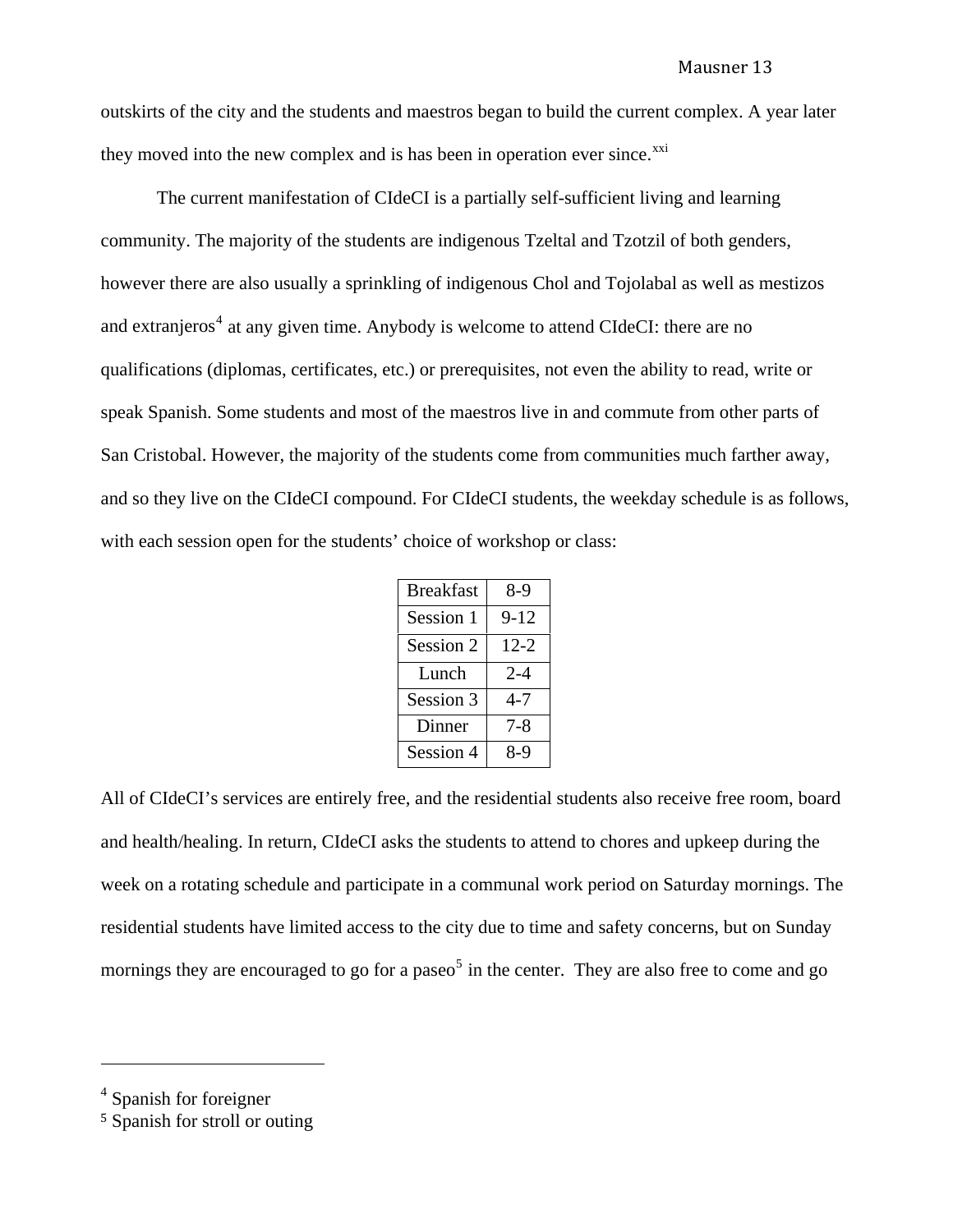between their communities at will, and many do choose to return to help out with preparing and harvesting crops or for important fiestas, among other reasons.<sup>[xxii](#page-43-1)</sup>

## *Mesoamerican Communality*

Before we delve into the pedagogy and "curriculum" of CIdeCI, some contextualization of the social reality in which it operates is necessary. The majority of the students come from indigenous communities. These communities see through very different eyes than those of a citizen of modernity. They have an entirely different conception of self: rather than an atomized individual, each person is a knot in a web of relationships.<sup>[xxiii](#page-43-1)</sup> The radically different way of life implied by this web is what Benjamín Maldonado calls Mesoamerican Communality<sup>[6](#page-13-0)</sup>. In his lecture on the subject, Maldonado separated this Communality into three parts: community structure, the communal way of life, and communal mentality. The community structure of Mesoamerican society is composed of a strong social fabric, of which one part is "parentesco," a system of strong bonds between families based on inter-marriage and "padrazgo" (literally godfatherism). This "padrazgo" is central, as each family chooses "padrinos y madrinas" (godparents) for each important social ritual of a child's life. These godparents become "comadres o copadres" of the parents, bonds as strong as that of blood. As such, strong family-like relationships within indigenous communities are numerous and overlapping, firmly binding the entire community. $^{xxiv}$  $^{xxiv}$  $^{xxiv}$ 

The second part of Communality is the communal way of life. In Mesoamerican society, land is held in common by the community, with each family having the right to live and farm on specific plots. This right, however, is tied to an obligation of public service. Each male must serve from 10-15 years of public service in various positions called "cargos", held at different ages and experience levels, in order to retain his family's land right. Most of these "cargos" are available to

<span id="page-13-0"></span><sup>6</sup> Communalidad in Spanish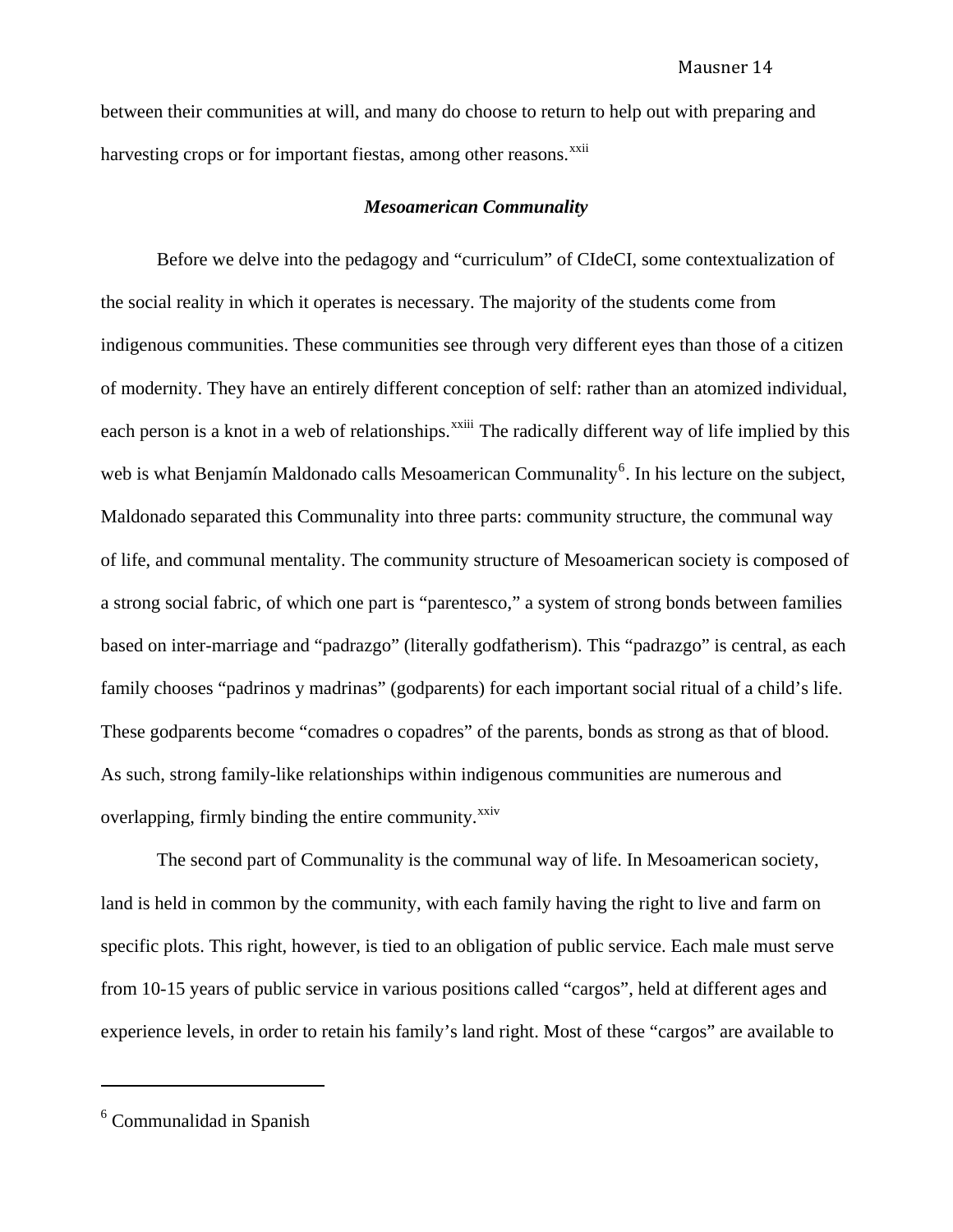women (this varies from community to community), but women may not be obliged to serve in the same way. However, the most important community decision-making is not made by any public servant, but rather by the community as a whole in the form of Assemblies, in which each family has one vote. Assemblies are called for all major decisions and the appointment of cargos, and run similarly to the radical democracy of the "New England town hall." Social works (infrastructure, community buildings, etc.) are completed through tequio, community work in which many families participate. As well, when families need to build or fix something, the labor is provided by aid from other families. Importantly, both public (cargos) and community (tequio) service is not seen as a burden, even though the work is unpaid. Tequio is done with joy – a day of tequio often ends with a small party – and to hold a cargo is considered a privilege and an honor. The last major aspect of the community way of life is the fiesta. Fiestas are very common in Mesoamerican culture, with at least six multi-day fiestas thrown each year in every community. Fiestas bring a form of conviviality to the community, but they also serve as a form of wealth redistribution, since even the poorest in the community eat like kings.<sup>[xxv](#page-43-1)</sup>

The last part of Mesoamerican Communality is the communal mentality. The central part of this is the indigenous cosmovision, in which the world is composed of the human, the natural and the supernatural. These realms occupy specific physical locations, and life is seen as *coexistence*, a relationship of mutual respect and nurturance among the three. This specifically differs from the cosmovision of Western modernity, in which life consists solely of the human, which continually attempts to dominate the natural, and is fully independent of the supernatural, which, if it exists at all, is omnipresent but ephemeral. Another part of the communal mentality is the zero sum game. Mesoamericans view accumulation as relative: if one accumulates too much then one is inherently impoverishing another. Therefore, moderation in accumulation is valued, and inequality in Mesoamerican society is accordingly less drastic than that of Western modernity. The last part of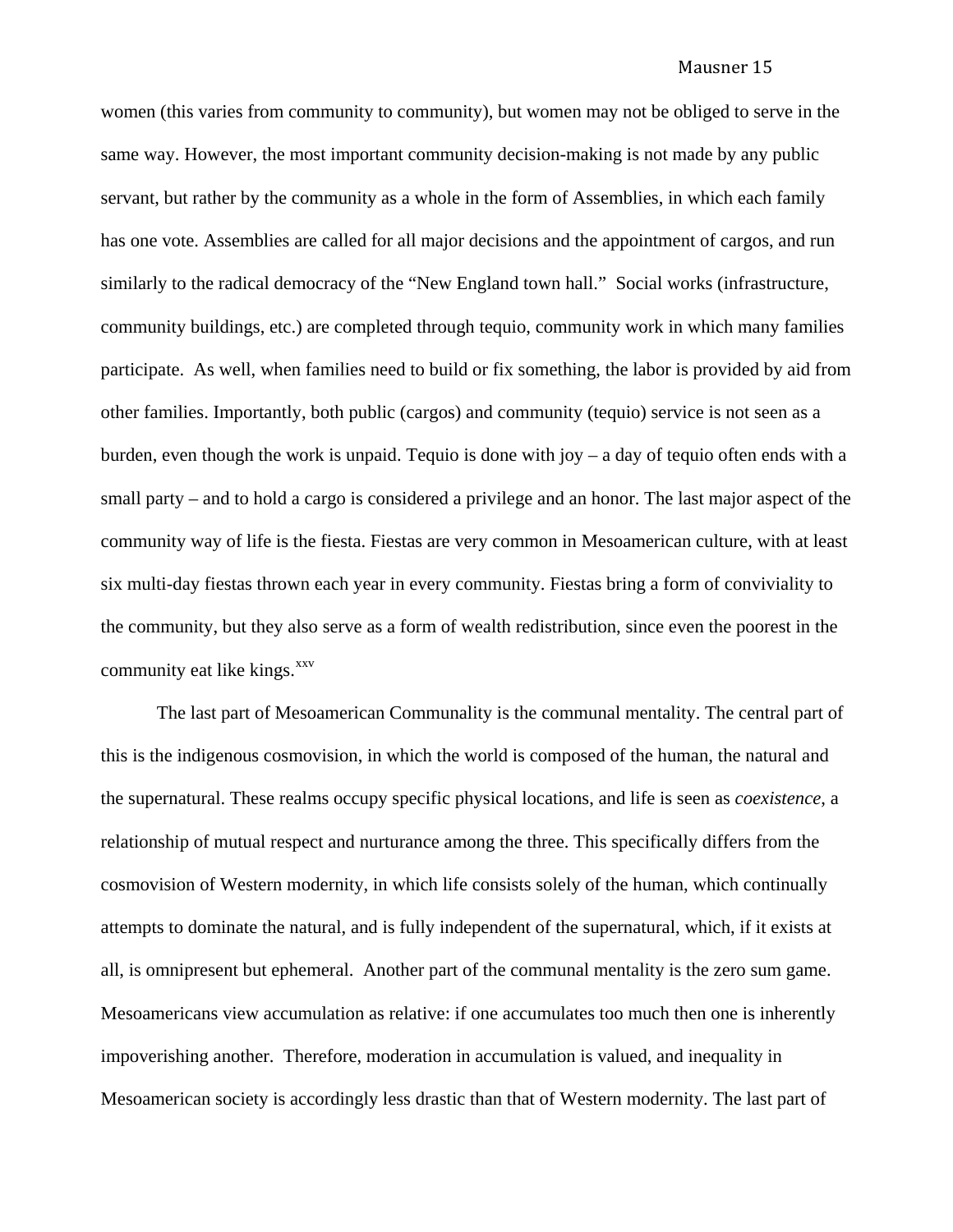the communal mentality is an openness and acceptance of otherness. Throughout the south of Mexico and northern Central America, numerous indigenous tribes with entirely distinct languages have coexisted side by side for millennia, despite varying traditions and the inability to communicate. Openness and acceptance of otherness is also manifest in the place of Catholicism in Mesoamerican communities. Mesoamerican Communality was able to incorporate the teachings of Catholicism during the Spanish conquest, rather than rejecting or being overcome by it.<sup> $xxvi$ </sup>

The radically different way of looking at the world encompassed in Mesoamerican Communality informs and permeates the community of CIdeCI. When talking about CIdeCI's students, Maestro David made clear that "It's not to leave their communities that students come here. What they learn is to return to their communities: the learning is not just for themselves."<sup>[7](#page-15-0) [xxvii](#page-43-1)</sup>Although CIdeCI does not force its students to use their newly acquired skills in any specific way, the majority of them do decide to return to their communities and contribute to their functioning and stability. This is quite a feat in a country where large percentages of young men from marginalized communities migrate to large cities and the United States to look for work – largely as a result of the institutionalized and commodified values that they have been taught in schools. But CIdeCI is not a school and does not inculcate such values. Even though students often leave with skills that could land them a decent job in an urban setting, few choose to severely stretch or even break their bonds of communality by migrating when they are now able to contribute to the life of their community.

## *The Zapatistas*

in which CIdeCI operates. In o rder to have an adequate feel for the world in which most of CIdeCI However, Mesoamerican Communality on its own does not fully explain the social context

<span id="page-15-0"></span> $7$  "No es sacar de la comunidad, los que vienen aqui. Lo que aprende es que regrese a su comunidad, no es para su mismo"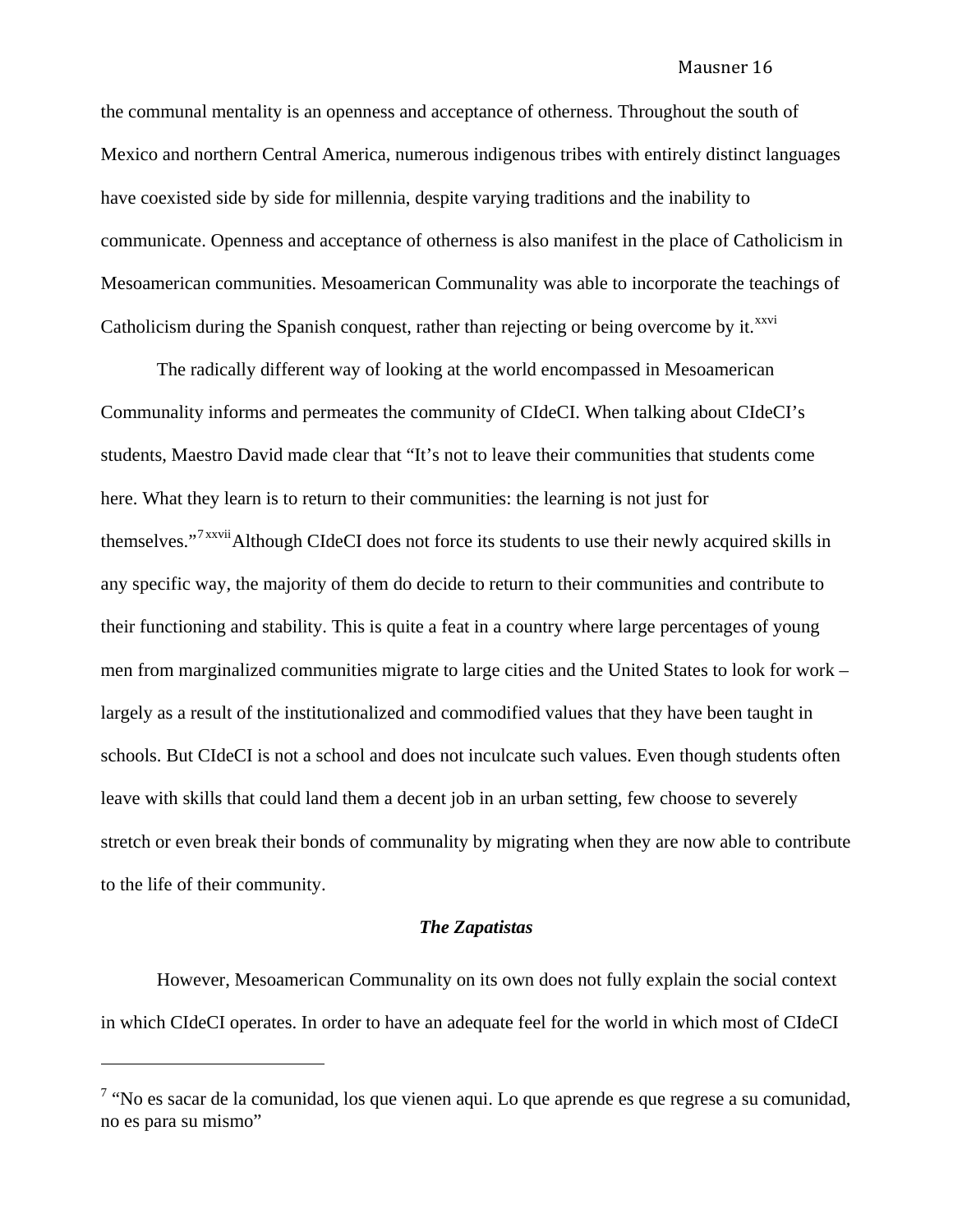operates, it is necessary to know a little bit about the Zapatista movement. On January  $1<sup>st</sup> 1994$ , an army of men and women wearing black pasamontagnas $^8$  $^8$  and black rubber boots and carrying a motley array of weapons overran the cities of San Cristobal and Ocosingo in Chiapas. Quickly pushed back out of the cities by the Mexican military, this army of indigenous people, calling itself the Zapatista Army of National Liberation (the EZLN, its Spanish acronym<sup>[9](#page-16-1)</sup>), appropriated and held on to large swaths of land formerly controlled by hacendados.<sup>[10](#page-16-2)</sup> Facing extreme marginalization, neglect, and oppression by the government and neoliberal economics, the Zapatistas chose to take up arms in order to gain a voice and to cover their faces in order to be seen. Within two weeks of their uprising, sympathetic civil society organizations convinced the Zapatistas to switch to nonviolent methods that they have stuck to ever since, despite continual harassment and low intensity war waged on them by the government and paramilitary groups. The EZLN has never asked for power, neither within the communities it represents nor on the national scale. Instead they have pushed for a reformulation of power and a return to people and communities of control over their destinies. After the government ignored all the terms of the peace accords of San Andreas signed by both parties in 1996, the Zapatista rebel communities completely renounced the government and its services, turning inward to focus on the processes of regenerating their commons, building democratic forms of government and revaluing their communal arts of living and dying.<sup>[xxviii](#page-43-1)</sup>

The Zapatistas insist on protecting their past – their various indigenous languages and forms of communality – in order that they may have a future. In the process of remaking their commons they are rejuvenating the acts of learning, healing, and moving, commodified and "scarcified" by the reign of *homo oeconomicus*. They recognize that wherever they have given up community

<span id="page-16-0"></span><sup>&</sup>lt;sup>8</sup> Woolen face coverings that very closely resemble ski-masks

<span id="page-16-1"></span><sup>9</sup> Ejército Zapatista de Liberación Nacional

<span id="page-16-2"></span> $10$  Owners of large plantations or haciendas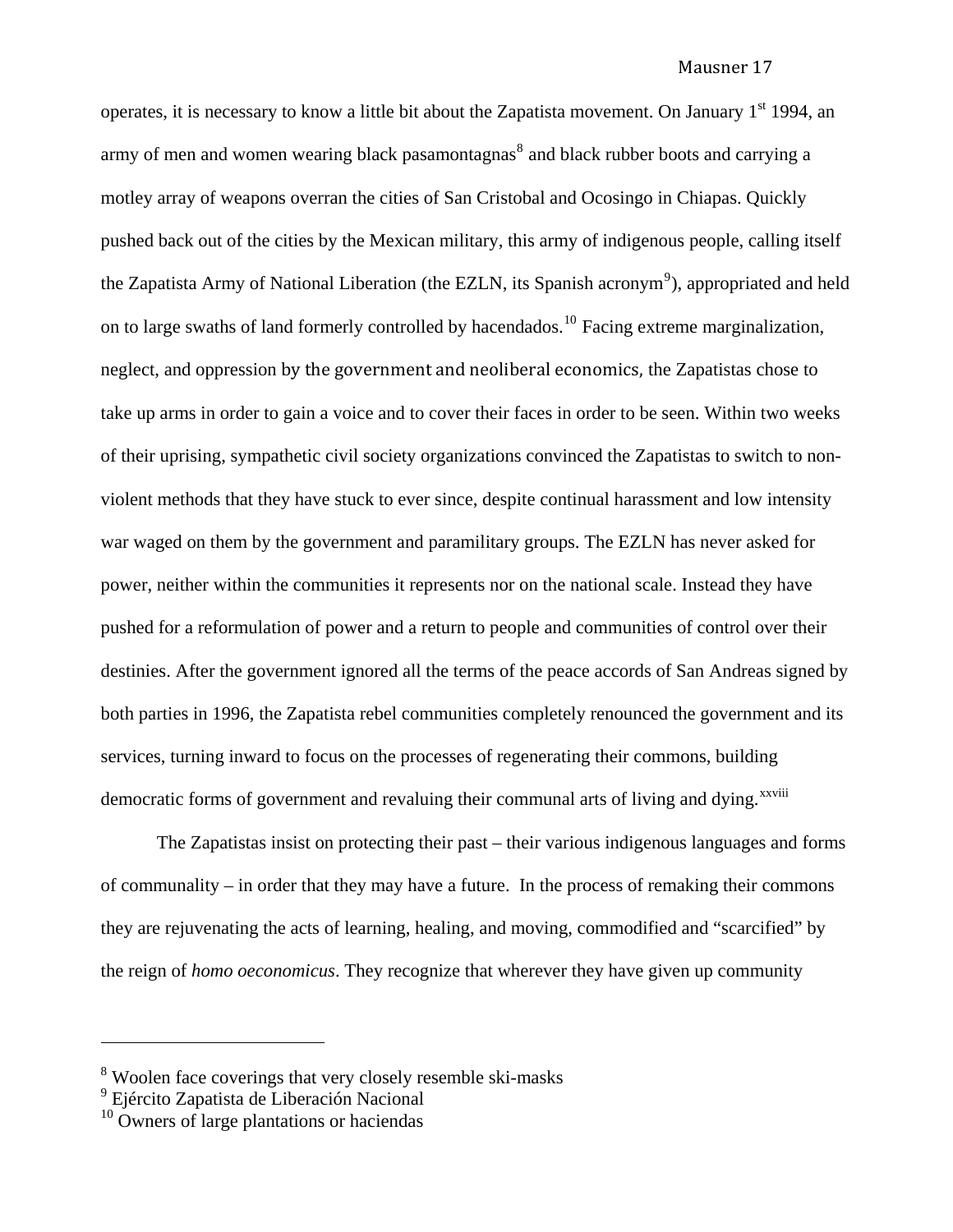*autogestión*<sup>[11](#page-17-0)</sup> in exchange for the modern economy, they have not only compromised cultural values but also become increasingly impoverished, with growing sickness, malnutrition, alcoholism and alienation. Therefore, within their autonomous communities, which operate in ongoing resistance to the government and neoliberalism, their work is focused on redeveloping the *autogestión* they had lost, learning from the past without attempting to return to it.

essential to envision CIdeCI as a co-traveler along the "other path"<sup>[15](#page-17-4)</sup> set out by the Zapatistas. As such, the work of CIdeCI fits squarely into the Zapatistas' struggle. According to Dr. Raymundo, the current manifestation of CIdeCI is only possible "within the panorama of what the Zapatista struggle has been able to open up: autonomy, self-determination, radical democracy, no to party politics, no to taking power."<sup>[xxix](#page-43-1)</sup> The Zapatistas have five regional centers called caracoles<sup>[12](#page-17-1)</sup>, but if you didn't ask you would think CIdeCI to be the sixth. Just like Oventic, the caracol for the "Los Altos" region of Chiapas that I visited, CIdeCI's buildings are adorned with revolutionary art (featuring pasamontagna wearers prominently), and CIdeCI hosts Zapatista events, such as the recent Primer Festival de la Digna Rabia.<sup>[13](#page-17-2)</sup> CIdeCI uses the slogan "resistance and autonomy" on its posters, and according to Maestro David, "here, when you learn many things you become autogestive."<sup>[14](#page-17-3) [xxx](#page-43-1)</sup> As such, the training and atmosphere of CIdeCI is most pertinent and appropriate for people whose struggle is defined by the terms resistance, autonomy and *autogestión*, as the clearly Zapatistas are. Therefore, it is no surprise that more than half of CIdeCI's students (and possibly as many as three-fourths) come from Zapatista communities. For all these reasons, it is

<span id="page-17-0"></span> $11$  Literally translated as self-management, but more closely meaning self-(in the sense of individual or community)-control over the means of sustenance and living. Very similar to the term "arts of living and dying" utilized by Gustavo Esteva in his work.

<span id="page-17-1"></span> $12$  Spanish for shell or snail

<span id="page-17-2"></span><sup>&</sup>lt;sup>13</sup> Meaning "the first festival of Dignified Rage," this event was a celebration of the EZLN's  $15<sup>th</sup>$ birthday in December 2008 and January 2009.<br><sup>14</sup> "Aqui, cuando aprende muchas cosas se vuelve autogestivo."

<span id="page-17-3"></span>

<span id="page-17-4"></span><sup>&</sup>lt;sup>15</sup> "otro camino" is a common phrase used by the Zapatistas to describe their struggle.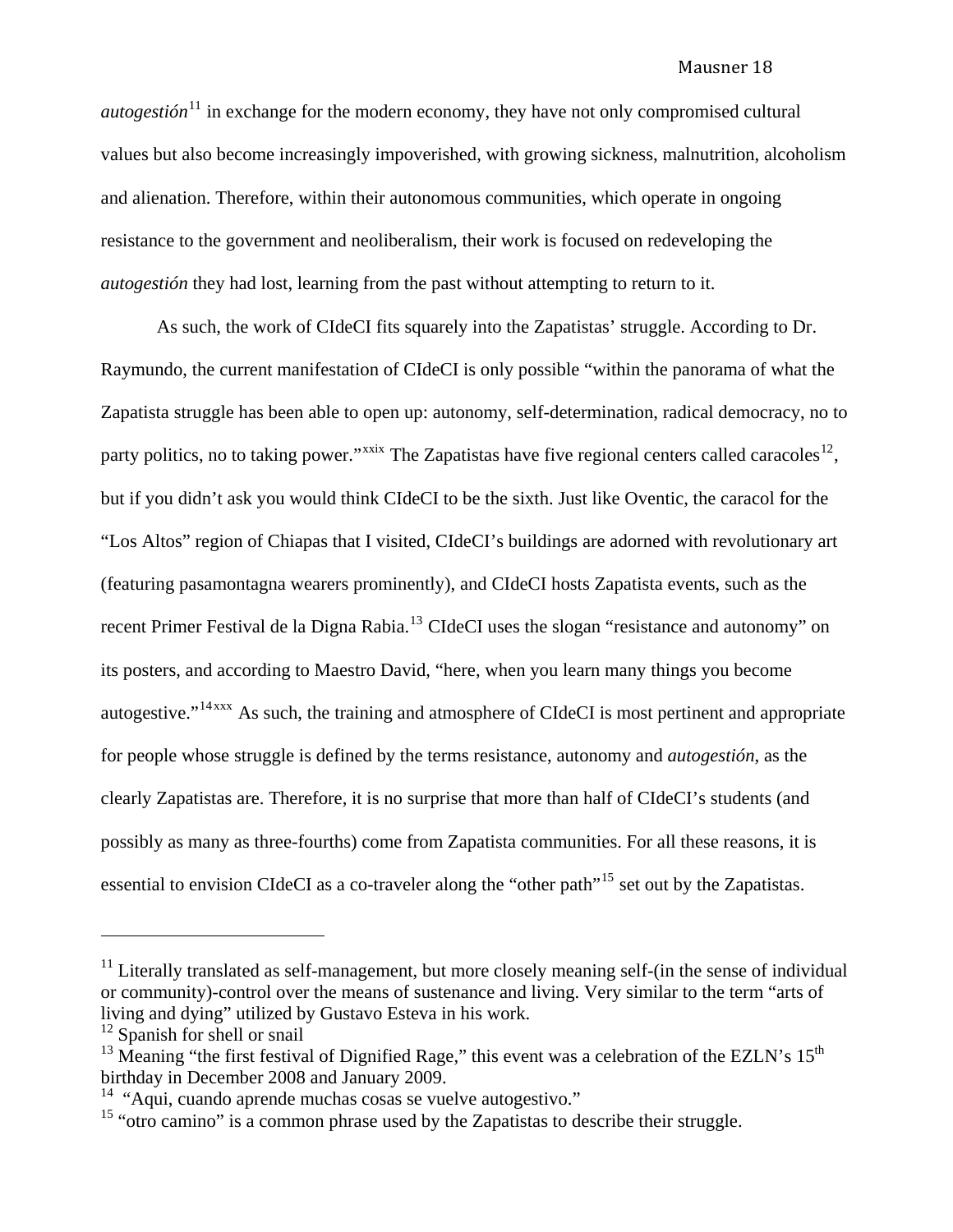## *CIdeCI's Path*

With a general feel for Mesoamerican Communality and the Zapatista struggle we have enough social context to examine what CIdeCI does and why it does it. In the first place, the physical space of CIdeCI contains a handful of different parts. The two with which I interacted (and the only two with which students most commonly engage) are the Indigenous Intercultural System for Studies and Learning<sup>[16](#page-18-0)</sup> (SIIDAE) and the University of the Earth<sup>[17](#page-18-1)</sup> (Unitierra). The SIIDAE encapsulates the "training" aspect of CIDECI, providing workshops in practical skills of which students can pick and choose three (one for each of the daily sessions). These workshops are in the areas of farming (which includes vegetable, grain, animal, flower, and bee farming as well as forest maintenance and waste treatment), metal work, auto mechanics, carpentry, sewing, weaving, shoemaking, electrics, radio mechanics, typing, computer usage, pottery, decorative painting, baking, cooking, haircutting, and music (primarily guitar, keyboard, accordion, and indigenous instruments). It also includes classes on vernacular architecture, technical drawing, anatomy with a focus on nursing and disease diagnosis, reading and a construction team that focuses on the skills of bricklaying, plumbing and ecological technique. Added to this are two new workshops currently in the process of development, screen-printing and tool-making/appropriate technology. The Unitierra holds a seminar every Thursday evening on various topics related to La Otra Campagna<sup>[18](#page-18-2)</sup>, the Zapatistas nationwide political campaign against the electoral party-based political system. These seminars are open to the public as well as all CIdeCI students, and although numerous students do attend, San Cristobal-based activists and Zapatista sympathizers dominate the discussion. It also

<span id="page-18-0"></span><sup>16</sup> El Sistema Indigena Intercultural de Aprendizaje y Estudios

<span id="page-18-1"></span><sup>&</sup>lt;sup>17</sup> Universidad de La Tierra

<span id="page-18-2"></span> $18$  The Other Campaign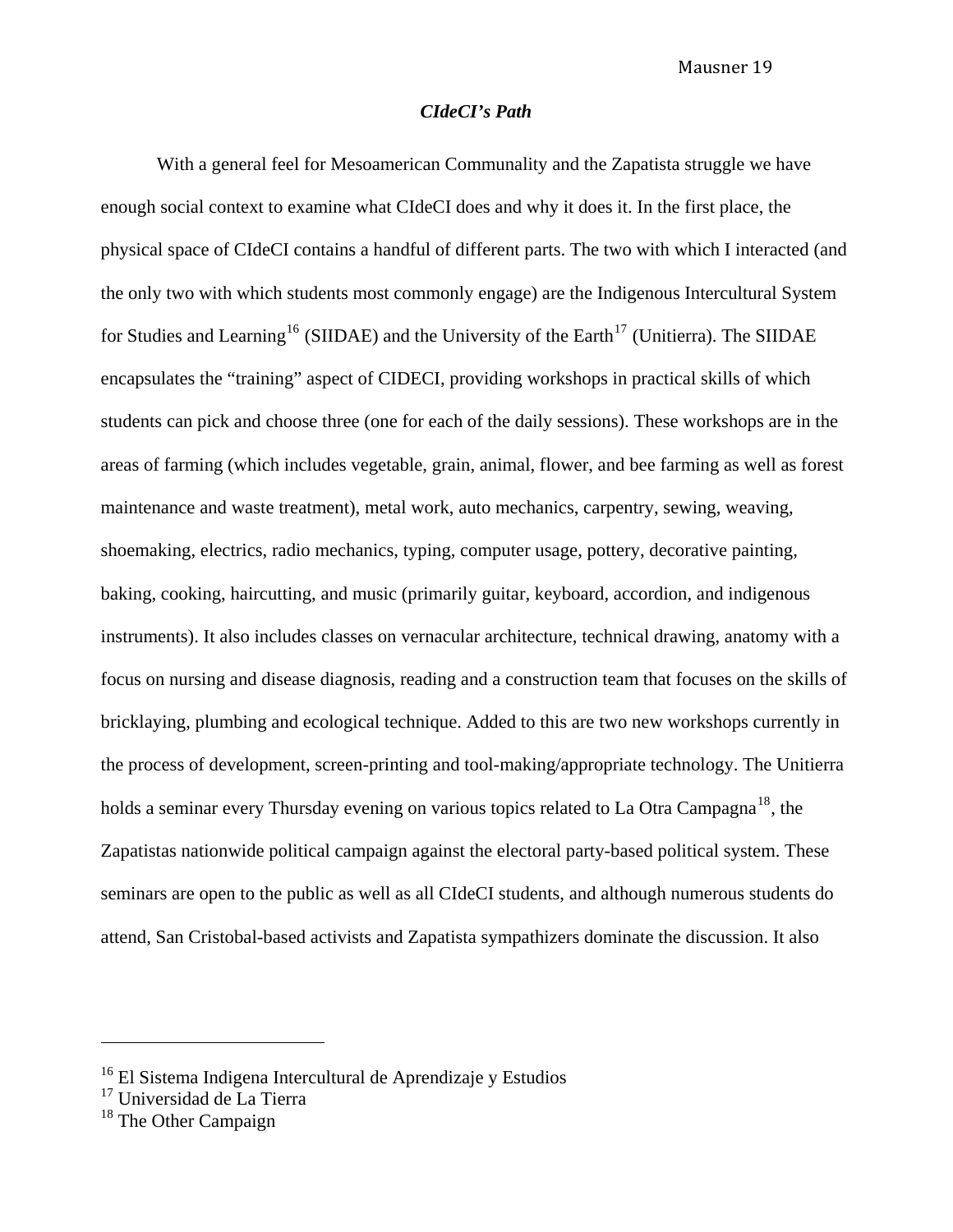holds another open seminar on social transformation and systems' theory the first Sunday of every month (which I did not have a chance to attend).

Learning at CIdeCI is non-directive, informal, appropriate and appropriated. In the next section, using my experiences as a student, I will show an in-depth picture of what this type of learning looks like. Starting from a definitional standpoint, non-directive means that no external force is in charge of one's learning process. Students choose the workshops they want to participate in and within these workshops there is no defined curriculum. As well, the maestros don't so much teach as demonstrate for the students, guide them, and provide occasional advice. Informal simply means that the learning is not certified or formalized through the granting of a degree or diploma. Appropriate means that the learning fits within students' cultural world instead of inculcating a homogenizing and disabling set of values. Appropriated means that the learning only includes skills that are usable without the constant support of experts (although the computer usage workshop is an exception to this). In these four characteristics, learning at CIdeCI differs entirely from the schooling of typical modern educational institutions.

help start a micro-project in their communities. This is the path on which CIdeCI's footsteps follow. Through participation in this form of learning, CIdeCI believes that its students "learn to do, learn to learn, and then learn to be more."<sup>[19](#page-19-0) [xxxi](#page-43-1)</sup> They first learn how to do one or a few activities. Through this process they learn better how to learn other activities. During this time they begin the "profound formative part: considering the other in his entirety, learning to be more."<sup>[xxxii](#page-43-1)</sup> CIdeCI hopes that as a result of this three step learning process its students are able to reach the goals of self-sufficiency, self-value and *autogestión* at a personal, group and community level.<sup>[xxxiii](#page-43-1)</sup> Once students have reached these goals, which happens not when their Maestros or Dr. Raymundo tell them they have, but rather whenever they themselves feel so, CIdeCI offers them a small grant to

<span id="page-19-0"></span><sup>&</sup>lt;sup>19</sup> "Aprender a hacer, aprender a aprender, y apender a ser más"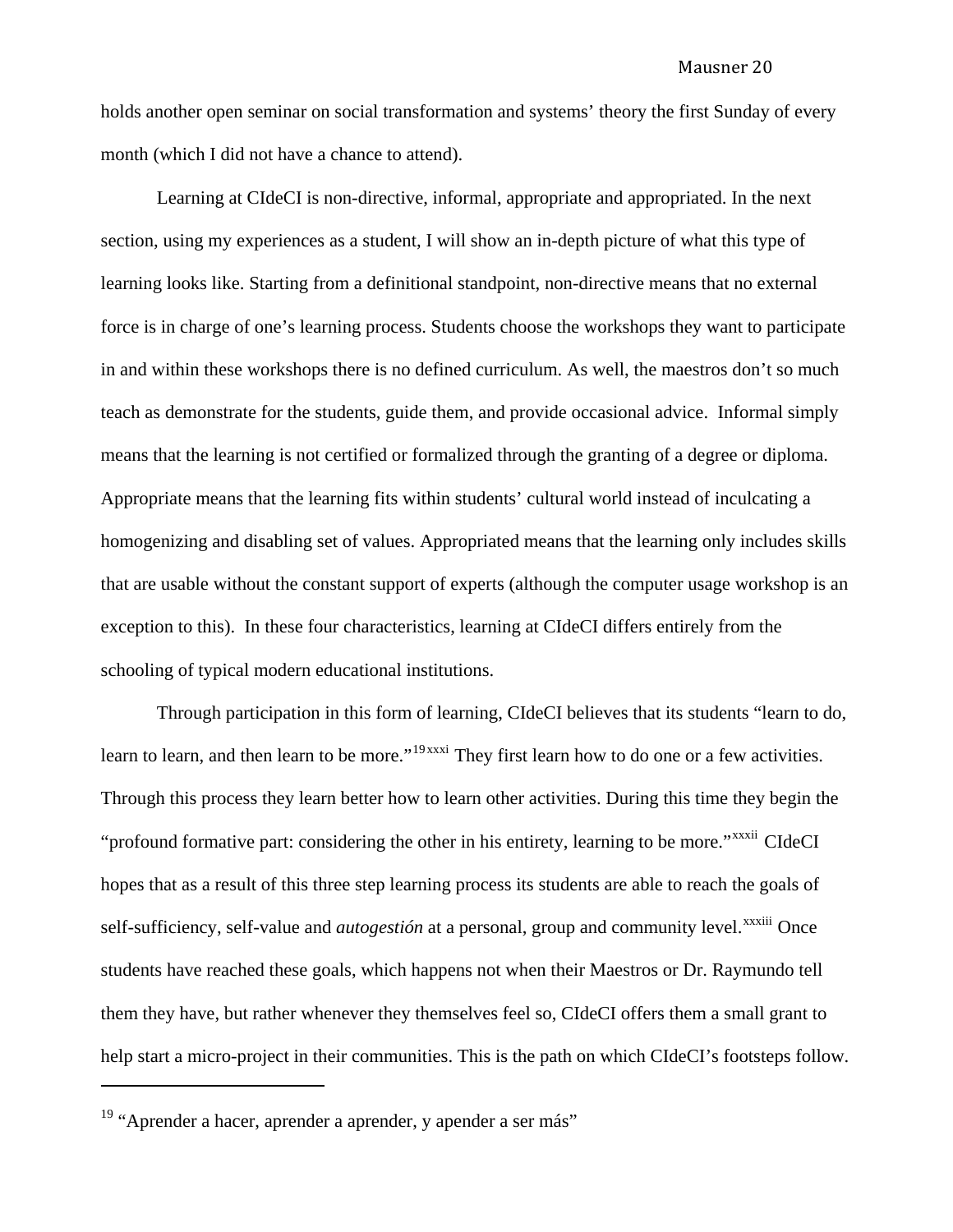# *Part 3 – My Experiences at CIdeCI: Learning on the Road to a Localized Praxis*

 I was only able to spend one week as a student at CIdeCI, but even in such an incredibly short time I began to learn skills and some valuable lessons about my learning. I also came to see how CIdeCI's functioning as a community, the appropriate and appropriated skills in which it provides training, and the non-directive "pedagogical methods" utilized in its workshops all contribute to the development of a localized praxis, a local orientation in both thinking and action.

## *Community*

The first thing one is struck by upon entering CIdeCI is the functioning of the community. The students, with the guidance and organization of the maestros, maintain every aspect of the place. This maintenance is broken down into two different areas. Simple jobs, such as cleaning buildings, pathways and bathrooms, standing on guard at the gate, and helping out in the kitchen, are assigned to groups of students on a rotating basis. The rest of the work is accomplished by the students in their workshops: the farmers maintain the farm, the construction team builds new buildings, the carpenters make new furniture, the metalworkers weld new doors, the bakers bake the bread, etc. In fact, a majority of the workshops in which students learn are *explicitly engaged in activities related to the upkeep of the community*. The importance of this cannot be overstated. In the majority of CIdeCI's workshops, the students do not just learn a skill, but also how that skill contributes to the sustenance of community. By the nature of this setup, the version of the skills learned is inherently appropriated and appropriate. The construction team students only learn how to build structures that are constructible with the materials available in CIdeCI and that are useful for this community, structures that are similarly feasible and useful in *their own communities.*  CIdeCI strives to be self-sufficient, but in money, food and materials it has not yet reached that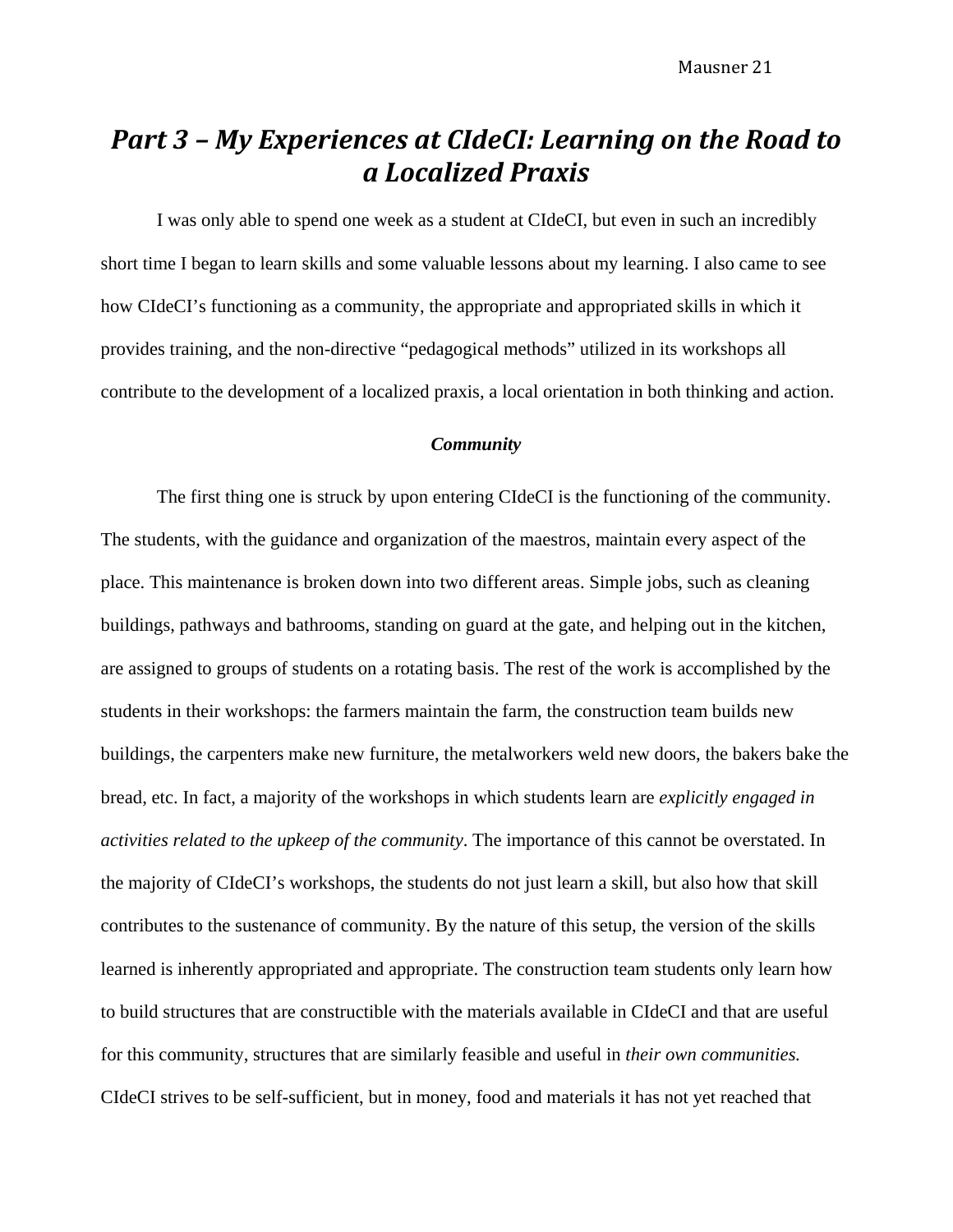point. Nevertheless, its student-maintained setup "teaches" students that, despite claims to the contrary by the government, they do have the power and can learn the skills necessary to sustain their communities and move them towards self-sufficiency. The functioning of CIdeCI's community certainly had that effect on me.

## *Appropriated and Appropriate Knowledge*

 Even in workshops not directly associated with the upkeep of the community, an aspect of appropriation is present. To illustrate this point I draw on a session I spent in the infirmary<sup>[20](#page-21-0)</sup> in a class learning anatomy from maestro Jesús, a doctor trained in Western medicine. Even by the estimate of maestro Jesús, his class is the least "decolonized" at CIdeCI, in that it teaches the Western sciences of anatomy and medicine. Nevertheless this anatomy class was unlike any other biology class in which I have ever been. In discussing the digestive tract (the lesson of the week), Jesús focused on what each organ does and how that action fits into the whole. However, rather than *scientifically* explaining how each of these organs work, he used culturally appropriate metaphors. He compared enzymatic processes to the dissolving of paint by gasoline, the relation between amino acids and proteins to bricks in a wall, and the creation of energy in the liver to the creation of heat by burning wood. He also gave a specific focus to what problems can occur in these organs and their processes, specifically focusing on problems that often occur in indigenous communities, and how such problems can be diagnosed by anyone. He taught us how to distinguish appendicitis and inflammation of the gall bladder from normal stomach pain, and how to locate certain organs by knowing their relative densities and checking density with an index finger tap.<sup>[xxxiv](#page-43-1)</sup> In America, when I leave a biology class I may feel more knowledgeable about the science underlying my body's functioning, but I am also left with the feeling that I have only touched the tip of the iceberg,

<span id="page-21-0"></span> $^{20}$  I was only a student in the infirmary for one session before I switched to carpentry.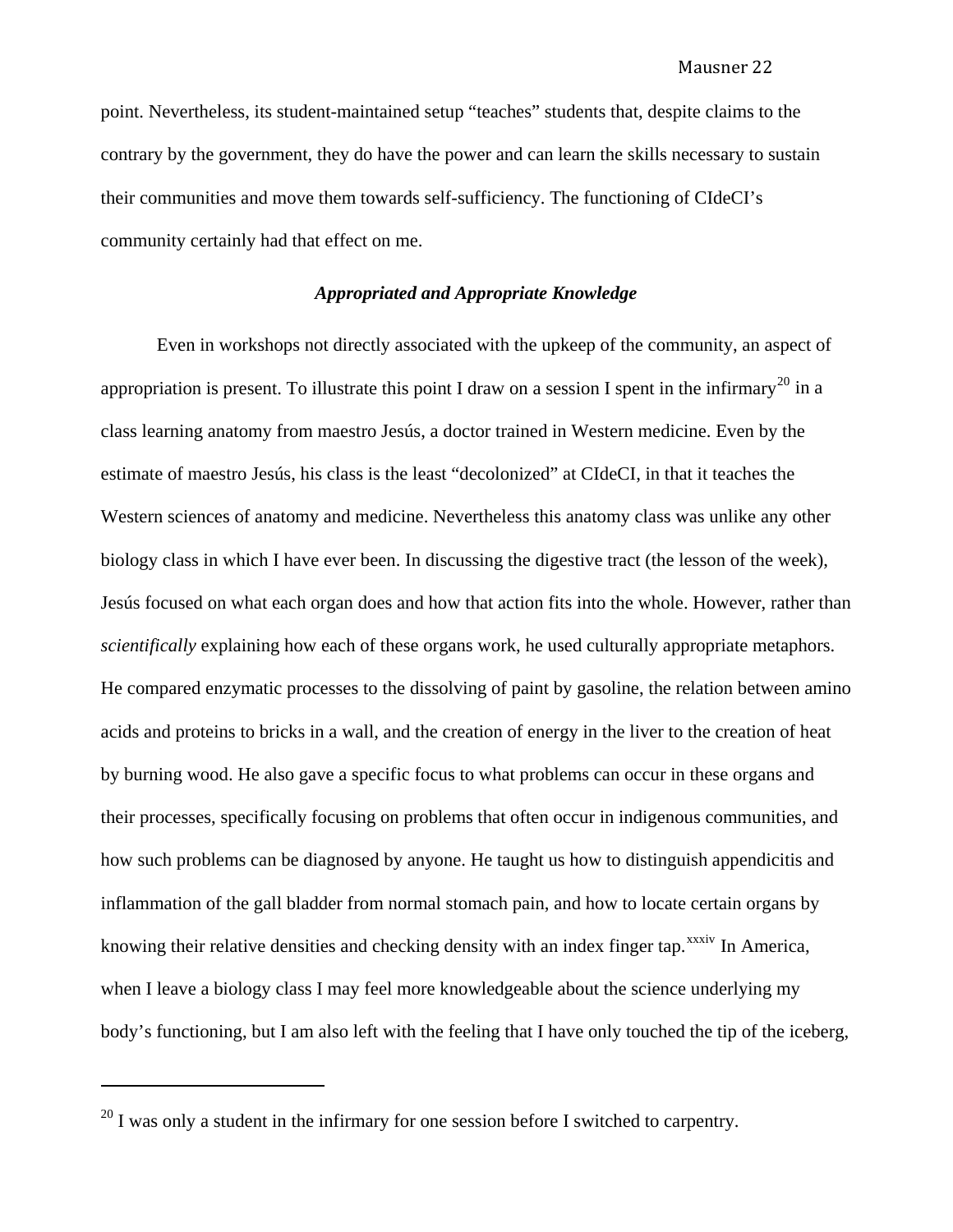which makes me more dependent on the medical profession and its more-complicated-than-I-canimagine diagnoses and treatments. On the other hand, after just one day in Jesús's anatomy class I felt empowered with medical knowledge that could be important and useful on a daily basis. Although I didn't get to confirm by asking, for someone (such as the other students in the class) with zero preexisting anatomical knowledge, I suspect this feeling was magnified greatly. This is what I mean when I say that learning at CIdeCI is appropriated and appropriated.

## *"Pedagogy"*

As I stepped onto CIdeCI's integrated farm and into its workshops on carpentry, shoe making and the guitar, I immediately began *doing*. No complicated introductions or drawn out demonstrations took place. Within seconds of arriving at the farm, I joined maestro Manuelito in the harvesting of peas. On my first day in the woodshop, I began the process of building a table. Five minutes into my time in the shoe shop I was cutting leather for a boot. And lastly, before my first music class even began, the maestro had given me a sheet of chords so that I could get started learning them. In these ways it was made viscerally clear to me that "learning to do" is without a doubt the first step one takes at CIdeCI. At first, I stumbled constantly in *doing*, even in the basic activities in which I was engaged – planing a piece of wood and preparing a vegetable bed with a hoe, among others. However, with a little support from my maestros and a lot of perseverance, I slowly improved at each activity. At the same time I began to realize that a large part of the reason for my struggling had to do with the way I was learning. Coming from a background of modern schooling, I was used to being told what to do and how to do it step by step. Repetition of this process had atrophied the natural learning abilities with which I was endowed. Now through the process of learning how to do, I was beginning to re-learn how to learn.

This "learning how to learn" was made possible by the non-directive "pedagogy" utilized by CIdeCI's maestros. I put pedagogy in quotes because this word is usually used to refer to the art,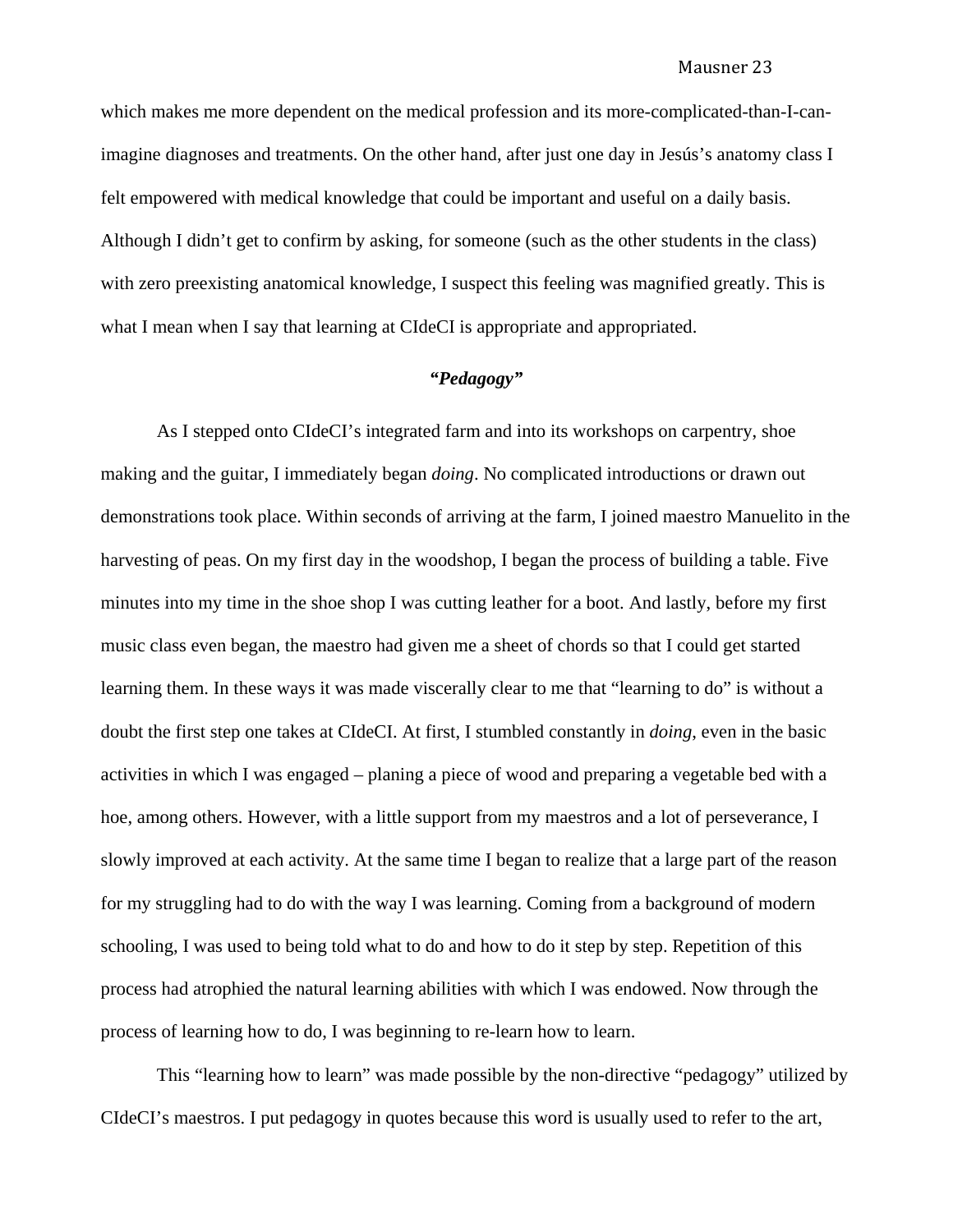science, method and practice of teaching, yet the maestros in the workshops at CIdeCI for the most part do not teach in the usual sense of the word. Obvious exceptions apply – such as in the music workshop and the infirmary – but upon closer look, I realized that the majority of CIdeCI's maestros are just practicing their craft as any shoemaker, carpenter or farmer would. The only difference is that they are open to having less experienced craftsmen around them and are willing to spend a small part of their time demonstrating, supporting and guiding these apprentices in their learning processes. One can only imagine how similar this might be to the general job description of a craftsman in any early-modern European guild.

I was able to discern four distinct and important "pedagogical" methods that greatly facilitated my learning process.

## *"Asi, mira!"[21](#page-23-0)*

 Every time that we began a new task, Manuelito, my maestro on the farm, would demonstrate the task while excitedly repeating the phrase, "Asi, Mira." During my first days under his guidance, each time this occurred I would take a quick glance at what he was doing and then try to imitate it. Unsurprisingly, I didn't do a very good job. Then, a few days later, I began to notice how much time CIdeCI students spent observing others working. In the woodshop, everytime one of the maestros or students would do an out-of-the-ordinary task the other students would crowd around to watch. Even more tellingly, I noticed that two new students, who had started in the woodshop after me, spent approximately half of their time walking around watching others work. Comparing them to myself, I realized how little time I actually spent observing and how imprecise my powers of observation were. Back on the farm I began to change my learning style accordingly. Now understanding that the maestros must believe their students to be constant and studious

<span id="page-23-0"></span> $21$  Spanish for "Like this, look!"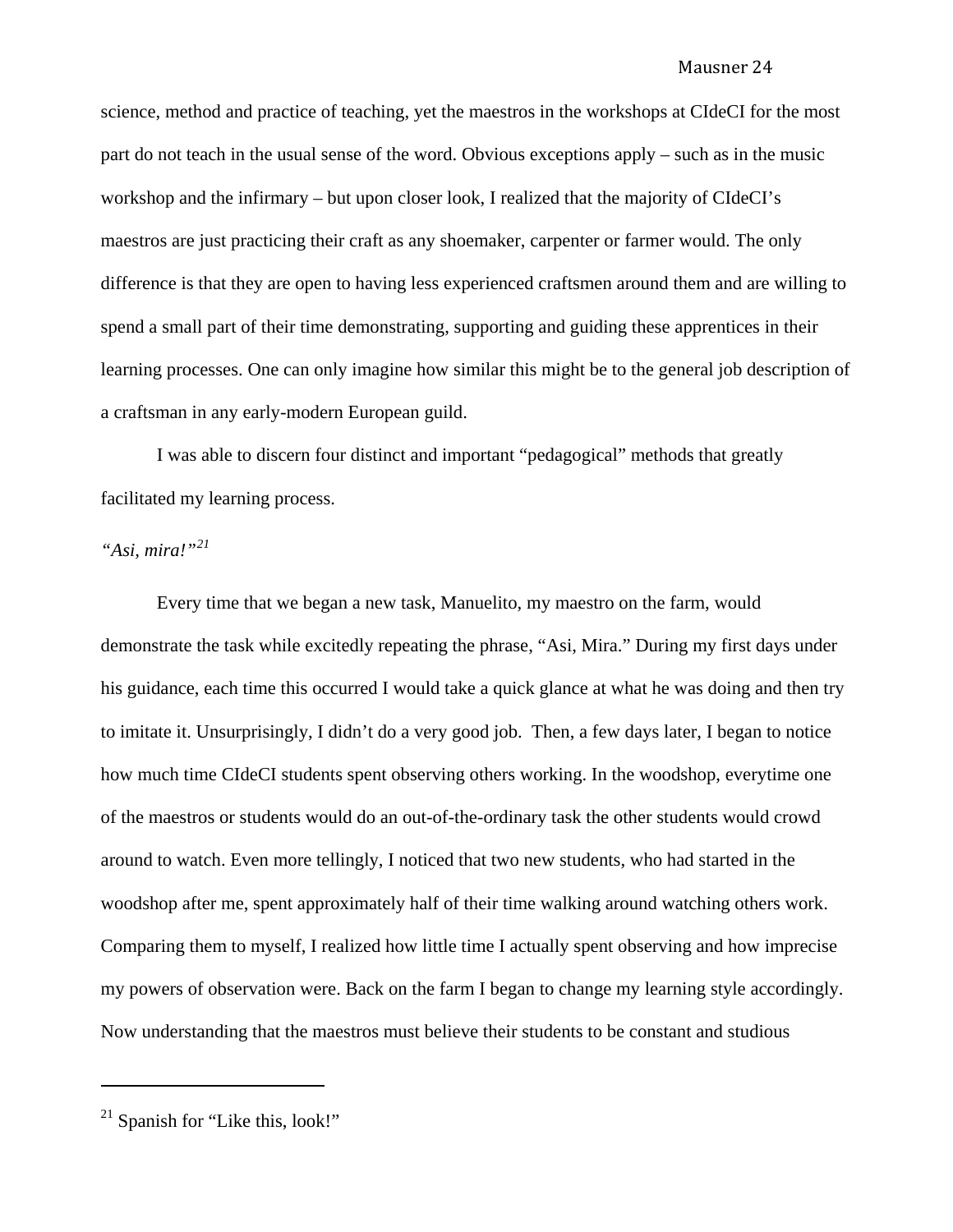observers, I realized that Manuelito would only be excitedly and repeatedly telling me to watch him because his actions were worthy of serious study. And sure enough, as I began to observe Manuelito more rigorously, I finally started to *see* what he was doing. Whereas I had formerly only noted that I had to hoe the entire bed, I now saw the trajectory in which Manuelito swung the hoe, the way he held it and his body, the angle at which it contacted the earth, the depth to which he hoed, and the path he took from one edge of the bed to the other. Doing the task of hoeing proved much easier now that I had a true image of exactly how Manuelito did it in mind. My shriveled powers of observation were sprouting anew!

## *What is a mistake?*

 The first task that I had to accomplish in the process of building my table in the woodshop was the planing<sup>[22](#page-24-0)</sup> of a piece of wood that would become the legs. I began planing near the end of my first day. On the second day, despite the maestro's absence, I continued the process, successfully (or so I had thought) finishing all four sides by the end of the session. At the beginning of my session on the third day, I showed maestro Fidel my work. He responded by saying that not only had I not leveled the sides to make them perpendicular, but that I only needed to plane two sides, for I would have to cut the other two using the table saw. I immediately exclaimed, "What a mistake I made,<sup>"[23](#page-24-1)</sup> but he quickly corrected me matter-of-factly with "no, you just got some good practice planing."<sup>[24](#page-24-2)</sup> I was blown away; where I saw a big mistake and a waste of a day, maestro Fidel saw good practice. I later came to realize that in the workshops at CIdeCI, the concept of a mistake has no salience: all work, correct and incorrect, is practice. For a beginner at any task this

<span id="page-24-0"></span> $22$  The process of shaving the wood to clean it off and level it out with a tool called a plane

<span id="page-24-1"></span> $23$  "Que error hice"

<span id="page-24-2"></span> $24$  "No, fue bueno practico cepillado"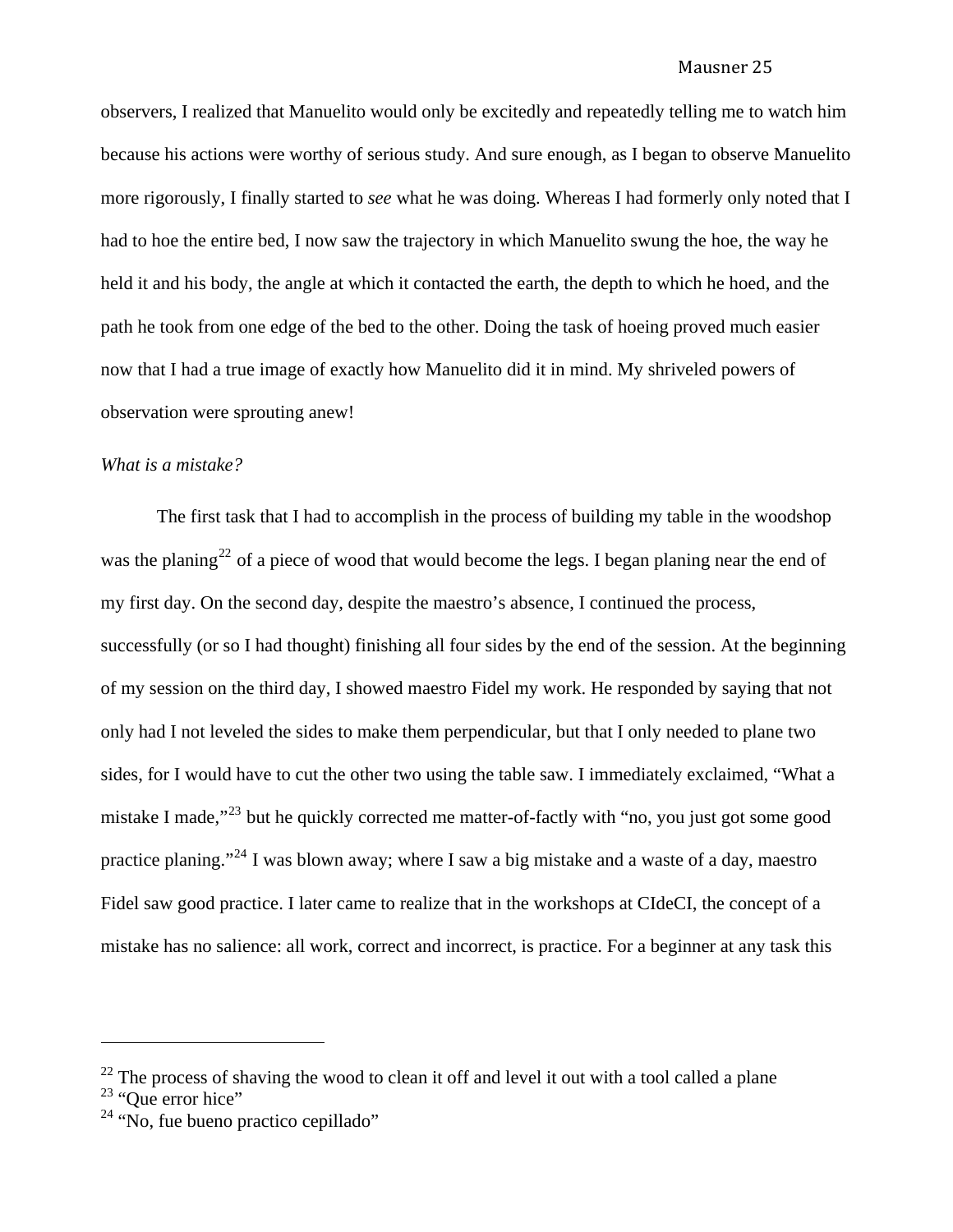realization is incredibly powerful because it removes fear of failure and creates a positive relationship with the entire learning process, not just the end product.

As a matter of fact, upon deeper reflection, I never remember a time when one of my maestros actually told me I was wrong. If they or I seemed to have doubts about my success with a task they would demonstrate it for me again, but they never criticized me. As a result, I was encouraged to see my success separate from the approval or disapproval of my teacher. Although I was not confused as to what I needed to do, I now had to develop my own criteria for self-judgment. For someone with a schooled mind like myself this proved to be much harder than it sounds. I was unfortunately unable to develop a good method for internalizing judgment in my short week at CIdeCI, but provided a similar learning atmosphere over time, I know I would be able to do so.

## *"Poco a poco"[25](#page-25-0)*

Not a day, and hardly even a conversation, went by in the music workshop in which maestro Rafael, my guitar teacher, didn't assure me that guitar would come to me "poco a poco." For many in Mexico, this phrase is somewhat of a life philosophy. The Zapatistas operate entirely under this premise, knowing that the process of building their world anew is necessarily slow. They even take "poco a poco" a step further, declaring that they move at the pace of the slowest in their communities, and that this is the only way to truly move forward.<sup>[xxxv](#page-43-1)</sup> However, in the learning process, "poco a poco" has special significance. For an unsure and frustrated novice (here I'm referring to myself of course), the repetition of this phrase is not only reassuring but also physically soothing. When a teacher matter-of-factly tells me that everything will come to me bit by bit every time we talk, it drains any frustration, embarrassment or desire to quit that I might be harboring. In comparison, the advice I often get from teachers in America – you need to work harder, practice

<span id="page-25-0"></span> $25$  "Little by little"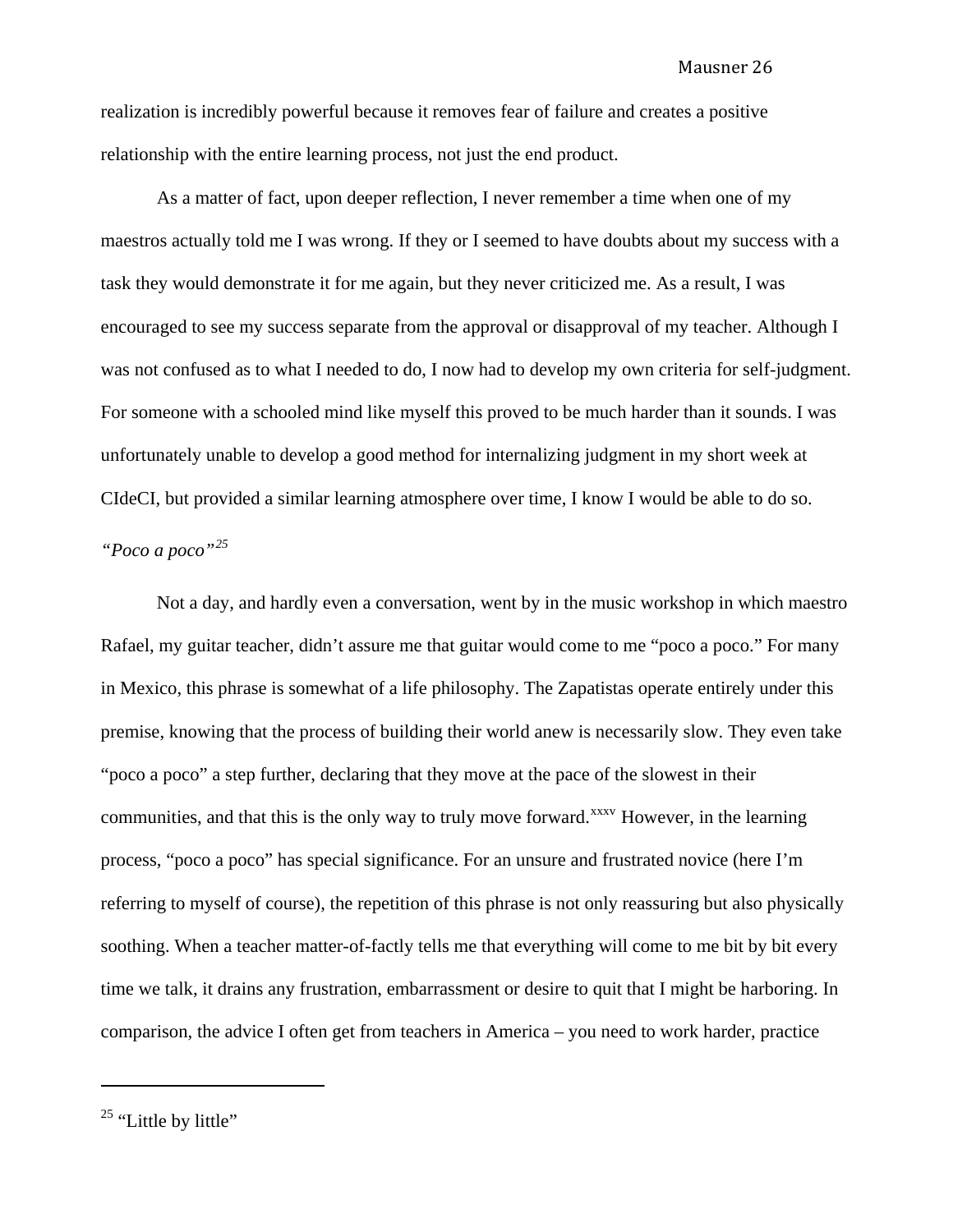longer, study more often, etc. – effectively tells me: the reason you aren't good yet is because you are doing something wrong. This method might light a fire under my ass if I have a competitive spirit or have something to prove, but if I don't have either of these it is likely to lower my selfesteem, make me dislike the activity, and most likely dissuade me from actually trying to learn it. *Humility* 

On my second to last day at CIdeCI, I had the pleasure of having a class with Maestro David on the theory of ecological agriculture. At the beginning of the class, the maestro, a brilliant man with incredible wisdom in agriculture and many other topics, apologized in advance for his bad Spanish speaking and handwriting, saying that his first and only fluent language is Tzeltal. Maestro David has, of course, a quiet proficient grasp of the Spanish language, but he, like all of the maestros and students I interacted with at CIdeCI, is incredibly humble. Humility is at least superficially valued in most cultures around the world, but among indigenous Mesoamericans it is quite deeply respected. In Western society, humility is not particularly common in those who hold the position of teacher, even though it brings so much to the teaching process. Teachers who think they know everything will end up "educating" students, trying to create copies of their "knowledge" in their students' minds. Teachers who are humble will only be willing to guide and support their students in their learning processes, sharing what they know but never assuming that they have the right to dictate the "truth." As well, only humble teachers have the ability to be co-travelers with their students, learning with and from them even as they guide.

For the learning process, a teacher's ability to co-travel and his/her openness to reciprocal learning are essential. I would like to illustrate this with an example from CIdeCI. Ryan Roseman, a friend and fellow SIT student who was also doing his ISP at CIdeCI, is a really good pianist, who, like myself, was enrolled in the music workshop. One day as Ryan was fooling around on the keyboard, Rafael, the guitar maestro, walked into the keyboard room and asked Ryan what songs he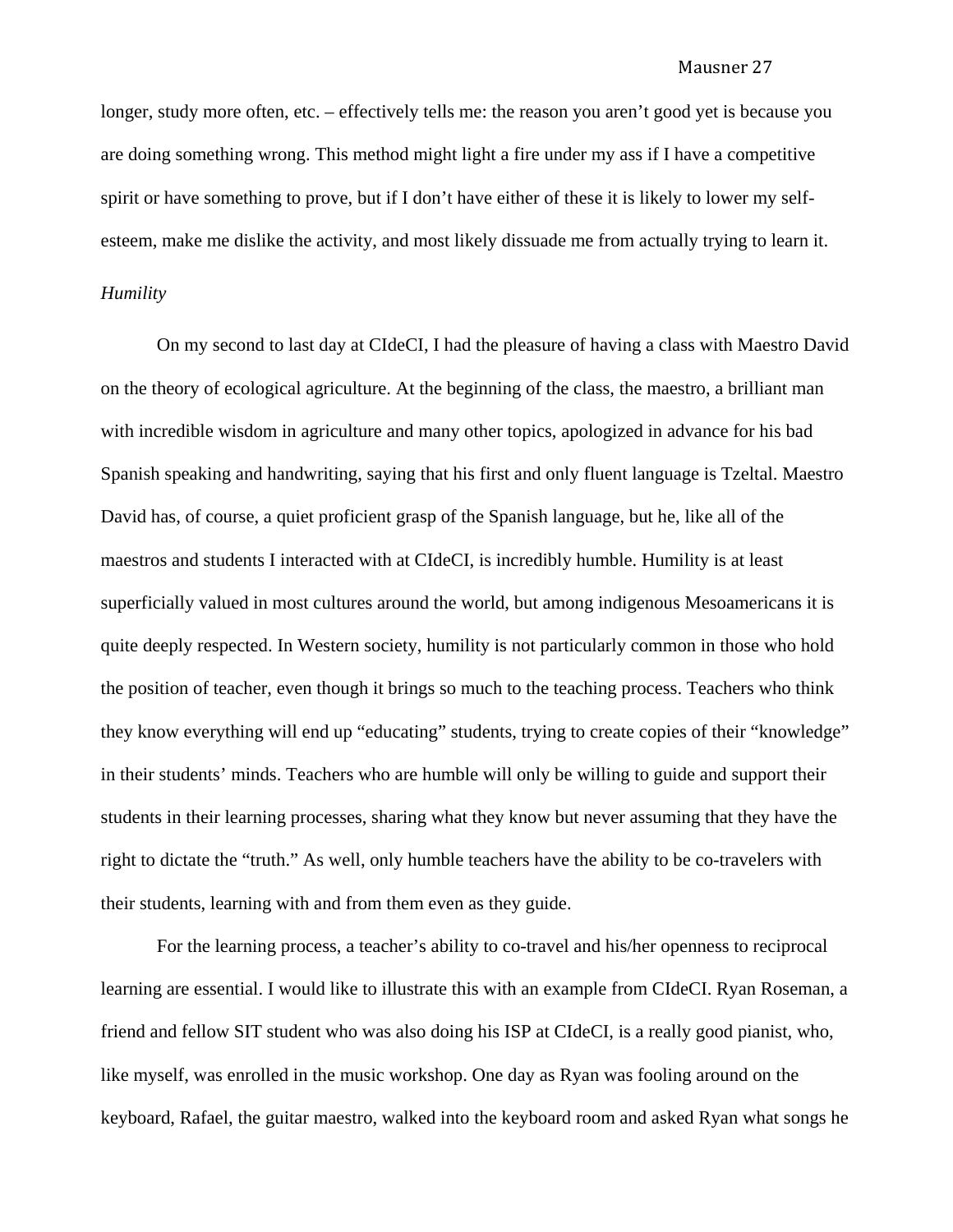knew. When Ryan said he only knew some songs he had written himself, Maestro Rafael asked if he could hear one of them. When Ryan finished, Maestro Rafael remarked that he really liked the song and asked Ryan if he knew it on guitar and could teach it to him. Ryan responded that, although he could play it on guitar, he is a self-taught amateur player, and because he doesn't know many chords he had transposed it to a simpler key. Hearing this, Maestro Rafael offered to figure out the chords on guitar by ear as Ryan played them on the keyboard. After about 15 minutes, Maestro Rafael had figured out how to play Ryan's song on guitar in the correct key and he proceeded to show the chords to Ryan. Ryan came out of the situation with a more accurate transcription of his song for the guitar and Maestro Rafael came out knowing how to play Ryan's song. If Maestro Rafael, a very humble man just like Maestro David, hadn't been interested in learning from Ryan despite his position as Ryan's teacher then the entire "learning experience" would never have occurred.

## *Pedagogy?*

 In the sense of an art or science one would be hard pressed to justify the classification of these four aspects of the non-directive learning process at CIdeCI as pedagogy. Yet, as the conditions of learning in CIdeCI's workshops, it is their simplicity and existence *in lieu* of any specific "teaching methods" that makes them so powerful. It is not a teaching manual hidden somewhere in CIdeCI's library that explains their existence; the attitudes of "poco a poco" and humility are characteristics common to indigenous Mexicans, and the other two conditions, which we can badly summarize as offering demonstrations and not believing in mistakes, are most likely not self-consciously enacted. Nevertheless, it is these conditions that seemed the most drastically dissimilar from my experiences in modern schooling and that made all the difference in the processes of "learning to do" and "learning how to learn." For me, the outcome of non-directive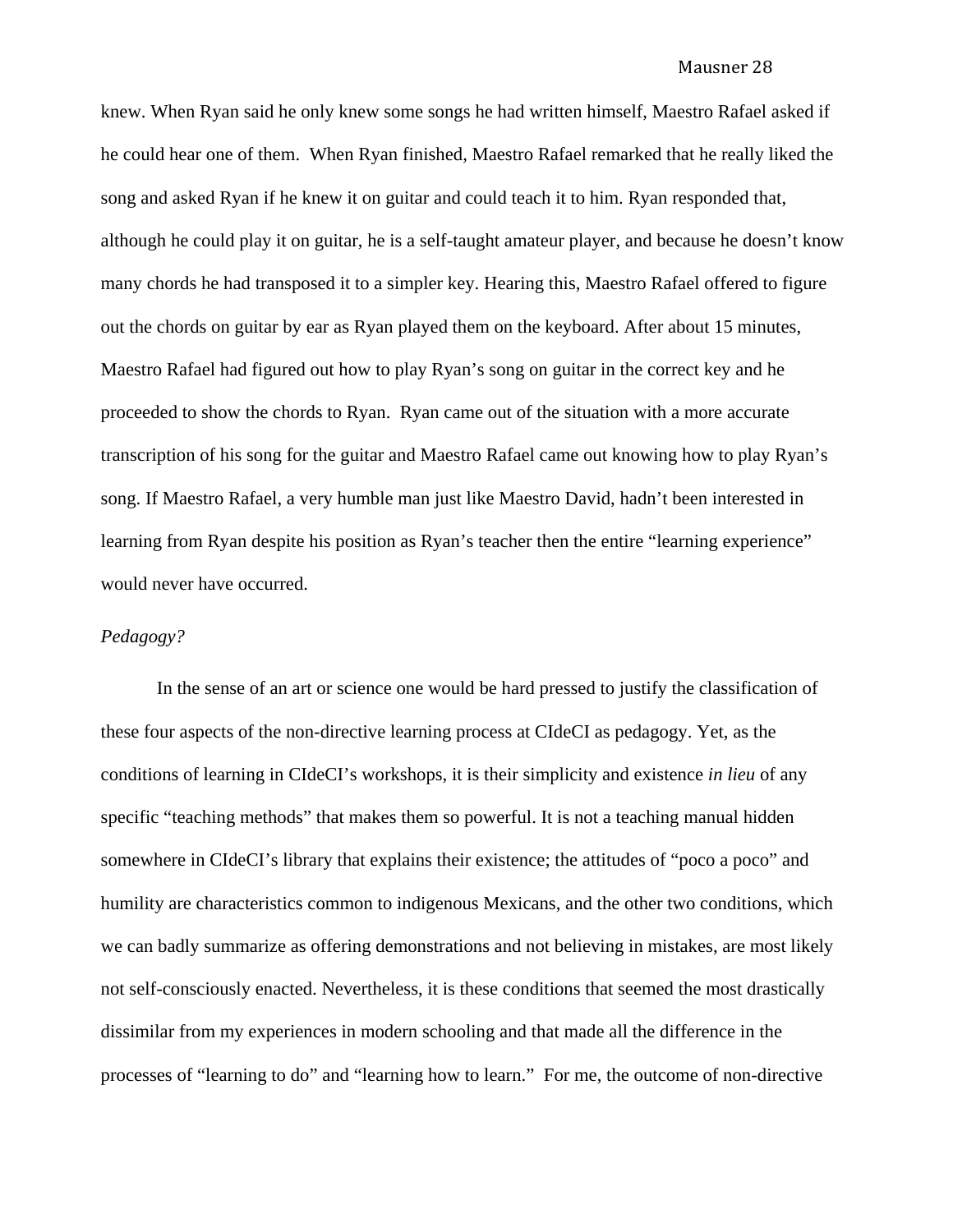learning under these conditions was an incredible boost in self-esteem, and what would in America be labeled a "can do attitude."

## *Localized Praxis*

All in all, I found that the path of learning at CIdeCI led me towards what I call a localized praxis. The sum effect of learning appropriated and appropriate skills in a non-directive, apprenticelike manner, within the context of sustaining a community, localized my level of thought and action. I came to see that this localized praxis is one and the same with the hopes that CIdeCI has for its students: to revalue themselves and their communities, to strive for self-sufficiency, and to regenerate their communities' autogestive abilities from the marginalization brought about by the reign of *homo oeconomicus*. In addition, seeing the heady concepts of "resistance and autonomy" played out in the simple acts of living and learning within a local community helped me to realize that this is the *only* level at which these concepts have true significance.

Here it is important to note that this localization of thought and action "taught" by CIdeCI is not parochial localism. Conventional wisdom says that thinking within the paradigm of the global is *necessary* to avoid parochialism. However, according to Gustavo Esteva, "Global proposals are necessarily *parochial*: they inevitably express the specific vision and interests of a small group of people, even when they are supposedly formulated in the interest of humanity.<sup>[xxxvi](#page-43-1)</sup> Although they claim to be the only way forward from the close-mindedness of past localisms (nationalism, ethnocentricity, etc.), "global proposals" typically express little more than the parochial interests of the ruling capitalist class that put them forth. The only way out from the dual parochialisms of globalization and localism is "localization", what Esteva poetically defines as: to be rooted in one's place with heart and mind open to the other.<sup>[xxxvii](#page-43-1)</sup>

The form of localization exhibited by the Zapatistas is not parochial because they have an explicit focus on openness to the other. Their five regional centers, the caracoles, are points of entry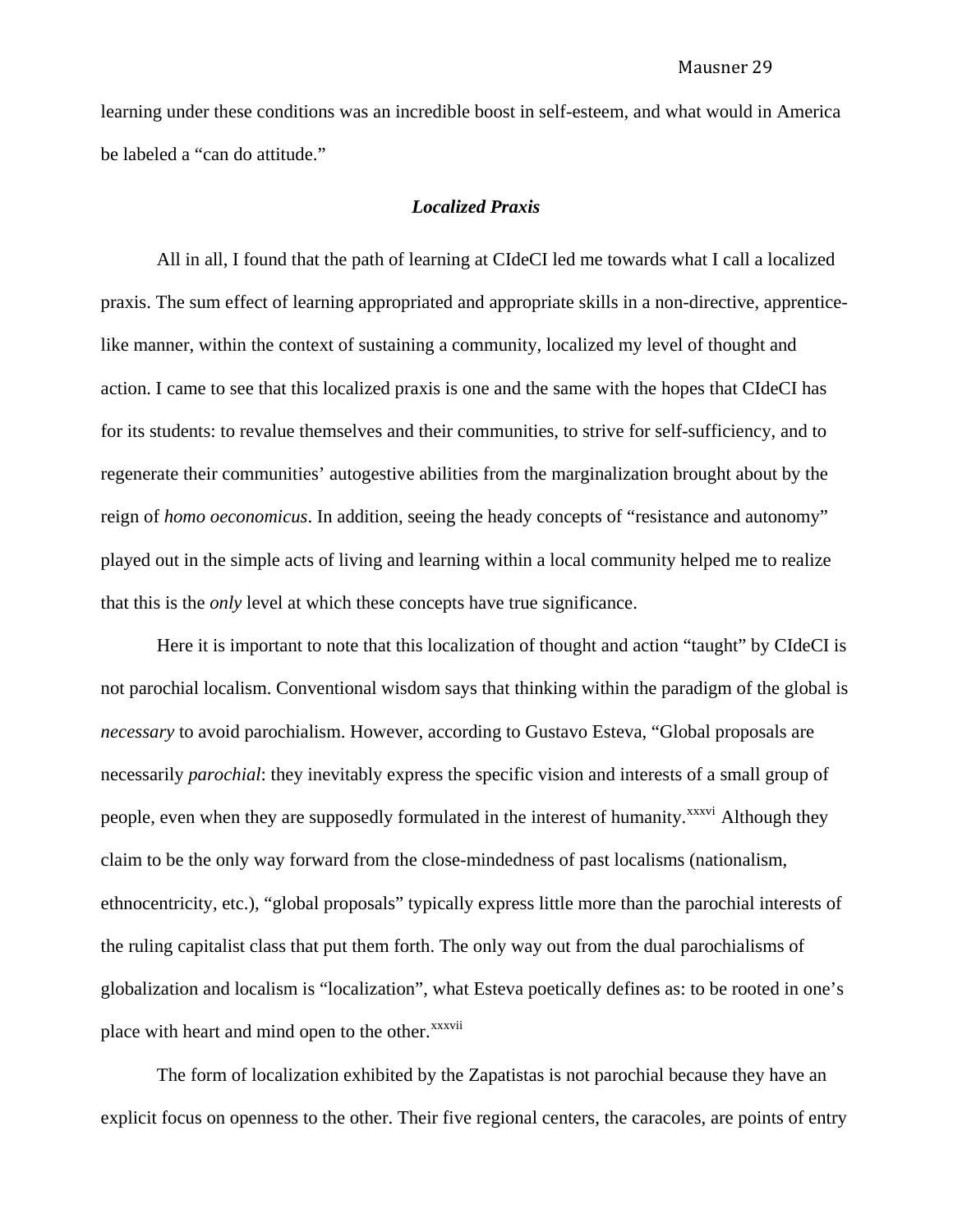for outsiders seeking to share and dialogue. In these caracoles they hold numerous Encuentros, meetings open to anti-systemic activists from around the world for the purpose of sharing and comparing discourse and strategy. In a similar manner, CIdeCI's localized praxis also avoids parochialism. Like the Zapatista caracoles, CIdeCI hosts numerous meetings and dialogues as well as Unitierra's weekly and monthly seminars, all of which make an explicit effort to include various perspectives from around the world. Moreover, despite CIdeCI's focus on the indigenous world, Dr. Raymundo attempts to make the community's orientation intercultural, a visceral manifestation of which is the Western classical music that plays in numerous places all over the compound during the week. An explicit focus on interculturalism is what separates localization from its parochial cousin, localism.

 Seeing its centrality for the Zapatistas and CIdeCI, I have now come to believe that a localized praxis, an open and inclusionary rootedness, is a necessary part of any successful struggle against the oppressive and destructive forces of globalized modern empire.

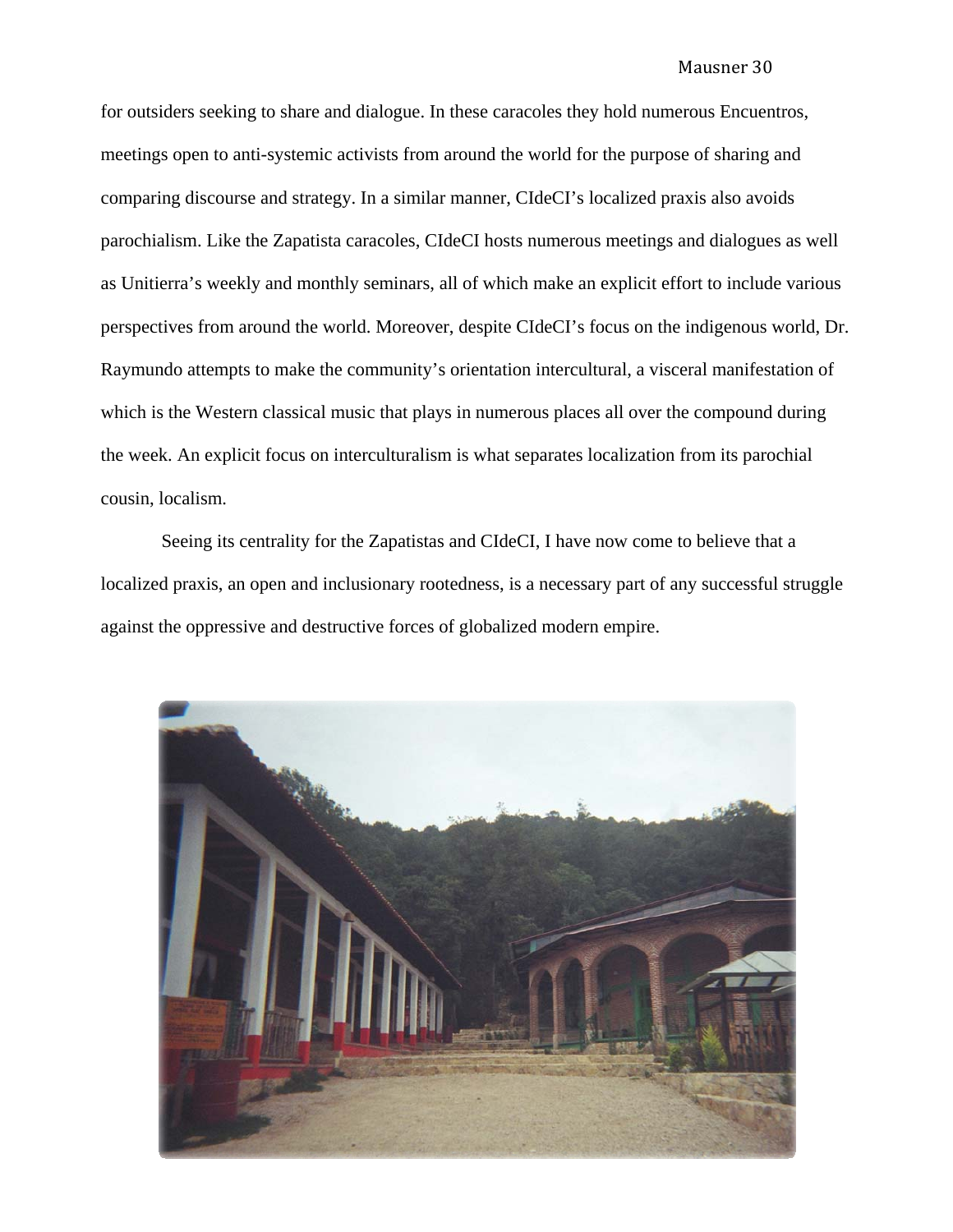# *Part 4: The Predicament of Modern Schooling in America*

Obviously, however, localization will look somewhat different within the socio-cultural world of the United States – at the center of modern empire. American culture is fully immersed in the logic of scarcity, institutionalized values and compulsory schooling. Yet putting aside the broader critiques of schooling for a moment, let's examine the current predicament of modern education in America.

## *Savage Inequalities*

America's compulsory school system provides free public schooling for each child from age 4 or 5 (or younger in places where the Head Start program exists) to age 17 or 18. The public provision of education for each child supposedly leads to an equal footing, an equality of opportunity that is necessary for the maintenance of meritocracy. However, in a survey of this system across the country, Jonathan Kozol discovered that in the suburban schools of affluent, predominantly White communities funding levels per child are double those in the inner city schools of poor, predominantly Latino and African American communities. The resulting disparity is seen in teacher salaries, infrastructure quality, amount and quality of offerings and materials, and levels of support staff in the areas of nursing, guidance and administration. The reason behind this gap is that funding is based on the property taxes of a school district's population, what is widely referred to as a system of "local control" because each district can set its own tax rate. State tax grants are supposed to level out the unequal funding that results, but these are not all channeled into low-income districts for political reasons and those that are only fund such districts to a minimal level, way below that which affluent districts can afford. Outcomes are, unsurprisingly, equally disparate, with dropout rates in inner city schools often as high as 60%, compared with less than 10% in affluent suburbs, with rates of continuation in college even more starkly dissimilar.<sup>[xxxviii](#page-43-1)</sup>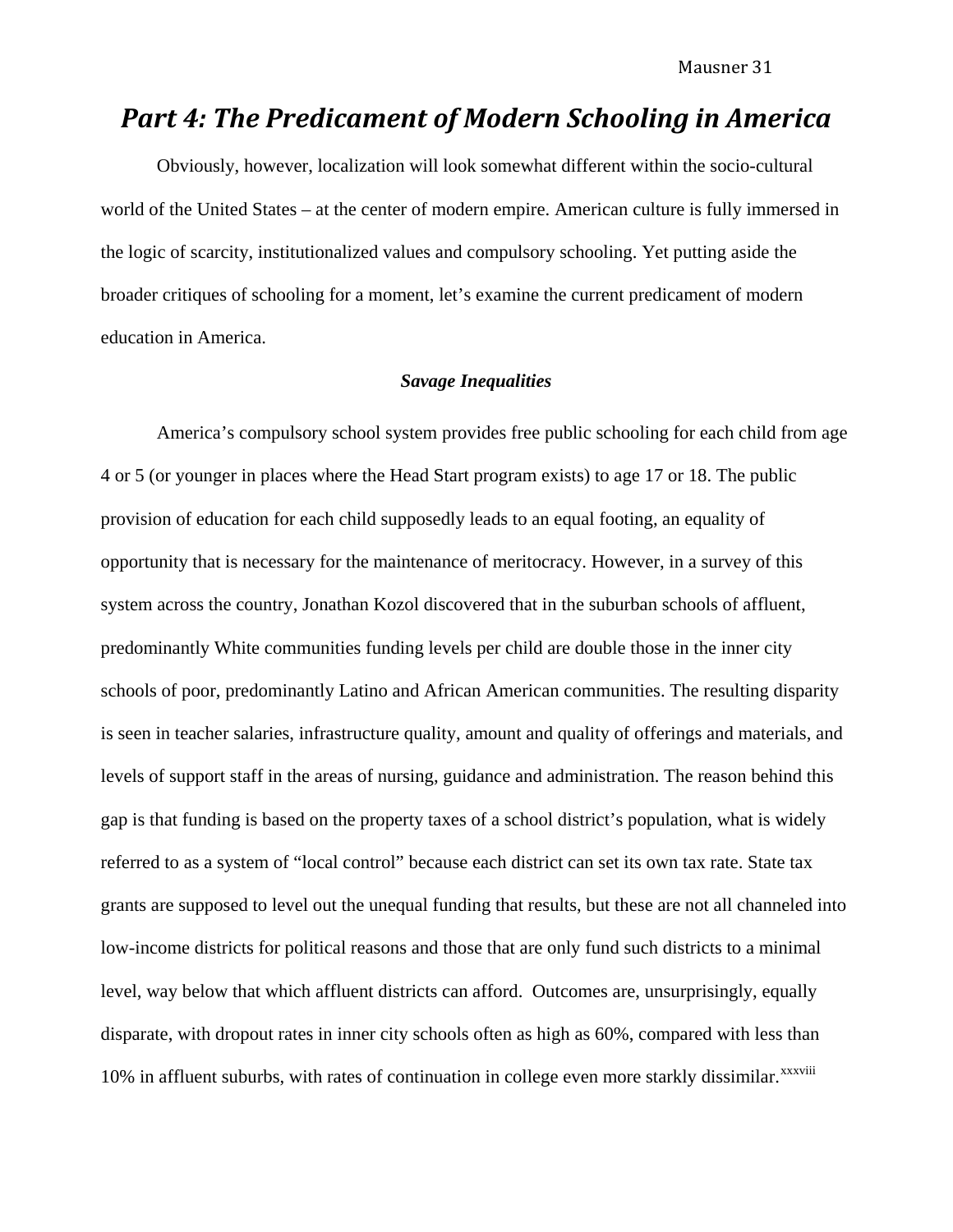These inequalities mirror both class and racial lines, and it would be counterproductive to argue over which is more important. Nevertheless the situation is in many ways pre-*Plessy* as far as the Constitution is concerned, with massive and unequal segregation. This point is not lost on many inner-city students, who witness the massive unfairness through television and inter-school athletic competition. Kozol believes that the combination of blatant segregation and the physical proximity of suburban and urban schools is a "killing combination… [in which] destitution is compounded by the sense of being viewed as, somehow, morally infected."<sup>[xxxix](#page-43-1)</sup> Children know that in some form this inequality is a choice, "a choice about how much they matter to society."<sup>[xl](#page-43-1)</sup> As such, students in inner city schools learn quite quickly that they are not considered worthy of opportunities. Kozol concludes, "What is now encompassed by the one word ("school") are two very different kinds of institutions that, in function, finance and intention, serve entirely different roles… children in one set of schools are educated to be governors; children in the other set of schools are trained to be governed."<sup>[xli](#page-43-1)</sup> Instead of supporting a meritocracy, public schooling in America effectively perpetuates caste divisions.

## *Reform?*

Numerous efforts to reform the system have been attempted over the last 50 years to little avail. The current round of reform is focused on the creation of magnet and charter schools. These schools have proven track records of success, but because of their competitive admissions systems they do not end up benefiting the poorest children: "Because the system rests on the initiative of parents… even in poor black neighborhoods it tends to be the children of the less poor and better educated who are likely to break through the obstacles and win admission [to selective magnet schools]."<sup>[xlii](#page-43-1)</sup> These systems do have the effect of retaining middle class and affluent families and their accompanying taxes in inner city districts, but this greater tax base mostly goes to support the selective schools that for the most part only benefit the children of the better off.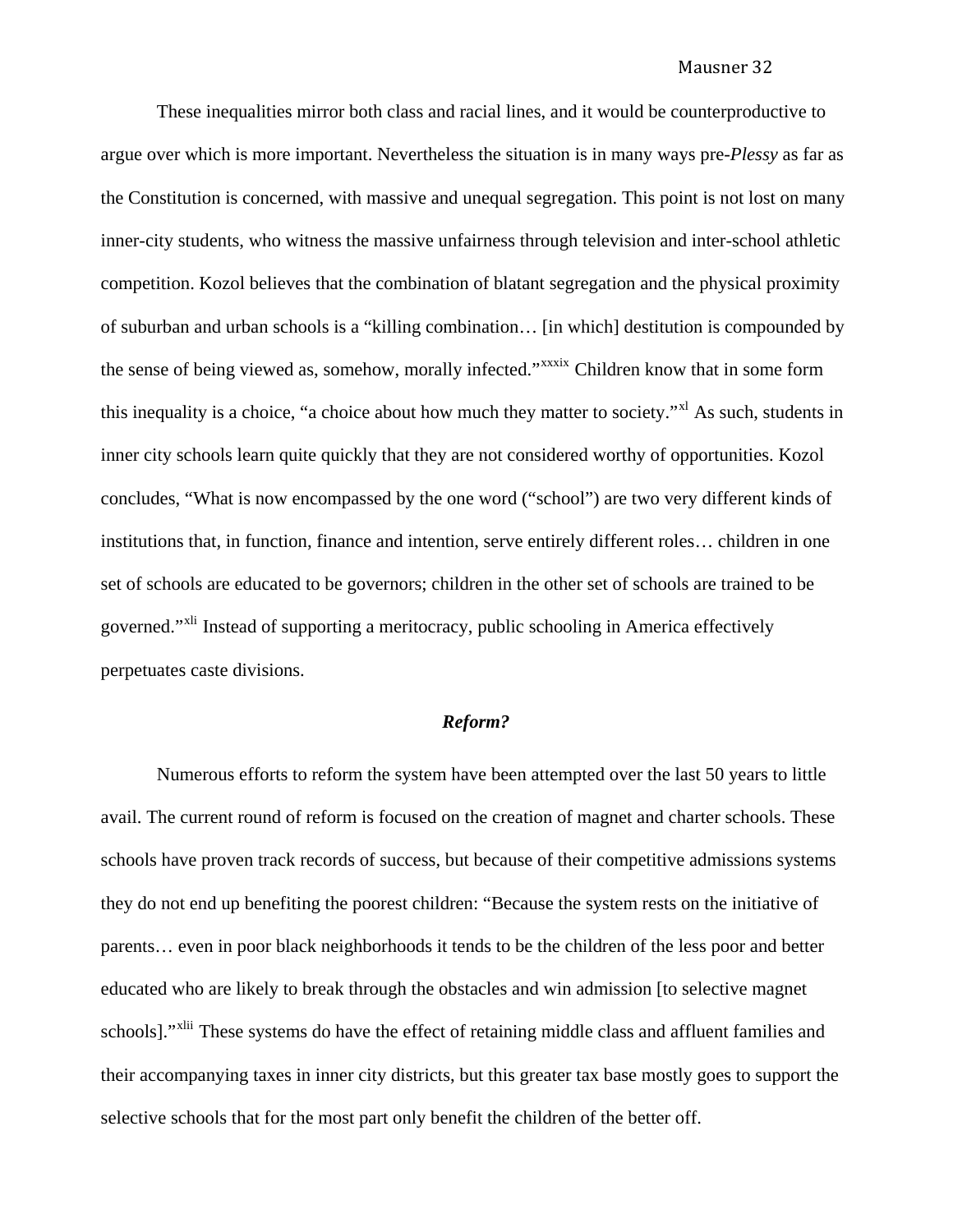Upon deeper examination, the reasons why successful reform has proved and continues to prove elusive are to be found in the inherent competitiveness of the system. "Test scores… in America are graded not against an absolute standard but against a 'norm' or 'average.' For some to be above the norm, others *have* to be below it." Since schools serve as the certifiers of fitness, for college acceptance purposes as well as job placement, the relative nature of success is essential. As Kozol puts it so succinctly, "Preeminence, by definition, is a zero sum matter." Therefore, providing equal opportunities to the children of poor people and minorities inherently means that less of the limited number of opportunities will go to the children of the affluent. Few middle and upper class Americans are openly opposed to the idea of equality; however, in justifying "local control" of school funding by saying they "simply want the best for their own children"<sup>[xliii](#page-43-1)</sup> they are oblivious to their fundamental position in perpetuating inequality.

It is also manifestly clear that any legal attempts to tackle this root inequality will be derided as "Robin Hood" solutions and met with massive resistance by the affluent majority, not unlike that of southern whites to desegregation. In this matter, the example of California is a telling cautionary tale. In the late 70's, through a serious of state civil rights court victories the California legislature was forced to reformulate financing regulations so that schools throughout the state would receive nearly equal funds. The result was a tax revolt that "applied a 'cap' on taxing, effectively restricting funding for *all* districts."<sup>[xliv](#page-43-1)</sup> It was almost as if the affluent majority said, "If the schools must actually be equal... then we'll undercut them all."<sup>[xlv](#page-43-1)</sup> As well, to avoid feeling the effects of the gutting, many affluent families found funding loopholes through charitable foundations and other means to keep their advantages, and those that couldn't began to send their kids to private schools. This mirrors a similar cut in taxes and surge in private schooling that took place in the rural South after desegregation. As a result of this series of events, California funds its schools at one of the lowest rates relative to income in the US and its class sizes are the largest in the nation.<sup>[xlvi](#page-43-1)</sup> True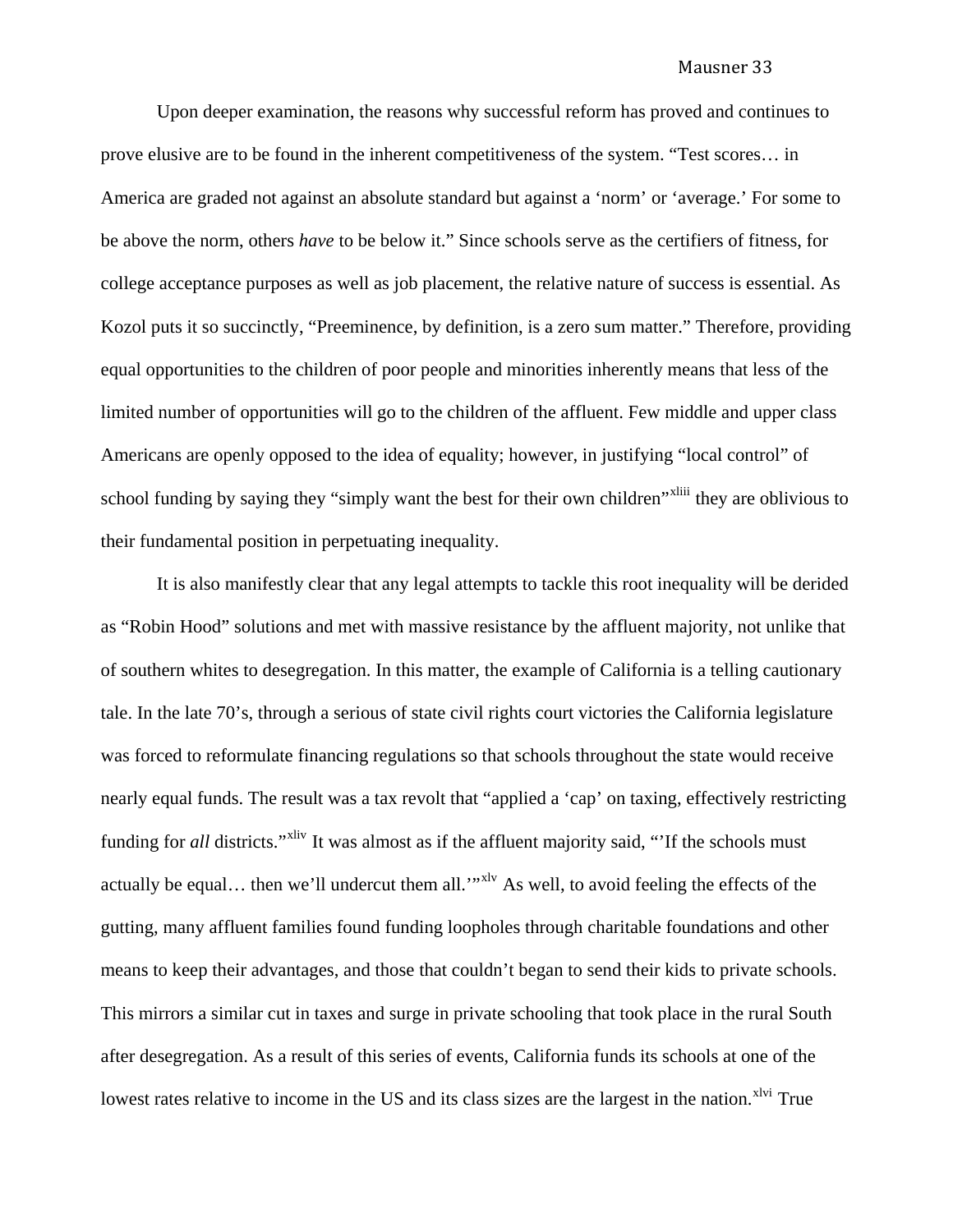reform may not be impossible, but the counter-productivity of past attempts and the enormous unwillingness of affluent America to question its privileges make genuine equality of opportunity improbable.

Many would say that inequality of opportunity would still exist even if the public school system could be fixed. This is most likely true, but the greatest tragedy of the current predicament in the public school system is that "the state, by requiring attendance but refusing to require equality, effectively *requires* inequality [...,] condemn[ing] our children to unequal lives."<sup>[xlvii](#page-43-1)</sup> In the first section of the paper I discussed how schooling confuses process with substance and inculcates commodified and institutionalized values. The ritualization of progress that comes along with this is dangerous in and of itself, particularly because of the homogenization of alternative cultural traditions and massive environmental degradation to which it has led. Yet the most appalling outcome of the American compulsory school system is the melding of required inequality with institutionalized values. Educational losers as well as winners are left with these values, but withheld the key to economic success, "losers" are condemned to a life in which their institutionalized needs can never be adequately met.

Given the confusion of process and substance, when failing inner-city students drop out – an act which, in their situation, may quite possibly be a logical decision – they are not just giving up on education, they are giving up on their potential to learn. School may be a terrible place to learn in general, but for the system's losers, it actually undermines learning ability. And unfortunately, even for those few "losers" who have not been totally drained of self-confidence and the desire to learn, hardly any alternative opportunities exist. By demarcating a specific realm of society for learning, school closes off other potential learning paths. Access to work spaces in a majority of fields is limited to holders of degrees and the social category of apprentice has all but disappeared. The only exciting learning paths open to poor inner-city school dropouts (and therefore the ones in which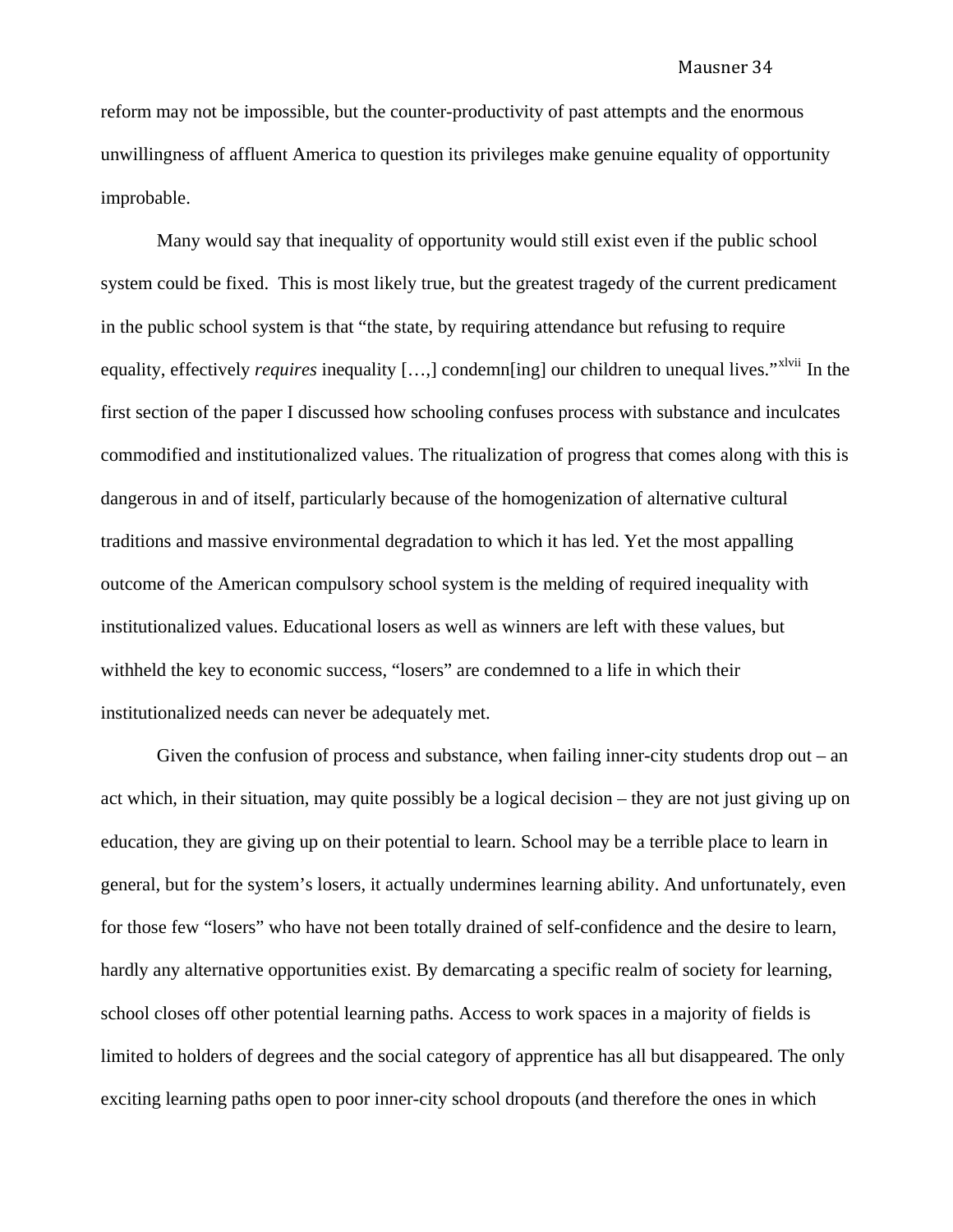they excel) are sports and music. As such, not only does compulsory schooling perpetuate a caste system in which only certain people are allowed to become the masters, it also assures that everyone else has almost no option but to serve.

## *A Little Bit of History*

To make matters worse, according to John Taylor Gatto in his historiography of compulsory schooling in America, *The Underground History of American Education*, this was the purpose of the system in the first place. Gatto states that, as its place solidified in the industrialized world in the first decades of the  $20<sup>th</sup>$  century, the purpose of "modern, industrialized, compulsory schooling was to make a surgical incision into the prospective unity of the under classes."<sup>[xlviii](#page-43-1)</sup> In 1819, the Prussian military state became the first nation-state to institute a system of compulsory education, with the explicit goals of delivering: "Obedient soldiers to the army, obedient workers for mines, factories, and farms, well-subordinated civil servants, trained in their function, well-subordinated clerks for industry, citizens who thought alike on most issues, and national uniformity in thought, word, and deed."<sup>[xlix](#page-43-1)</sup> To accomplish this the Prussians created a three-tiered coercive curriculum, and within the lowest tier, pedagogy was explicitly designed to limit students' learning abilities. For all tiers, the curriculum of Prussian schooling was supposed to lead to the obedience, passivity and docility necessary for society to function like a well-oiled machine. Over the next 80 years, versions of this system were adopted throughout the industria[l](#page-43-1) societies of Europe.<sup>1</sup>

 In America, compulsory education modeled on the Prussian example was first implemented in Massachusetts in 1852 through the influence of a group of utopian Unitarians and other Puritan types, lead by Horace Mann.<sup>[li](#page-43-1)</sup> Yet compulsory schooling did not spread around America until after the ascendancy of the coal industry, which transferred control of American capitalism from local entrepreneurs (the yeomanry idealized by Thomas Jefferson) to large industrial tycoons, at the same time beginning the massification of society. It took the influence of a strange mix of "true believer"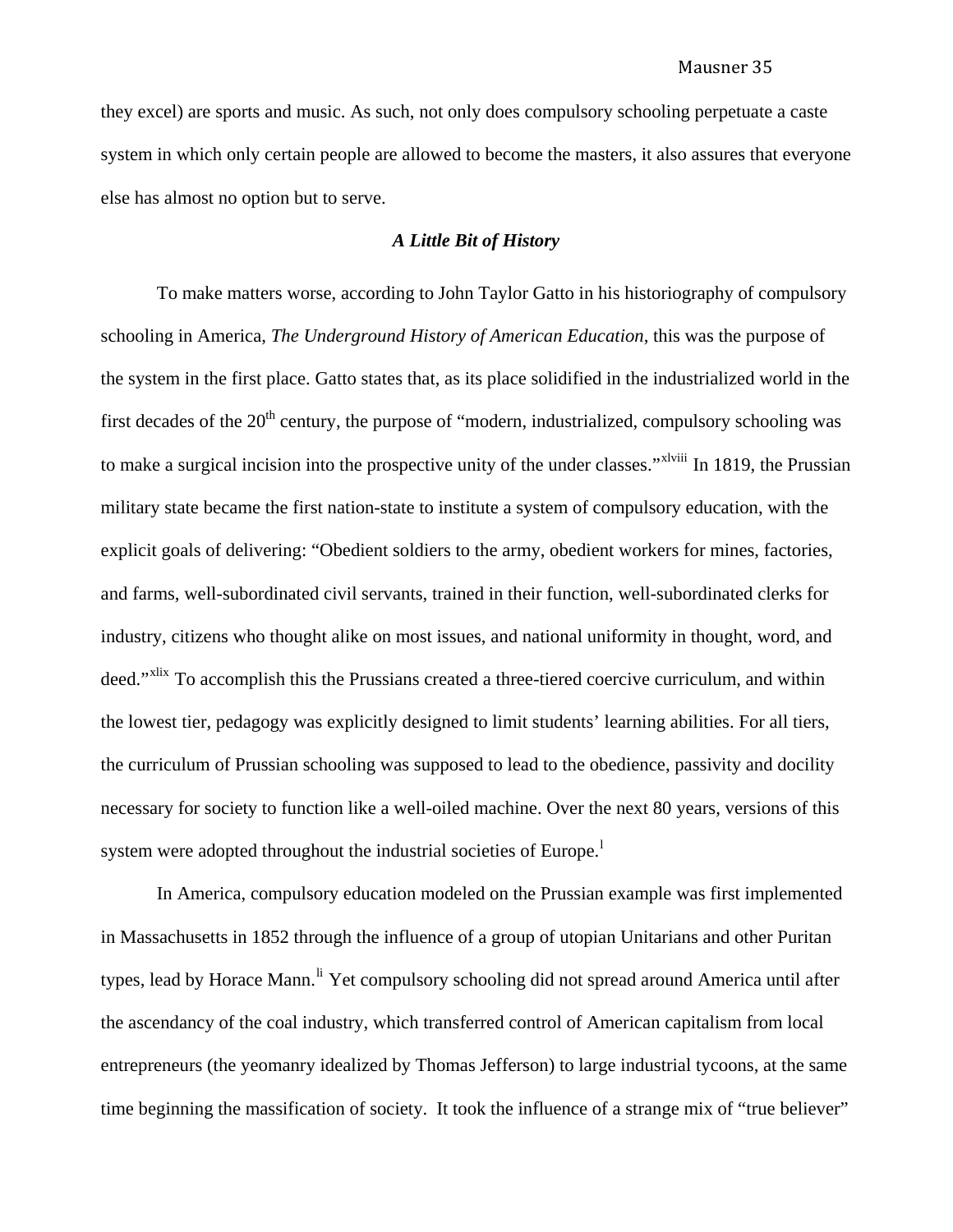utopians, like Mann, and the desire of the new industrial tycoons for a docile consumer and labor force to extend the grip of compulsory Prussian style education over the American landscape. <sup>[lii](#page-43-1)</sup> Nevertheless, local control of curricula, unwilling traditional teachers, and America's history of "academic" education (in one-room school houses, Latin grammar schools and religious schools) at first limited the effects of compulsory schooling's intended "social engineering." Then, around the turn of the century, scientific management, widely referred to as Taylorism, was first developed for use in factories. Taylorism was spread to schools through the influence of another group of "true believers," the Fabian Social Darwinists, and the desires and monetary resources of the now allpowerful industrialist "Robber Barrons" (primarily Carnegie, Rockefeller and Morgan). Scientific management finally succeeded in homogenizing and "Prussianizing" the educational system, ending local control and bringing us such ideas as standardized testing, massive high schools, bureaucratic school administration, short class periods and bells announcing the end of classes. <sup>[liii](#page-43-1)</sup>

 The following snippet, from a 1906 mission statement of the Rockefeller Foundation's General Education Board, which played a large part in forming the compulsory education system into its current structure, is important to consider in light of the current predicament we face in American education:

"In our dreams...people yield themselves with perfect docility to our molding hands. The present educational conventions [intellectual and character education] fade from our minds, and unhampered by tradition we work our own good will upon a grateful and responsive folk. We shall not try to make these people or any of their children into philosophers or men of learning or men of science. We have not to raise up from among them authors, educators, poets or men of letters. We shall not search for embryo great artists, painters, musicians, nor lawyers, doctors, preachers, politicians, statesmen, of whom we have ample supply. The task we set before ourselves is very simple...we will organize children...and teach them to do in a [pe](#page-43-1)rfect way the things their fathers and mothers are doing in an imperfect way."liv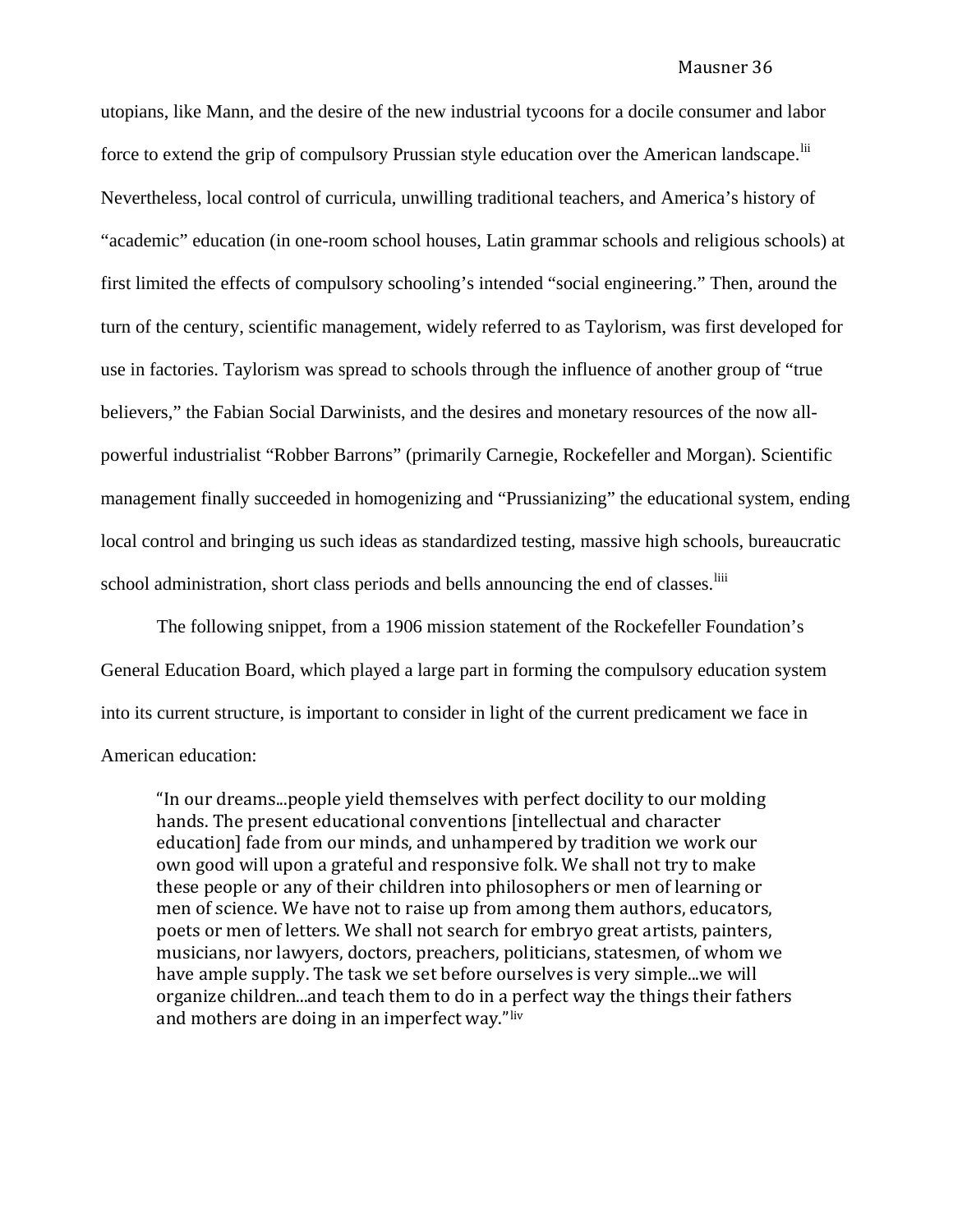## *Alternatives*

 The roots of compulsory schooling in "social engineering" alone are not enough to condemn it. However, the continued manifestation of these roots in the gap between learning and schooling, the stagnation of social class, and the perpetuation of a homogenous set of commodified and institutionalized values, makes a powerful case for the abandonment of compulsory, coercive and competitive schooling. Still, is such a rejection possible, and, if so, how can it be done?

 In *Deschooling Society,* Illich calls for the disestablishment of schooling as the only acceptable place of learning and the "institutional inversion" of the educational apparatus.<sup>1v</sup> Illich discursively divides institutions along a political spectrum. In this discursive model, extreme left wing institutions are those that exist to be used as desired but do not manipulate anyone into using them, such as the public park system or the postal service. Extreme right wing institutions manipulate citizens into using them by either creating a demand for their usage or forcing it, such as the military, jails and mental institutions. Schools, by requiring attendance and perpetuating demand for themselves, fall very near the right extreme of the spectrum: "invit[ing] compulsively repetitive use and frustrat [ing] alternative ways of achieving similar results."<sup>Ivi</sup> However, Illich believes that institutions can be altered to move them from the manipulative (right wing) to the optional or convivial (left wing). <sup>Ivii</sup> In the area of learning, Illich proposes that we replace the school with learning webs, "provid[ing] the learner with new links to the world instead of continuing to funnel all educational programs through the teacher."<sup>Iviii</sup> These webs should contain open access to ordinary and educational objects, facilitation of skill exchanges, and facilitation of peer matching for co-learning dialogue.<sup>[lix](#page-43-1)</sup> According to Illich, providing optional and convivial institutional services such as these would be the true provision of public utility, doing away with the problems posed by compulsory, coercive and competitive schooling.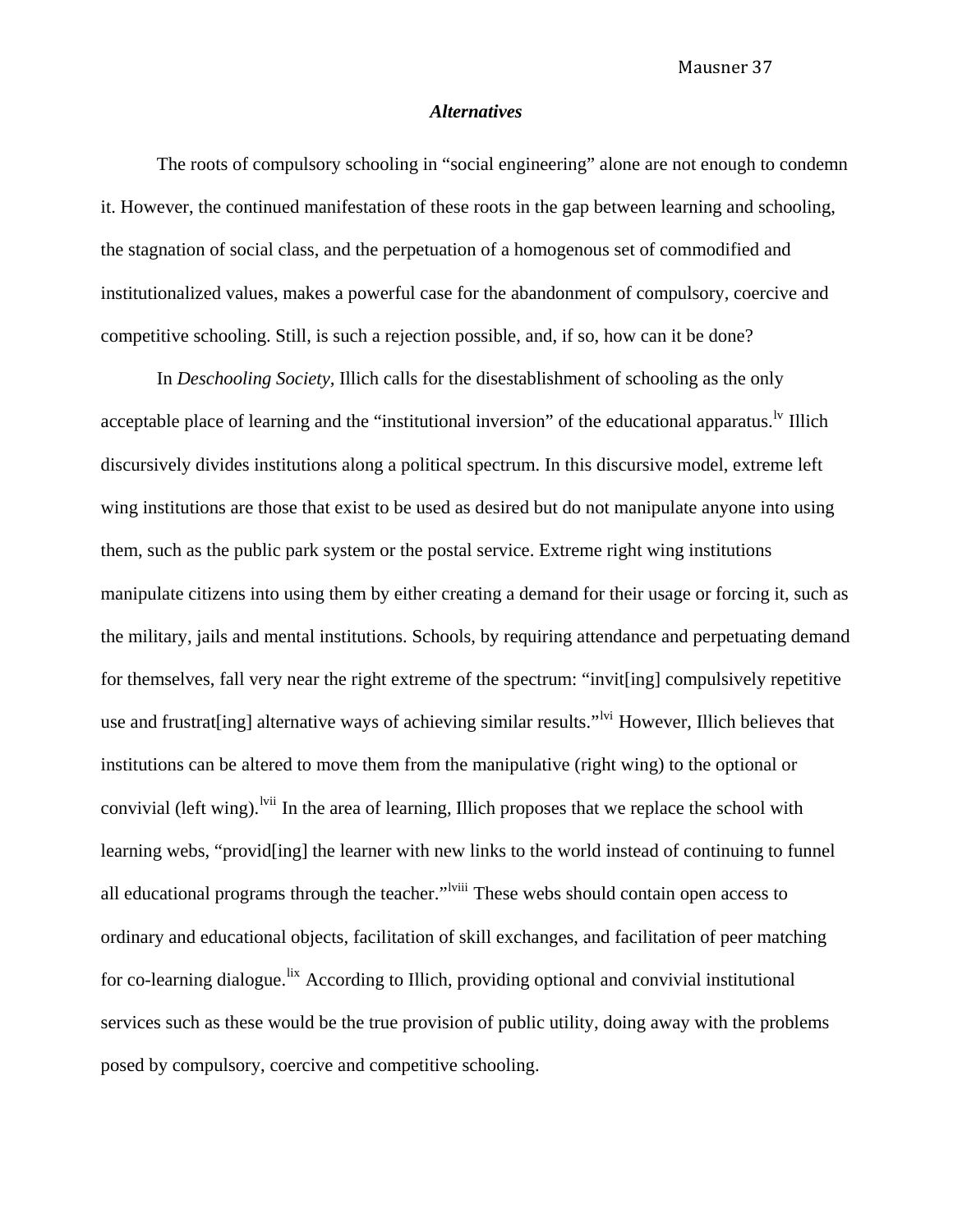Unfortunately, Illich's colleagues read *Deschooling Society* as a call for the closing of all schools. Rejecting this as unfeasible, they transformed his critique into a "motive for expansion", increasing the input of funding and energy into the creation of alternative and open schools.<sup>1x</sup> Unable to engage in "biting the hand that fed them", professional educators instead "offered to beautify it, taming or masking its violence."<sup>Ixi</sup> Even had they been willing to experiment with Illich's models, the dedication of these professionals to the *educating* of one group by another group would have insured the persistence of compulsory learning. These realities revealed that the institutional inversion proposed by Illich would not be possible to achieve from within the system and his convivial learning institution would only be feasible in the absence of a pre-existing manipulative institution of schooling.

 Sensing the impossibility of inverting the system, Illich's ally John Holt suggested that parents either remove children from school or help them to cope with it. To help kids cope, Holt proposes leading them to see the ways in which school is only a game and then working with them to develop strategies to play the game well.<sup>Ixii</sup> Nevertheless, even the best coping mechanisms can only help to decrease the damage done by schools, they cannot make schooling into a truly good experience. For the best results, Holt proposes removing one's children from school. Although usually referred to as homeschooling, this word is a dangerous misnomer that, if taken literally, can result in the "transmogrifying [of] parents into pseudo-professional teachers, contaminating the natural life of the family."<sup>Ixiii</sup> In removing children from school, parents should not try to administer their own "educational treatments;"<sup>[lxiv](#page-43-1)</sup> instead, they should provide guidance and support for their child in his/her own natural development.

 Unfortunately, in its potential for widespread change, the removal of children from school faces two significant problems. In the first place, access to this option is, just like access to magnet and private schools, dependent on privilege. Single parent families or those in which both parents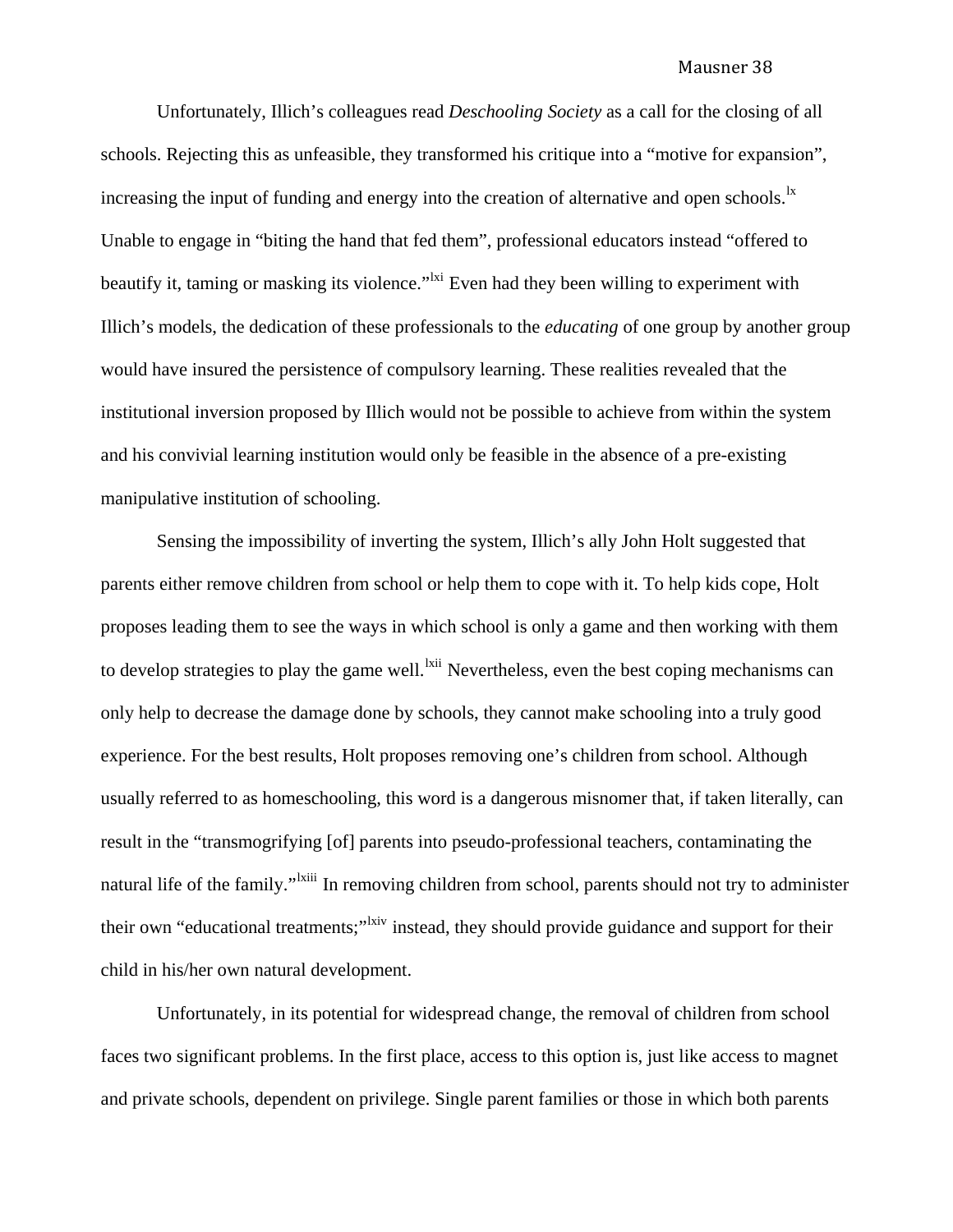work full time will be unable to exercise this option except by giving up wages essential for sustaining a minimal living standard. As such, although schooling may be detrimental for all, the inner city poor for whom it is most disabling and for whom alternatives could be most impactful are those for whom the de-schooling option is most inaccessible. Yet even a child privileged enough to be de-schooled still faces many obstacles. Just like the inner city dropout, outside the home such a child will confront a "social desert," inhospitable to learning. <sup>Ixv</sup> Even more damaging, he/she will find it very difficult to "have friends and a normal life" without the shared experiences of school.<sup>[lxvi](#page-43-1)</sup> As such, despite the overwhelming structural problems of the American compulsory school system, the only alternatives that now exist have their own sizeable share of problems.

# *Conclusion – The Potential for NonDirective Learning Spaces in America*

 Faced with this conundrum of an unacceptable status quo and an array of largely untenable alternatives, only one piece of advice comes to mind: look to the South. Having now spent a semester in Oaxaca and Chiapas in southern Mexico, I am sincerely convinced that the most creative and liberating solutions to the predicaments brought about by modernity and the reign of economic scarcity will come from the world's social majorities, concentrated in the global south. Despite the culturally and politically specific reality in which CIdeCI Las Casas is immersed, I believe that it is a powerful example for the predicament of education in the United States and that a similar living and learning community would provide a refreshing and potent alternative to the status quo.

 The most easily applicable aspect of CIdeCI's path is its concept of informal, non-directive learning spaces. The benefits of such spaces, whatever form they might take, could be quite profound. As I experienced first hand at CIdeCI, the process of learning led me not only to "learn to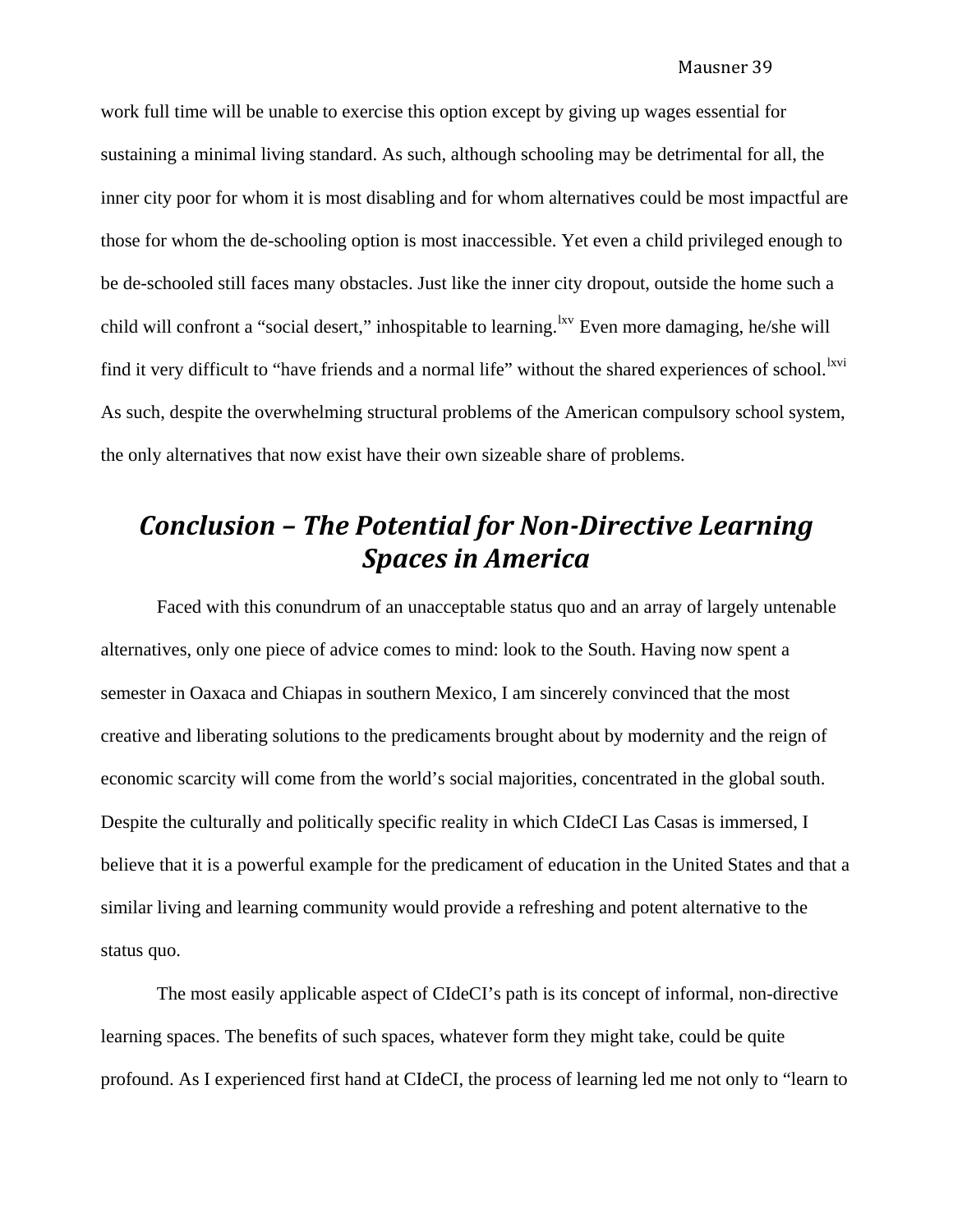do" the specific skill in question, but also how to "learn how to learn," to redevelop the natural learning abilities that had been atrophied by my time spent in educational facilities. With the added conditions of supportive and humble guidance from maestros immersed in the philosophy of *poco a poco*, my self-esteem was boosted and I developed a can-do attitude. In the form of an after-school program, such a learning space could help kids from loser schools retain their desire and ability to learn despite the damage inflicted in school. A similar program could help dropouts or ex-convicts (since so many dropouts end up in jail) regain a semblance of self-worth and confidence. The learning in such a space could be open-ended and individualized or more akin to one of CIdeCI's workshops. In the former mode, the "teacher's" job would be to facilitate an individualized learning process by locating resources, setting up apprenticeships and answering pertinent questions or finding someone who can. In the latter, workshops in specific crafts would be set up and only those who were interested in learning each craft would attend.

 Despite the powerful potential of such spaces for school's losers to "learn to do" and "learn to learn," they can do very little to replace the societal "justification" provided to school's winners. At best they can help failing students to finish school and dropouts to get GED's. Yet even having "learned to do" and "learned to learn," participants in non-directive learning programs will most likely continue to live by commodified and institutionalized values, and therefore in most cases continue to find their ability to fulfill their "needs" limited.

 If, however, we extend such "non-directive" learning spaces, creating communities similar to CIdeCI, we can help people to de-institutionalize and de-commodify their values and move towards *autogestión*. Although the nature of their oppression differs significantly, the inner city poor, locked in a cycle of school failure, imprisonment and economic servitude, are marginalized and impoverished by the economic scarcity of *homo oeconomicus* in a similar way to the indigenous of southern Mexico. Unlike indigenous Mexicans, the inner city poor most likely do not have living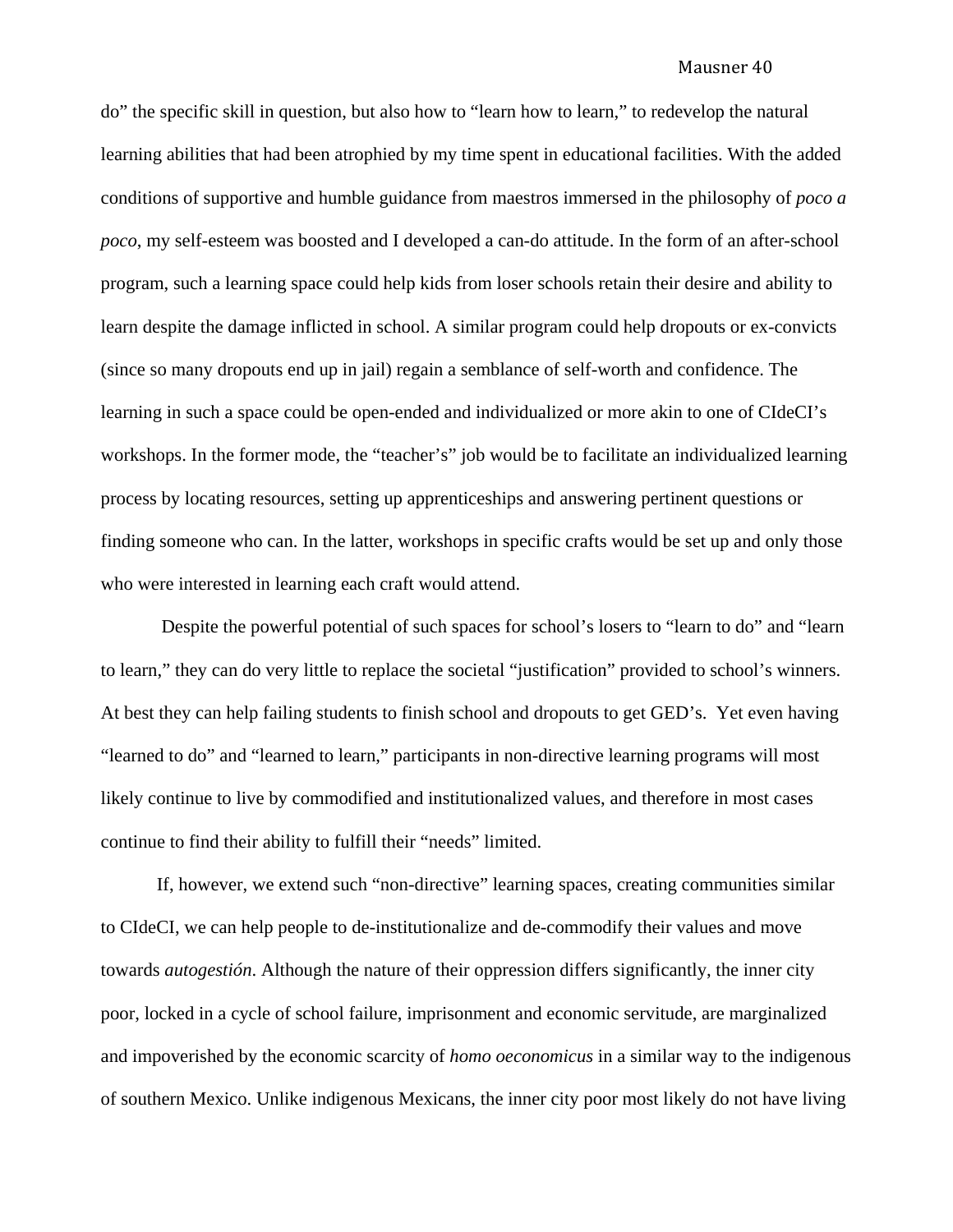memories of *autogestión* in their communities, but that doesn't mean that its development wouldn't similarly help them to escape the oppression and sentences of servitude they now face.

 A CIdeCI-like learning community could take many forms in the United States, but I would like to put forth one potential vision. The core of my vision is a community of adults dedicated to communal self-sufficiency and representing a wide range of autogestive skills and knowledge sets. The community would run non-directive learning programs targeted to kids in loser schools, dropouts, ex-cons, and deschooled/homeschooled students. These programs would, like CIdeCI, offer informal non-directive workshops in the autogestive and appropriated skills practiced by its community members, as well as seminars about experiences in oppression, anti-systemic alternatives around the world, and other topics decided by the learners. Participants would not just "learn to do" and "learn to learn," they would also, just like CIdeCI's students, "learn to be more" – to use their skills to *be* a member of a community instead of just to *have* material possessions. Learning appropriated autogestive skills and observing an autogestive community in action they would now have the ability to begin to reject scarcity in their own lives. As their institutional needs began to disappear, these students would cease to be the *marginalized* of global modernity, transforming themselves into the *celebrated* of a localized post-modernity.

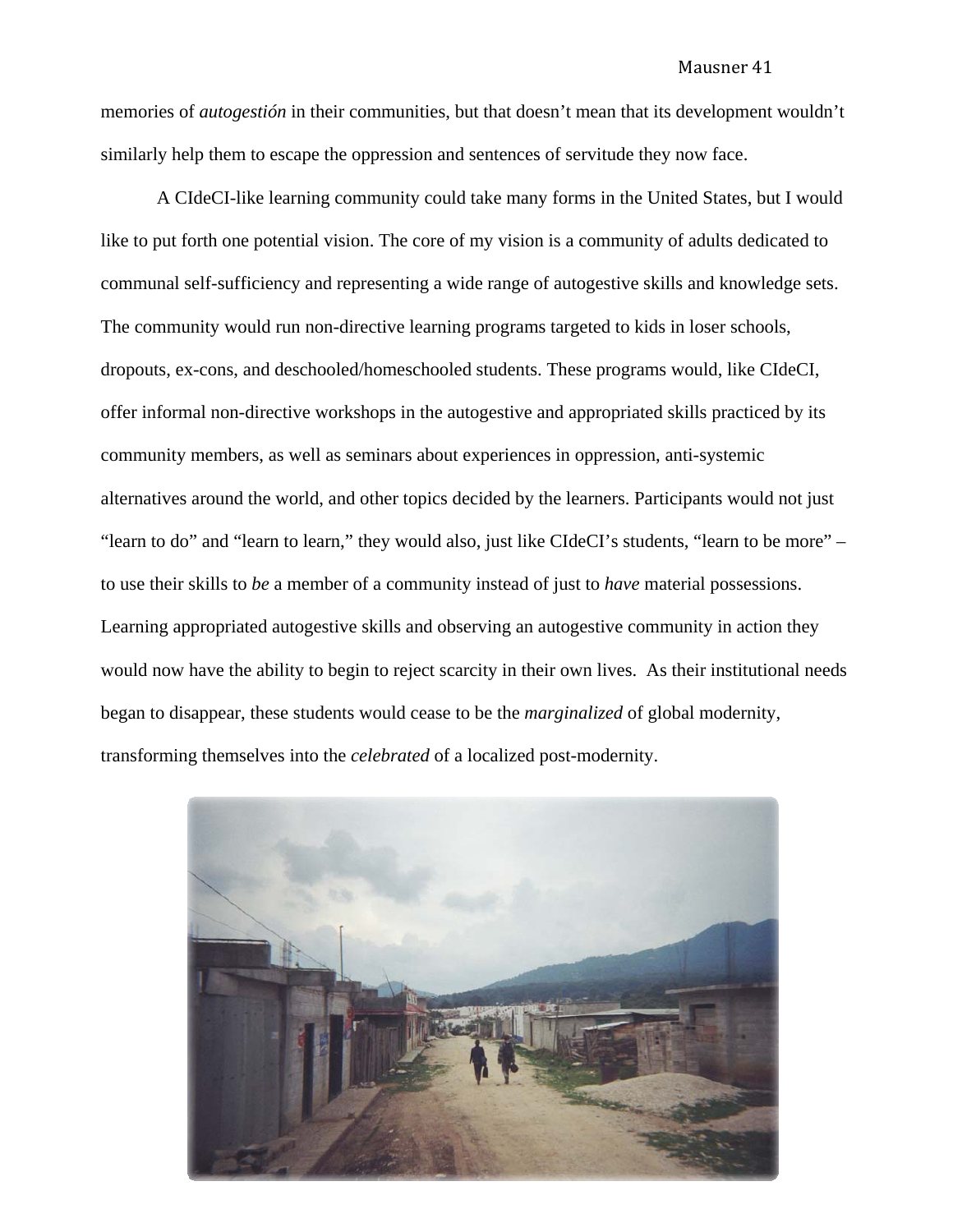# *Bibliography*

"CONOCIENDO AL CIdeCI…" CIdeCI brochure. Excursión Chiapas Reader, Spring 2009.

Esteva, Gustavo. All day lecture to SIT class, 3/26/09.

Esteva, Gustavo. *Celebration of Zapatismo* (ed. 2). Oaxaca: Ediciones ¡Basta!, 2008.

- Esteva, Gustavo and Madhu Suri Prakash. *Grassroots Post-Modernism: Remaking the soil of cultures*. London: Zed Books 1998.
- Esteva, Gustavo and Madhu Suri Prakash. *Escaping Education: Living as Learning within Grassroots Cultures*. New York: Peter Lang Publishing 2008.

Gatto, John Taylor. "Against School." Harper's Magazine, September 2003, 33-38.

Gatto, John Taylor. *The Underground History of American Education.* The Odysseus Group. <http://www.johntaylorgatto.com/underground/toc1.htm>

Gomez Diaz, David. SIT class visit to CIdeCI, 4/7/09.

Gomez Diaz, David. Theory Lecture, Integral Farm, 4/28/09.

Holt, John. *Instead of Education: Ways to Help People Do Things Better*. Boston: Holt Associates 1976.

Illich, Ivan. *Deschooling Society*. London: Maryon Boyers Publishing 1970.

Kozol, Jonathan. *Savage Inequalities: Children in America's Schools.* New York: HarperPerennial 1991.

Maestro Jesús. Anatomy class and conversation in the Infirmary, 4/21/09.

Maldonado, Benjamín. Lecture to SIT class, 2/24/09.

Paget-Clarke, Nic."Interview with Raymundo Sánchez Barraza: A University without Shoes." *In MotionMagazíne*, 5 Sept. 2005 <http://www.inmotionmagazine.com/global/rsb\_int\_eng .html#Anchor-Radical-33869>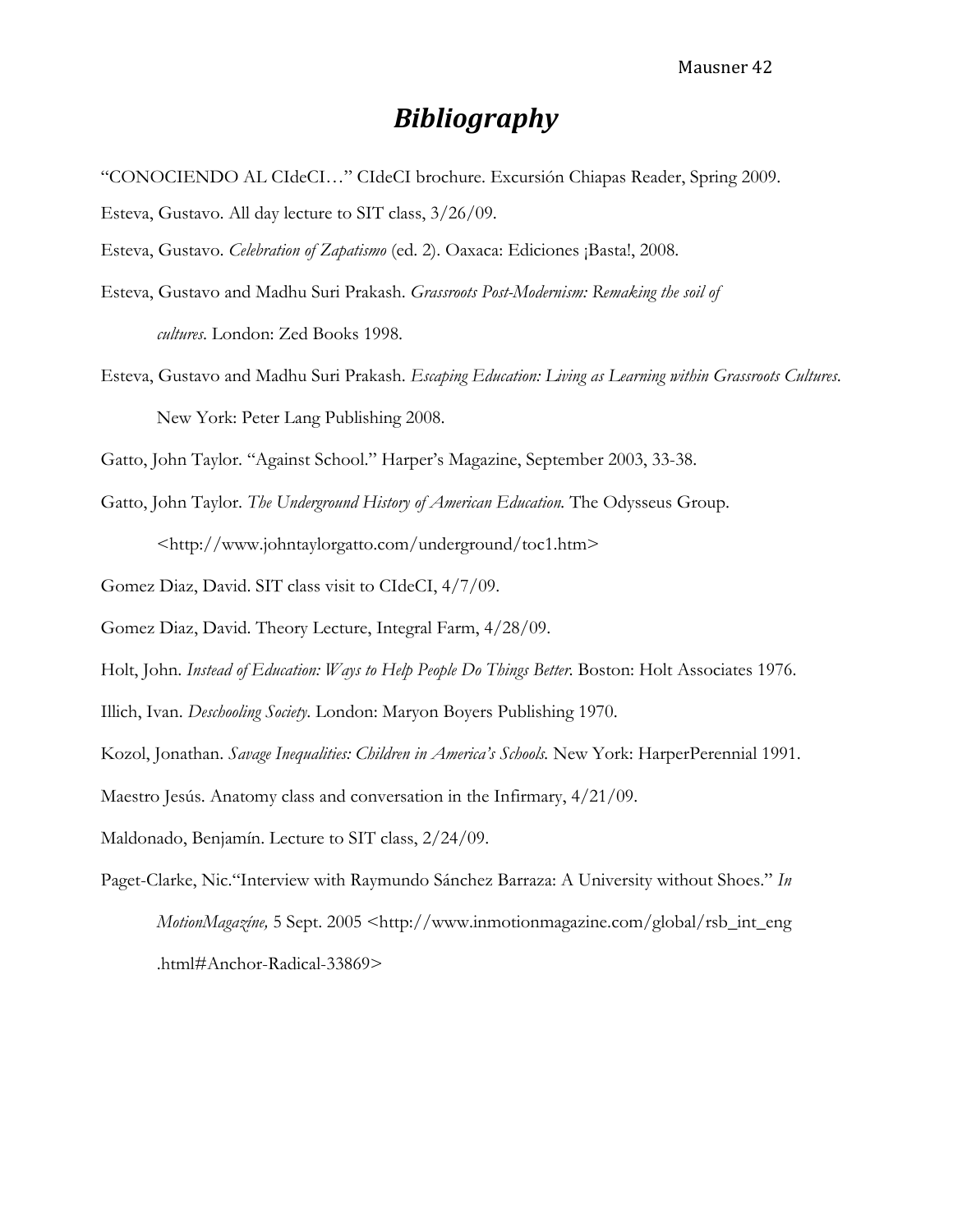# *Endnotes*

<sup>i</sup> Esteva, *Celebration* of *Zapatismo*, 11 ii Illich, *Towards a History of Needs, 76, as quoted in Esteva and Prakash, 1998, 151 footnote 15* i ii Ibid. iv Esteva and Prakash, Grassroots Post-Modernism, 122-124 v Esteva, 3/26/09 vi Esteva and Prakash, *Grassroots Post-Modernism*, 122-124 <sup>vii</sup> Illich, Deschooling Society, 1 viii Illich, Deschooling Society, 39 ix Illich, Deschooling Society, 38 *Deschooling Society*, x I llich, 39 *nstead of Education*, xi H olt, *I* 20‐21 *tion*, 13 xii Holt, *Instead of Educa* xii *a* i Holt, *Instead of Educ tion*, 157‐159 <sup>xiv</sup> Esteva and Prakash, *Escaping Education*, 3 xv Esteva and Prakash, *Escaping Education*, 6-7 *tion*, 8‐10 xvi Esteva and Prakash, *Escaping Educa* xvii Esteva, 3/26/09 <sup>xviii</sup> Gomez Diaz, 4/7/09 and 4/28/09 xix Paget-Clarke, "Interview with Raymundo Sánchez Barraza" xx "CONOCIENDO AL CIdeCI…" xxi Gomez Diaz, 4/7/09  $xxi$  Gomez Diaz,  $4/7/09$  and  $4/28/09$ <sup>xxiii</sup> Esteva, 3/26/09 xxiv Maldonado, 2/24/09 xxv Ibid. xxvi Ibid. xxvii Gomez Diaz, 4/7/09 xxviii Esteva, *Celebration* of Zapatismo, 9, 27 <sup>xxix</sup> Paget-Clarke, "Interview with Raymundo Sánchez Barraza" xxx Gomez Diaz, 4/7/09 xxxi "CONOCIENDO AL CIdeCI…" xxxii Paget-Clarke, "Interview with Raymundo Sánchez Barraza" xxxiii "CONOCIENDO AL CIdeCI..." xxxiv Maestro Jesús, 4/21/09 *Zapatismo*, 19 xxxv E *n of* steva, *Celebratio* sh, *Grassro* 27 xxxvi E nd Praka steva a *ots PostModernism*, <sup>xxxvii</sup> Esteva, 3/26/09 xxxviii Kozol, Savage Inequalities, 54, 98-100, 213-214 <sup>xxxix</sup> Kozol, *Savage Inequalities, 74 avage Inequalities, 1* xl K ozol, *S 79 avage Inequalities,* xli K ozol, *S 176 avage Inequalities,* xlii Kozol, *S* 60 xliii Kozol, *Savage Inequalities*, 108